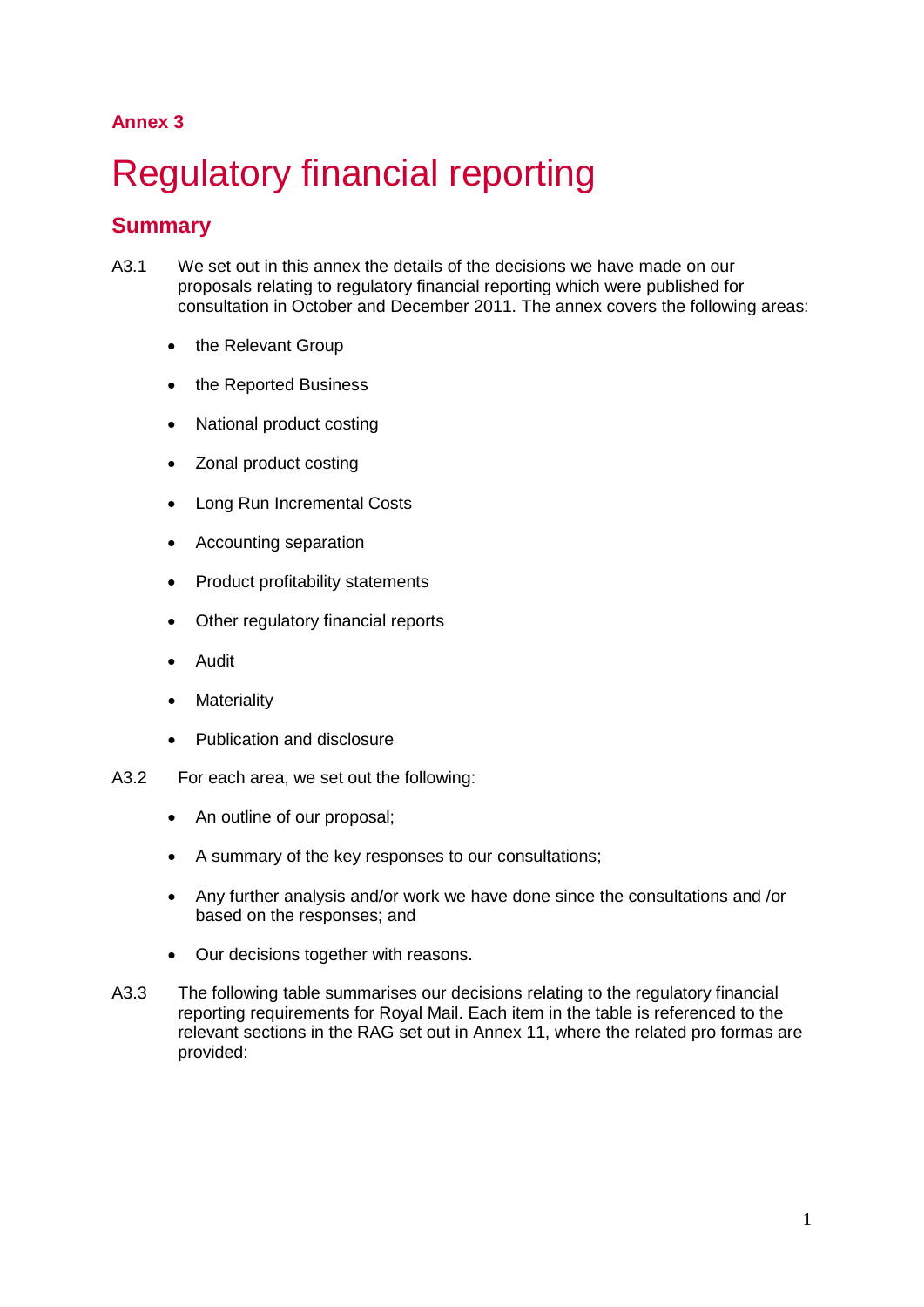# **Table 1 – Summary of regulatory financial reporting requirements**

| <b>Entity</b>                                            | Requirement                                                                                                                      | RAG pro forma -<br>see Annex 11<br><b>Appendix 1</b> | <b>Frequency</b> | <b>Audit</b> | <b>Publish</b>                             |
|----------------------------------------------------------|----------------------------------------------------------------------------------------------------------------------------------|------------------------------------------------------|------------------|--------------|--------------------------------------------|
| <b>Relevant</b><br>Group                                 | Consolidated income statement                                                                                                    | Figure 1                                             | Annual           | Yes          | Yes                                        |
|                                                          | Consolidated balance sheet<br>statement                                                                                          | Figure 2                                             | Annual           | Yes          | Yes                                        |
|                                                          | Consolidated cash flow statement                                                                                                 | Figure 3                                             | Annual           | Yes          | Yes                                        |
|                                                          | Consolidated cash flow projection<br>statement                                                                                   | N/A                                                  | Quarterly        | No           | No.                                        |
|                                                          | Strategic Business Plan                                                                                                          | N/A                                                  | Annual           | No           | No.                                        |
|                                                          | Reconciliation of consolidated<br>income, balance sheet and cash<br>flow statements with the<br>consolidated accounts of RMH plc |                                                      | Annual           | Yes          | Yes                                        |
|                                                          | <b>Annual Budget</b>                                                                                                             | N/A                                                  | Annual           | No           | No.                                        |
| Reported<br><b>Business –</b><br>As a whole              | Annual income statement                                                                                                          | Figure 4                                             | Annual           | Yes          | Yes                                        |
|                                                          | Quarterly income statement                                                                                                       | Figure 5                                             | Quarterly        | No           | No.                                        |
|                                                          | Annual reconciliation of the<br>quarterly income statements with<br>the annual income statement                                  | N/A                                                  | Annual           | No.          | No.                                        |
|                                                          | Reconciliation of annual income<br>statement with the equivalent<br>information for the Relevant Group                           | Figure 9                                             | Annual           | Yes          | Yes                                        |
|                                                          | Annual capital employed<br>statement                                                                                             | Figure 10                                            | Annual           | Yes          | Yes                                        |
|                                                          | Reconciliation of annual capital<br>employed statement with the<br>equivalent information for the<br><b>Relevant Group</b>       | Figure 11                                            | Annual           | Yes          | Yes                                        |
|                                                          | Annual cash flow sheet statement                                                                                                 | Figure 12                                            | Annual           | Yes          | Yes                                        |
|                                                          | Reconciliation of annual cash flow<br>sheet statement with the<br>equivalent information for the<br><b>Relevant Group</b>        | Figure 13                                            | Annual           | Yes          | Yes                                        |
| Reported<br><b>Business-</b><br><b>Further</b><br>detail | Annual product profitability<br>statements                                                                                       | Figure 14                                            | Annual           | Yes          | No except<br>access, PAF &<br>Relay        |
|                                                          | Quarterly product profitability<br>statements                                                                                    | Figure 14                                            | Quarterly        | No           | No.                                        |
|                                                          | Monthly revenue, cost and volume<br>information statement                                                                        | Figure 15                                            | Monthly          | No           | No.                                        |
| Reported<br>Business–<br>Separated                       | Annual income statement                                                                                                          | Figure 4                                             | Annual           | Yes          | No.                                        |
|                                                          | Quarterly income statement                                                                                                       | Figure 5                                             | Quarterly        | No           | No                                         |
|                                                          | Annual reconciliation of the<br>quarterly income statements with<br>the annual income statement                                  | N/A                                                  | Quarterly        | No           | No                                         |
|                                                          | Annual end to end income<br>statement (published)                                                                                | Figure 6                                             | Annual           | Yes          | Yes                                        |
|                                                          | Annual end to end income<br>statement (confidential)                                                                             | Figure 7                                             | Annual           | Yes          | No                                         |
|                                                          | Quarterly end to end income<br>statement                                                                                         | Figure 8                                             | Quarterly        | No           | No                                         |
|                                                          | Annual capital employed<br>statement                                                                                             | Figure 10                                            | Annual           | Yes          | No                                         |
|                                                          | Annual cash flow sheet statement                                                                                                 | Figure 12                                            | Annual           | Yes          | No                                         |
| Reported<br><b>Business -</b><br>Manuals                 | <b>Updates of Costing Manual</b>                                                                                                 | N/A                                                  | Quarterly        | No           | Yes (excluding<br>technical<br>appendices) |
|                                                          | Accounting Methodology Manual,<br>and updates                                                                                    | N/A                                                  | Quarterly        | No           | No                                         |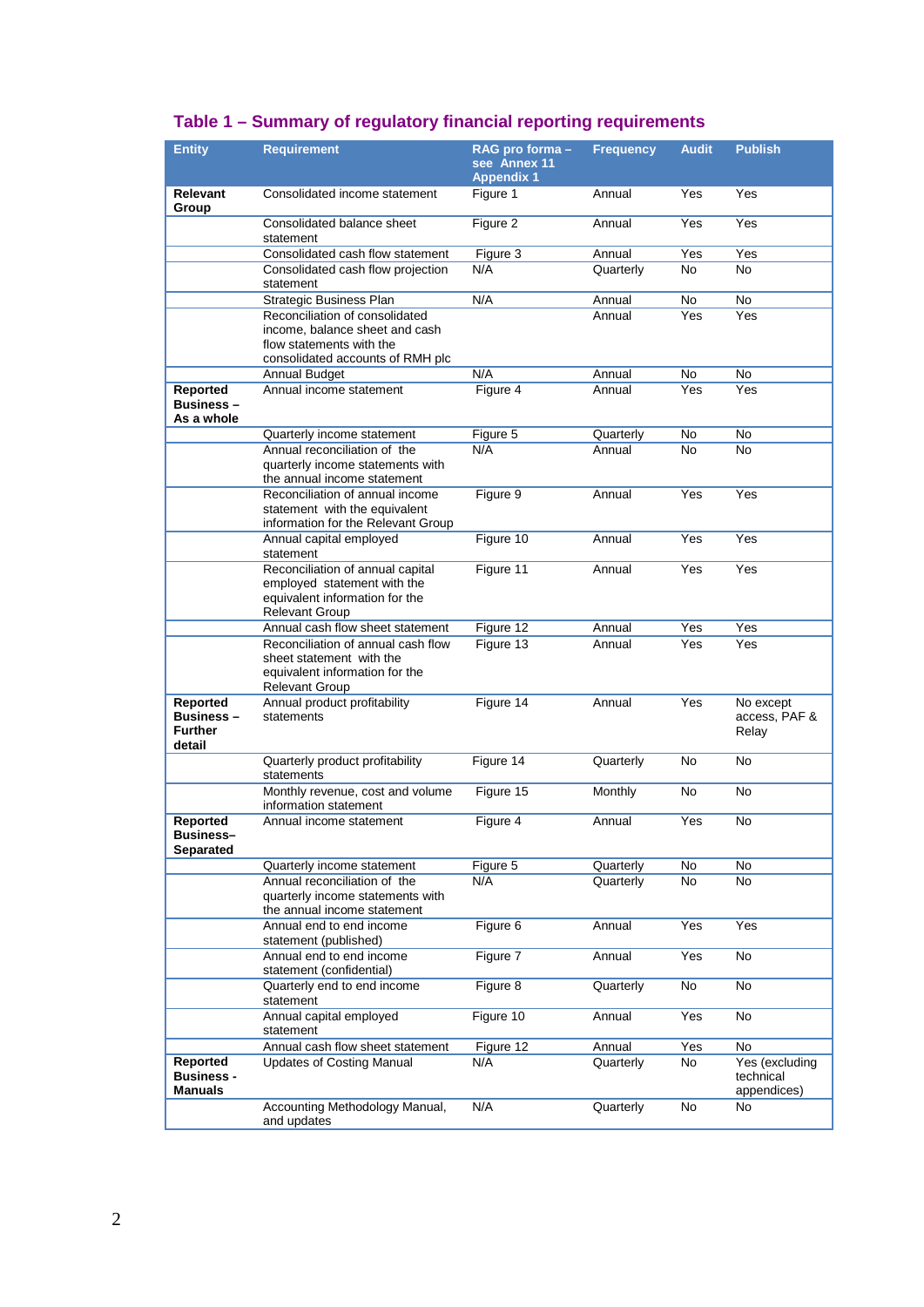# **The Relevant Group**

#### **Scope of the Relevant Group**

#### *Our consultation proposals*

- A3.4 In our October consultation we explained that we required regulatory financial reporting information to properly understand and monitor the financial sustainability of universal service provision by Royal Mail, taking into account amongst other things its ability to raise external finance.
- A3.5 Because Royal Mail raises such finance as a corporate entity, we proposed to monitor this ability to raise external finance at the level of the Relevant Group, which we defined as Royal Mail Group Limited, excluding POL and its associates and subsidiaries.
- A3.6 We excluded POL because it is subject to separate funding and financing arrangements, including the provision of public grant funding for the provision of services of general and economic interest. Royal Mail has recently announced that it has concluded a 10-year agreement with POL under which transactions between the two companies will be undertaken on a commercial arm's length basis. While the Government has announced plans to separate the ultimate ownership of Royal Mail and POL, these plans did not directly affect our regulatory financial reporting proposals.

#### *Consultation responses*

- A3.7 Most respondents including Royal Mail agreed with our proposal to define the Relevant Group on this basis for regulatory financial reporting purposes, although City Link suggested that Ofcom should scrutinise carefully the financial apportionments between POL and the rest of Royal Mail, which it suggested would need careful reconciliation in the regulatory financial reporting.
- A3.8 UK Mail sought further details of the underlying rationale for including GLS, a company without a UK focus of operation, and PFW, a unit not required for the provision of the universal service, in the scope of the Relevant Group.

#### *Further analysis*

- A3.9 While the new long term inter-business agreement between Royal Mail and POL will separate the costs and revenues of the respective companies, and this will be reflected in Royal Mail's statutory accounting, we agree with City Link that the basis of cost and revenue apportionment should also remain subject to regulatory oversight in that the companies are currently under common ownership and control, and continue to supply significant services to each other, some of which are important for the efficient provision of the universal service.
- A3.10 For this purpose we proposed in the October consultation that, as part of the regulatory financial reporting information, a reconciliation between Royal Mail's statutory accounts and the audited financial statements of the Relevant Group should be provided. We also proposed that details of the transfer pricing used to support arms' length commercial transactions between the two companies should be provided to Ofcom. We continue to consider these requirements to be appropriate.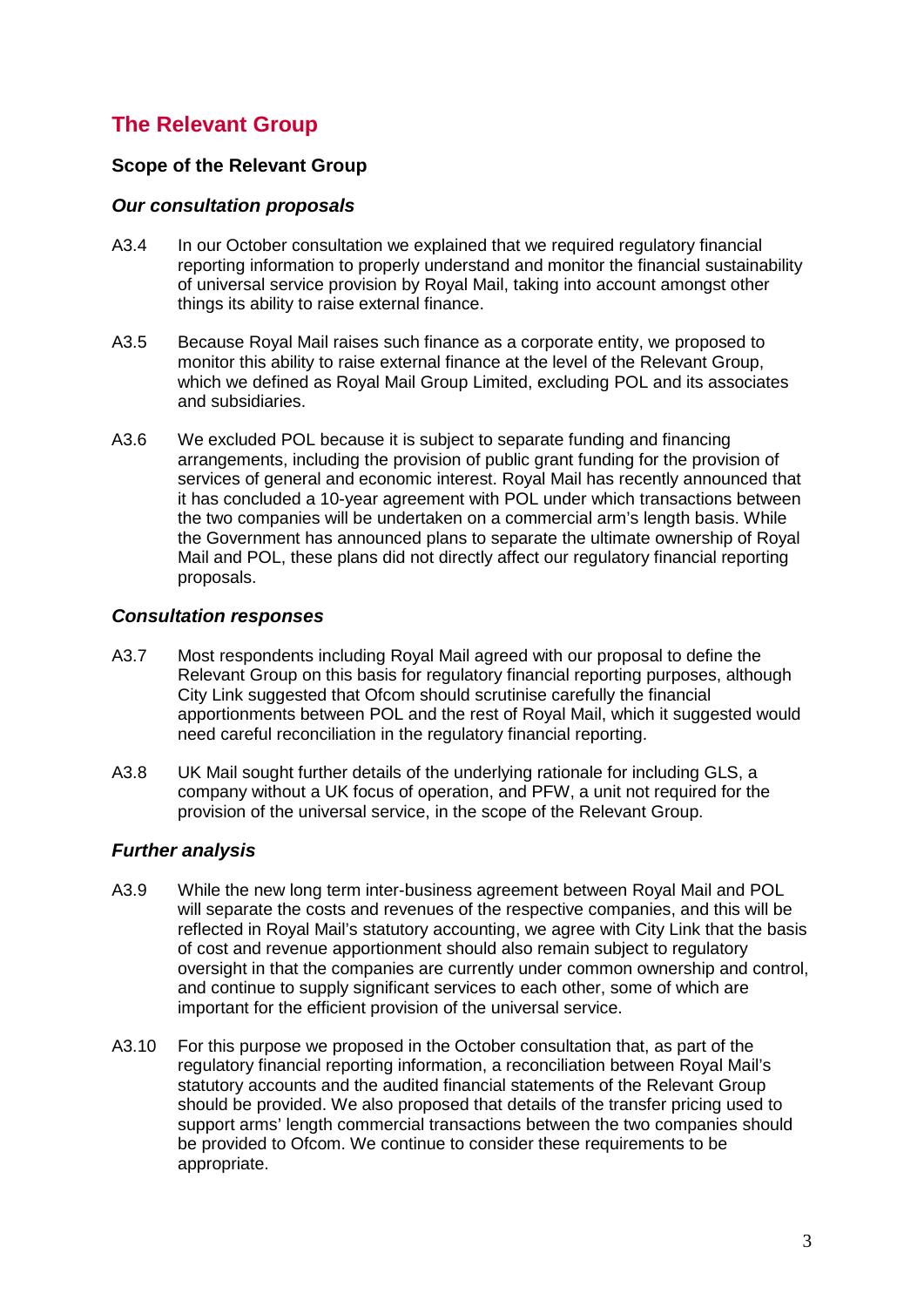- A3.11 In respect of UK Mail's point that not all of the activities undertaken by the Relevant Group are concerned with the provision of the universal service in the UK, we accept that the scope of the Relevant Group is not defined by reference to the scope of the universal service.
- A3.12 However, in common with many other universal service providers and other large postal and logistics companies (including UK Mail), Royal Mail engages in a diverse range of markets and our financial advisors have noted that such diversification is consistent with efficient external financing. Given that we need to monitor the ability of Royal Mail to raise external finance in connection with its financial sustainability as the universal service provider, we continue to consider the Relevant Group as defined in our October consultation to be the appropriate scope for a number of our regulatory financial reporting proposals.

#### *Our decision*

A3.13 Based on our consultation proposals and the responses to them, we have decided to define the scope of the Relevant Group as Royal Mail Group Limited excluding POL and its subsidiaries and associates. The regulatory financial reports that we have decided to require Royal Mail to provide at the level of the Relevant Group are set out below.

# **Reporting**

### *Our consultation proposals*

- A3.14 In our October consultation we proposed that Royal Mail should provide three types of regulatory financial reports at the level of the Relevant Group, each to meet complementary purposes as part of our monitoring framework:
	- Audited consolidated financial statements, comprising income statement, balance sheet and cash flow, with associated notes and reconciliation to Royal Mail's statutory accounts.
	- Annual updates of the forward-looking Strategic Business Plan, with a comparable scope to the 2011 Plan to which we had regard in developing our October consultation proposals, capable of reconciliation to the audited financial statements.
	- Quarterly updates of a two-year cash flow projection, again capable of reconciliation to the audited financial statements and the Strategic Business Plan.
- A3.15 We explained that the annual financial statements would provide information on the historic financial performance of the Relevant Group, including the impact of this performance on the financial sustainability of the universal service provider.
- A3.16 To complement this, as suggested by Royal Mail, we proposed to require it also to provide us with confidential annual updates to its Strategic Business Plan on a consistent basis. This proposed requirement is of particular relevance given the current market and business environment, where changes can rapidly affect the future prospects for the sustainable and efficient provision of the universal service.
- A3.17 This would enable us to understand better the future prospects of the Relevant Group, and within this the contribution to its financial sustainability from internal cash generation from universal service network activities. We explained that such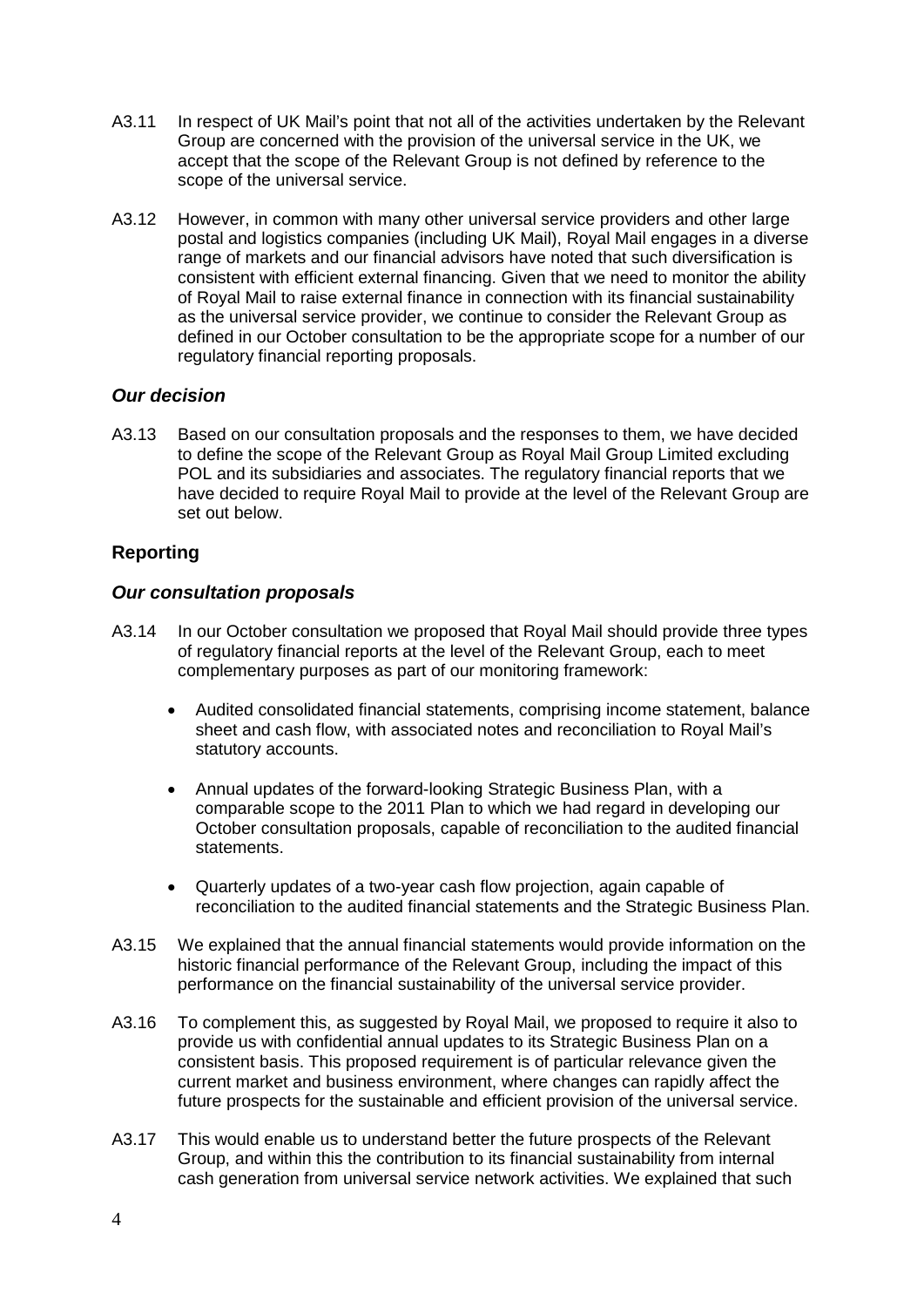contributions were in part dependent on our own regulatory decisions (which must have regard to the need for Royal Mail to earn a reasonable commercial return on its universal service activities).

A3.18 Finally, given the particular financial challenges being faced by the universal service provider, as identified in Royal Mail's statutory accounts, we also proposed that Royal Mail provide us with quarterly updates of its projected cash flows in the shorter term, to provide us with early warning of emerging financeability issues that might require more urgent regulatory consideration.

#### *Consultation responses*

- A3.19 With the exception of Royal Mail, most respondents who commented considered our proposals to be generally appropriate, although several respondents considered the details of confidential reporting should be for Ofcom to determine, while the CWU cautioned against imposing unnecessary additional reporting burdens on the business. The SMP noted that the need for rapid reporting of changing financial circumstances was increased given the risk of "market turmoil" arising from Ofcom's wider regulatory proposals.
- A3.20 Royal Mail agreed with the broad thrust of our proposals but suggested modifications in the areas of the proposed Strategic Business Plan updates and the quarterly cash flow projections.
- A3.21 In respect of the Strategic Business Plan, Royal Mail noted that, other than its annual budget, revisions to the medium-term Plan did not occur in an annual cycle, and that our requiring regular annual updates was therefore inappropriate. Further, the format of the Plan would be aimed at meeting the requirements of the business from time to time. It therefore proposed instead to provide us with copies of its annual budget and any updates to its Strategic Business Plan following their approval by its Board.
- A3.22 Similarly, Royal Mail noted that it provided its Board with periodic updates to its cash headroom position for at least the following 18 months, which it proposed to provide to us following their provision to its Audit and Risk Committee, and to complement this with regular quarterly briefing sessions with Ofcom while its financial position remained challenged.
- A3.23 Royal Mail also sought clarification as to whether we had powers to impose a requirement for it to prepare new plans.

#### *Further analysis*

- A3.24 Based on the responses to our consultation we continue to consider that all three types of regulatory financial reporting at the level of the Relevant Group – historic financial statements, Strategic Business Plan updates, and quarterly updates of the future shorter term cash position – are required as part of our monitoring framework, and that we should specify our requirements in the Accounting Condition and supporting Regulatory Accounting Guidelines.
- A3.25 However we agree with the general thrust of the points made by Royal Mail, the CWU and others that our own regulatory requirements should avoid, as far as possible, duplication of information that Royal Mail will be generating for its own business management purposes.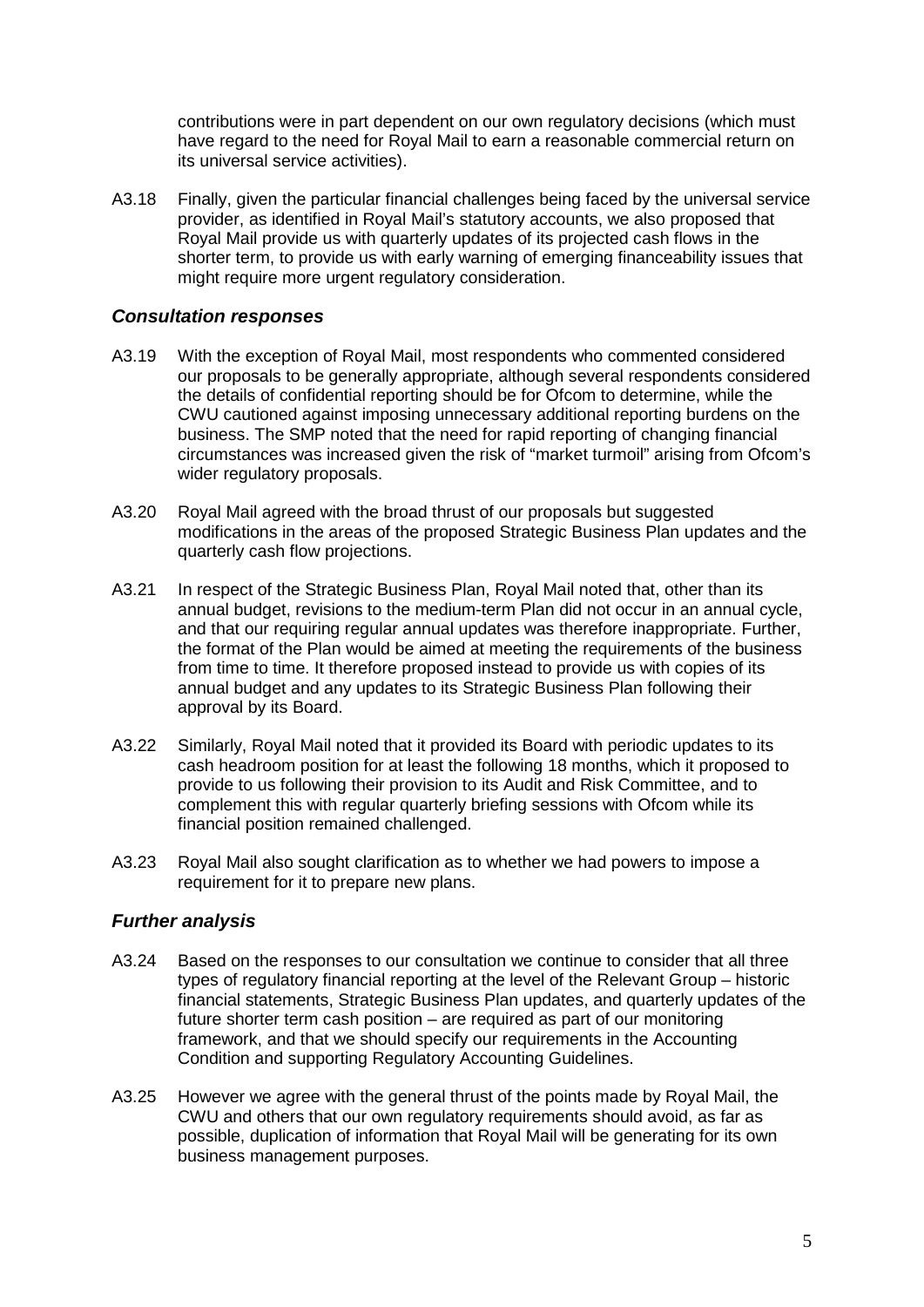- A3.26 In striking this balance, we have given further consideration to Royal Mail's proposals to use its own internal reporting processes for the Strategic Business Plan and cash updates for regulatory financial reporting purposes. While a number of the associated proposals will allow our requirements to be met efficiently, our own duties are different to Royal Mail's objectives and in this context we need to retain the ability to specify our own requirements.
- A3.27 In particular, we accept that updates to the Strategic Business Plan may not be undertaken on a regular annual basis, and that Royal Mail's suggestion to notify us when they have been made is sensible. We do not intend to require Royal Mail to prepare new plans in addition to those it has in place from time to time.
- A3.28 However, as it indicated in its response to our December consultation, Royal Mail does need to set an annual budget on a regular basis and this component of reporting requirement should be reflected in the Accounting Condition.
- A3.29 Further, in order to monitor the evolution of, and prospects for, the financial sustainability and efficiency of the business activities required to secure the universal service relative to plans, on a systematic basis, we also need some regular confirmation of the extant Plan against which such monitoring should be undertaken. We therefore consider that an annual reporting cycle can be used to complement the notification of any ad hoc updates to the Strategic Business Plan which Royal Mail proposed.
- A3.30 In relation to the format of the Strategic Business Plan, we accept that this will need to remain flexible to meet business needs, and we therefore did not consult over a specific pro forma for providing regulatory financial reporting information.
- A3.31 Nevertheless, in order to monitor and understand trends over time, we expect that the basic format will need to be consistent with the Strategic Business Plan which we reviewed in developing our consultation proposals. For example, this will need to continue separately to identify and account for the projected performance of the activities associated with the provision of the universal service (which we have termed the Reported Business) from other activities undertaken by the Relevant Group.
- A3.32 Similar considerations apply to the provision of information in relation to Royal Mail's projected shorter term cash position. We agree with Royal Mail that its internal reporting format, which includes projections and scenarios in relation to cash headroom as well as cash flows, should be suitable for regulatory financial reporting purposes. We also accept that significant updates to these projections to maintain a full two-year forward time horizon, as we proposed, could be avoided as long as the minimum information required to assess solvency is provided, and supporting regular discussion of the reports is undertaken.
- A3.33 However, we continue to consider it important for our duties to specify the quarterly reporting frequency, basic minimum requirements for the information, and a minimum time horizon for such projections.
- A3.34 Finally, we proposed that the historic reports and projections in the annual budget, quarterly cash projections, and the Strategic Business Plan should be internally consistent and reconcilable, so that the basis for projections and actual trends against these projections can be understood. This requirement remains important to support our wider monitoring framework.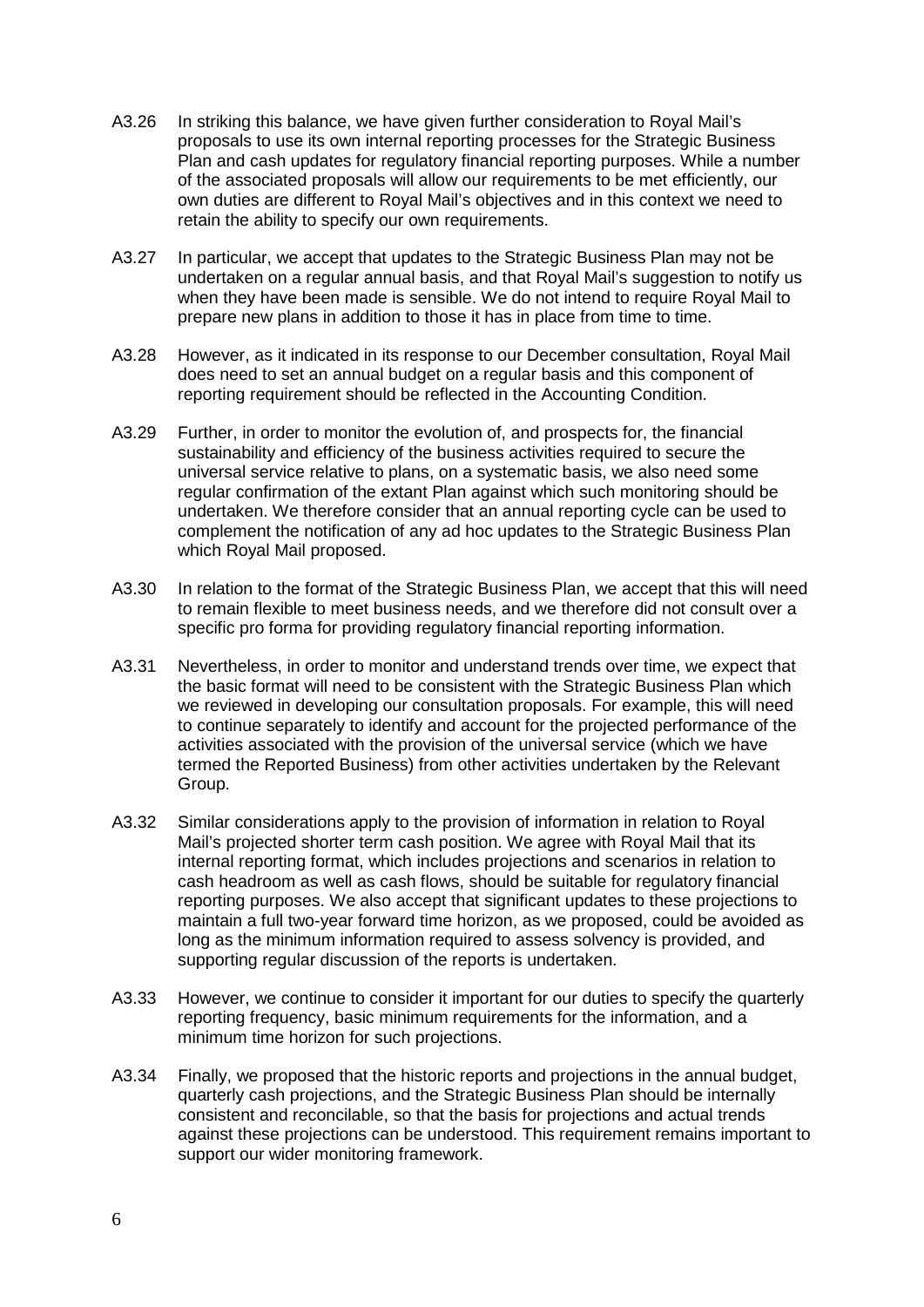A3.35 We explained in our October consultation, and set out in our December consultation, that we intended to implement all these regulatory financial reporting requirements through an USP Accounting Condition under Section 39 of the Postal Services Act 2011.

### *Our decision*

- A3.36 Based on the consultation responses and our further analysis, we have decided to include in the USP Accounting Condition requirements on Royal Mail to provide the historic annual audited financial statements (with supporting notes and reconciliations, and a transfer pricing statement) for the Relevant Group as we proposed in our October consultation and set out in detail in the December consultation.
- A3.37 We have also decided to impose requirements for it to provide Ofcom with:
	- Annual budgets for the Relevant Group before the start of the financial year to which they refer:
	- An annual confirmation of the extant Strategic Business Plan for the Relevant Group, together with updates of the Strategic Business Plan before the start of each financial year, in a format which enables changes to the 2011 Strategic Business Plan to be understood; and
	- Quarterly updates of the projected cash headroom position of the Relevant Group for at least the next 18 months, before the start of each financial quarter, in a format which enables changes to the previously projected position to be understood.
- A3.38 We have also decided to include requirements for the historic and projected financial information provided for the Relevant Group in these reports to be internally consistent and reconcilable.

# **The Reported Business**

#### **Scope**

#### *Our consultation proposals*

- A3.39 In our October consultation we defined the scope of the Reported Business, which would be the focus of our separated regulatory financial reporting requirements, as being coincident with the scope of Royal Mail's integrated activity based costing (ABC) system. This system is used by Royal Mail to generate estimates of Fully Allocated Costs (FAC) of the products using activities analysed in the system.
- A3.40 The existing and previous regulatory financial reporting framework requires Royal Mail to document the costing methodology applied in this costing system in a Costing Manual, part of which it publishes, and to use the results in producing its audited regulatory financial statements.
- A3.41 We noted that, while a number of activities included in the costing system are used to provide products and services outside of the universal service, they share a consistent methodological approach to cost allocation for regulatory financial reporting purposes, which is subject to regulatory oversight under the cost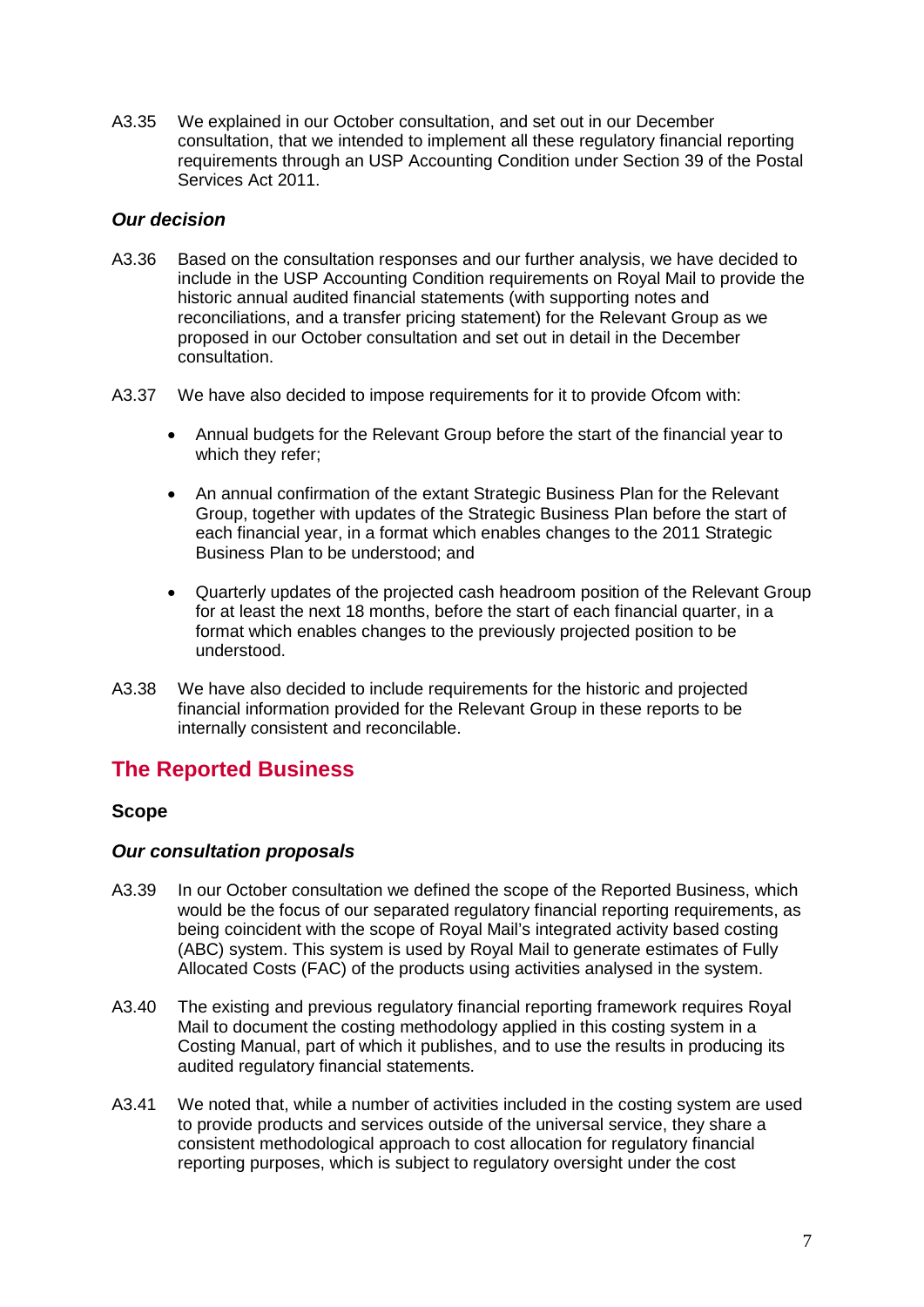transparency framework put in place by Postcomm for 2011-12 and continued in our Initial Conditions.

- A3.42 Given the importance of shared costs to the efficient provision of the universal service through an integrated network, we proposed to define the scope of the Reported Business with reference to the scope of the FAC estimates over which we would continue to retain regulatory oversight, specifying the relevant costing rules in our Regulatory Accounting Guidelines.
- A3.43 We considered that this scope for the Reported Business would then enable us to meet our duty of having regard to the need for Royal Mail to earn a reasonable commercial return on the expenditure incurred for the purpose of, or in connection with, the provision of the universal service. It would enable us to monitor the overall profitability and efficiency of the Reported Business, its contribution to the cash flows of the Relevant Group, and to understand the relative contributions of different products and services using the activities of the Reported Business.

#### *Consultation responses*

- A3.44 Most respondents agreed with this proposed scope for the Reported Business, which broadly corresponds to Royal Mail's Letters division<sup>[1](#page-7-0)</sup> under its organisation structure up to the end of 2010. UK Mail and Postaf noted that the scope should exclude the other activities of Royal Mail's wider UKLPI business unit, such as those undertaken under the Parcelforce Worldwide ('PFW') brand, which are not subject to reporting and other regulatory requirements.
- A3.45 The MUA suggested that the scope should support effective efficiency benchmarking, while eBay cautioned against inflexibility, in that the activities relevant to the provision of the universal service may change over time. As with Relevant Group reporting, the CWU argued that the requirements should not place excessive regulatory reporting burdens on Royal Mail; the Methodist Church of Scotland was also concerned that the reporting requirements could be too costly.
- A3.46 The most substantive proposal in relation to the scope of the Reported Business was from Royal Mail, which proposed that a number of products currently classified as "non-Mails", and their associated activities, should be removed from the scope.
- A3.47 It estimated that this would reduce the revenue captured by the definition of the Reported Business by around £100million p.a. (around 2%) based on the 2010-11 regulatory accounts but reduce the associated costs subject to the rules in the RAG by more. Royal Mail argued that the activities relevant to these "non-Mails" products were not required for the provision of the universal service, and should not be defined as part of an integrated universal service network for regulatory financial reporting purposes. It proposed to remove the relevant costs from regulatory financial reporting in 2012-13.
- A3.48 In our December consultation we indicated our expectation that the most up to date version of the Costing Manual, reflecting the most recent scope of activities in the costing system, would be published in December 2011. Therefore in the proposed draft of the Accounting Condition we defined the Reported Business as all the activities and products and/or services, the costing of which was covered by the Costing Manual published by Royal Mail as at December 2011.

<span id="page-7-0"></span><sup>1</sup> Including Royal Mail Wholesale business unit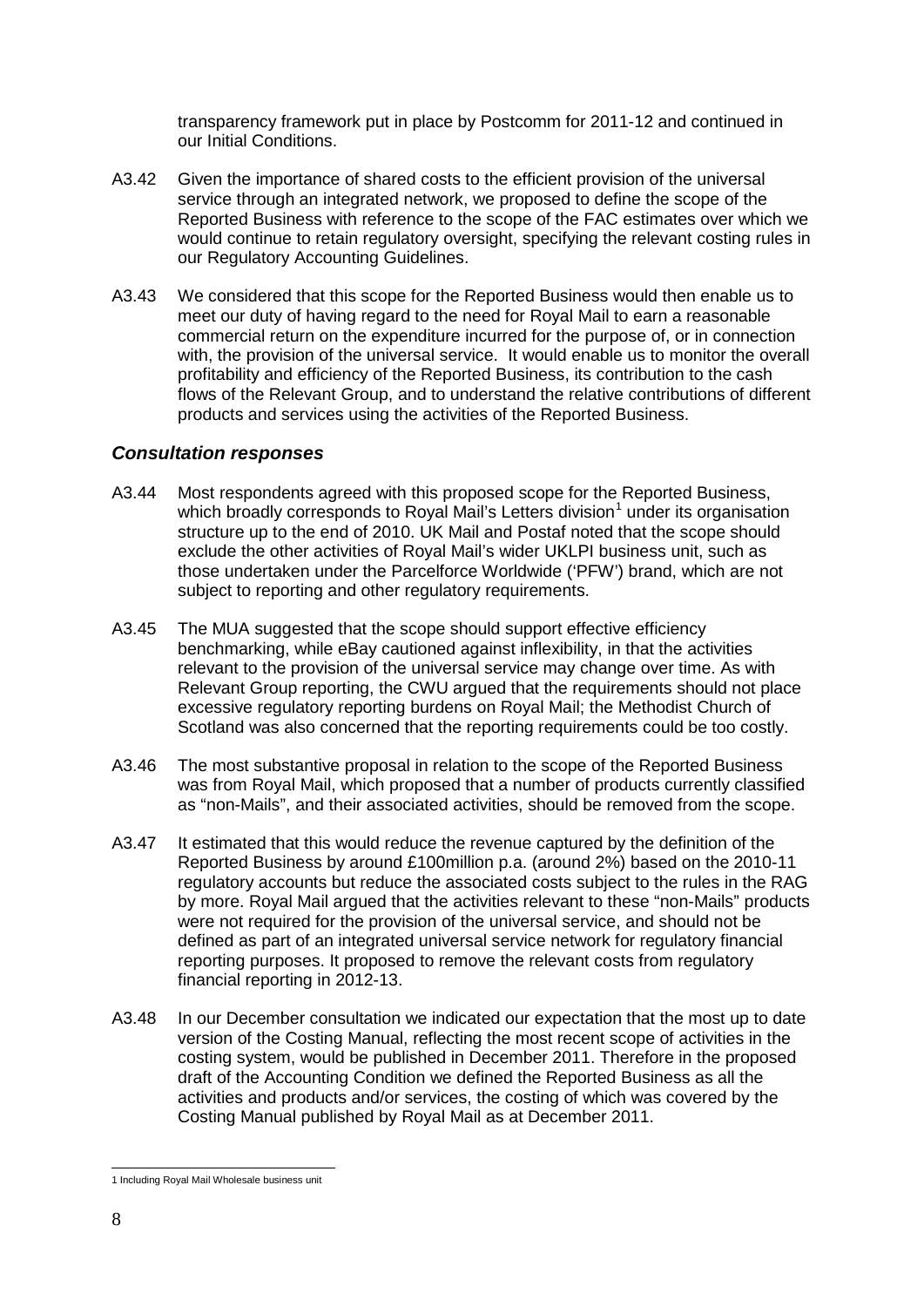A3.49 However, in its response Royal Mail proposed to discuss some further changes to the costing system with us in January. Following these discussions Royal Mail published an updated Costing Manual on 23 March 2012.

#### *Further analysis*

- A3.50 Based on the consultation responses we continue to view the appropriate scope of the Reported Business as being narrower than the scope of the UKLPI unit under Royal Mail's current organisation structure. Accordingly, the scope is not already defined by Royal Mail for statutory reporting purposes, and we need to define it to meet our own requilatory financial reporting requirements.
- A3.51 Further, our basic proposal to align cost and other regulatory financial reporting to the scope of activities covered by Royal Mail's ABC costing system was accepted by respondents. This continues the basis of regulatory financial reporting that is already in place, and minimises the issues associated with aligning product revenues and product FAC within a consistent regulatory accounting framework. It should also meet the objective of minimising any additional burdens on Royal Mail, as the relevant administrative processes already exist.
- A3.52 The key issue is therefore the future scope of the outputs of the integrated ABC system itself that are used in regulatory financial reporting. While the non-Mails products costed in this system are typically associated with some distinct "nonnetwork" activities not required for the provision of the universal service, as highlighted by Royal Mail, the derivation of FAC estimates involves the allocation of costs of other shared activities, such as commercial overheads, as between non-Mails and Mails products.
- A3.53 We therefore evaluated the extent of cost sharing between non-Mails and Mails products currently reflected in the costing system, using data from the 2010-11 regulatory financial reports and the first half of 2011-12.
- A3.54 We found that non-Mails products accounted for over £150million of FAC in 2010- 11 and are expected to account for more cost in 2011-11, so that they constitute a significant component of the Reported Business we had proposed. Around half of these costs are shared network costs which Royal Mail does not propose to remove from the scope of the regulatory costing rules. The remainder are mainly associated with non-network activities used for marketed non-Mails products (such as Stamps and Collectibles, data services and mailroom management). However some marketed non-Mails products, such as Relay and Sameday, do share some costs with the Mails products.
- A3.55 Royal Mail suggested that one reason why it was now appropriate to remove non-Mails products from the costing system for regulatory reporting purposes was that the evolution of the business no longer made this costing approach as relevant.
- A3.56 We therefore compared the recent 2011-12 costings with those from 2010-11, and found that the treatment of shared customer management costs (such as call centre costs) has changed in 2011-12, so that, based on emerging half-year outcomes, we expect there to be greater transparency of the treatment of these costs in the costing system in 2011-12.
- A3.57 Clearly, further changes to the scope of regulatory financial reporting of the form proposed by Royal Mail would require rapid implementation in order that they could be implemented from the first quarterly reporting period of 2012-13. Bearing in mind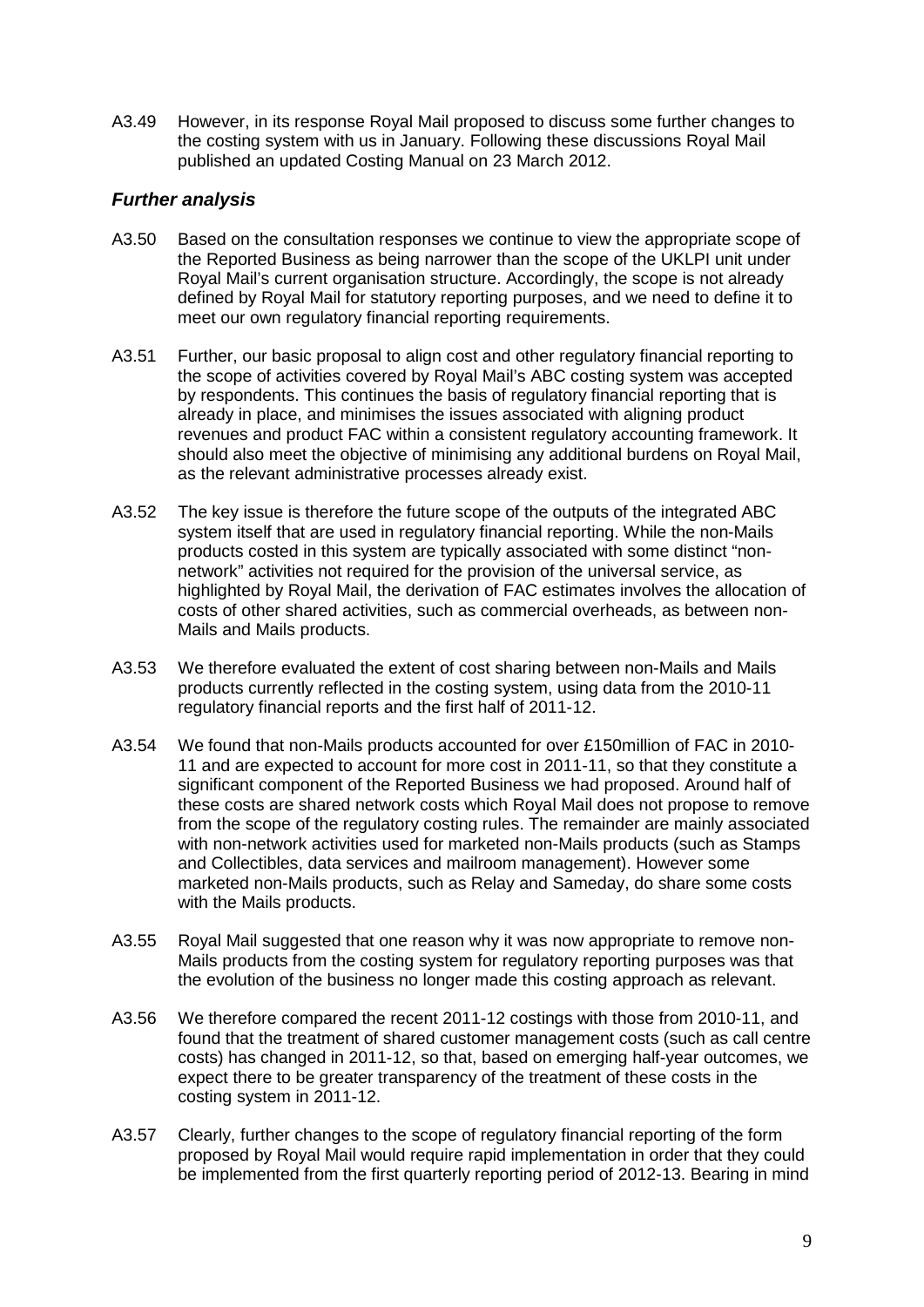the need to minimise additional administrative costs from regulatory financial reporting, we therefore sought further details for the implementation requirements from Royal Mail. It confirmed that it would be able to implement the changes without needing to change the operation of the costing system itself.

- A3.58 Taking these analyses together, we consider that the case for the removal of at least some non-Mails products, where there is limited sharing of activities and costs, is stronger than for others where the sharing issues are more significant. In particular we accept that costs associated with non-network products such as Stamps and Collectibles have very limited association with the costs directly associated with universal service provision.
- A3.59 However, as a matter of principle, we consider that the scope of regulatory reporting of the costing system used to generate FAC estimates should continue to cover all the costs concerned. This would mean that any activity costs that are not reported as part of the costing system should be removed from it, so they do not directly affect the basis of the FAC estimates prepared for regulatory financial reporting purposes. Implementation of such methodology changes, if material, would need to be pre-notified to us.
- A3.60 A consequence of removing such activity costs from the scope of the costing system would be that the basis of allocating any associated shared costs between the Reported Business and the rest of Royal Mail would not be documented in the Costing Manual. Instead it would be documented in the Accounting Methodology Manual, which we have decided Royal Mail should provide to us by May 2013 in finalised form; in the meantime, the detailed basis of allocation would not be fully documented for regulatory financial reporting purposes.
- A3.61 Further, while some costs currently included in the non-Mails category are potentially straightforward, the treatment of other activity costs associated with the shared use of Reported Business resources by other business products, such as those marketed by PFW and POL, and used for the PAF, is potentially more complex.
- A3.62 For these costs, we consider that the appropriate approach to changing the costing system (and hence the scope of the Reported Business) as Royal Mail propose will be for us to review any impacts on Reported Business costings with Royal Mail and, if appropriate, then to consult on further scope changes in due course. This may best be undertaken later in 2012-13 in the context of our review of the universal service needs, if that review had any consequences for the scope of activities undertaken for the purpose of, or in connection with, universal service provision and hence the appropriate scope of the Reported Business.
- A3.63 Finally, some of the activities identified to non-Mails products give rise to more revenues than costs, and while these activities are currently undertaken in connection with Royal Mail's activities as a universal service provider, the associated revenues are relevant in assessing its ability to earn a reasonable commercial return on the activities concerned. Accordingly, the materiality of activity costs and the extent of cost sharing are not the only relevant criteria in assessing the scope of the Reported Business.

#### *Our decision*

A3.64 We have decided to retain the existing scope of the Reported Business for 2012-13, to include non-Mails as set out in our October consultation, while accepting Royal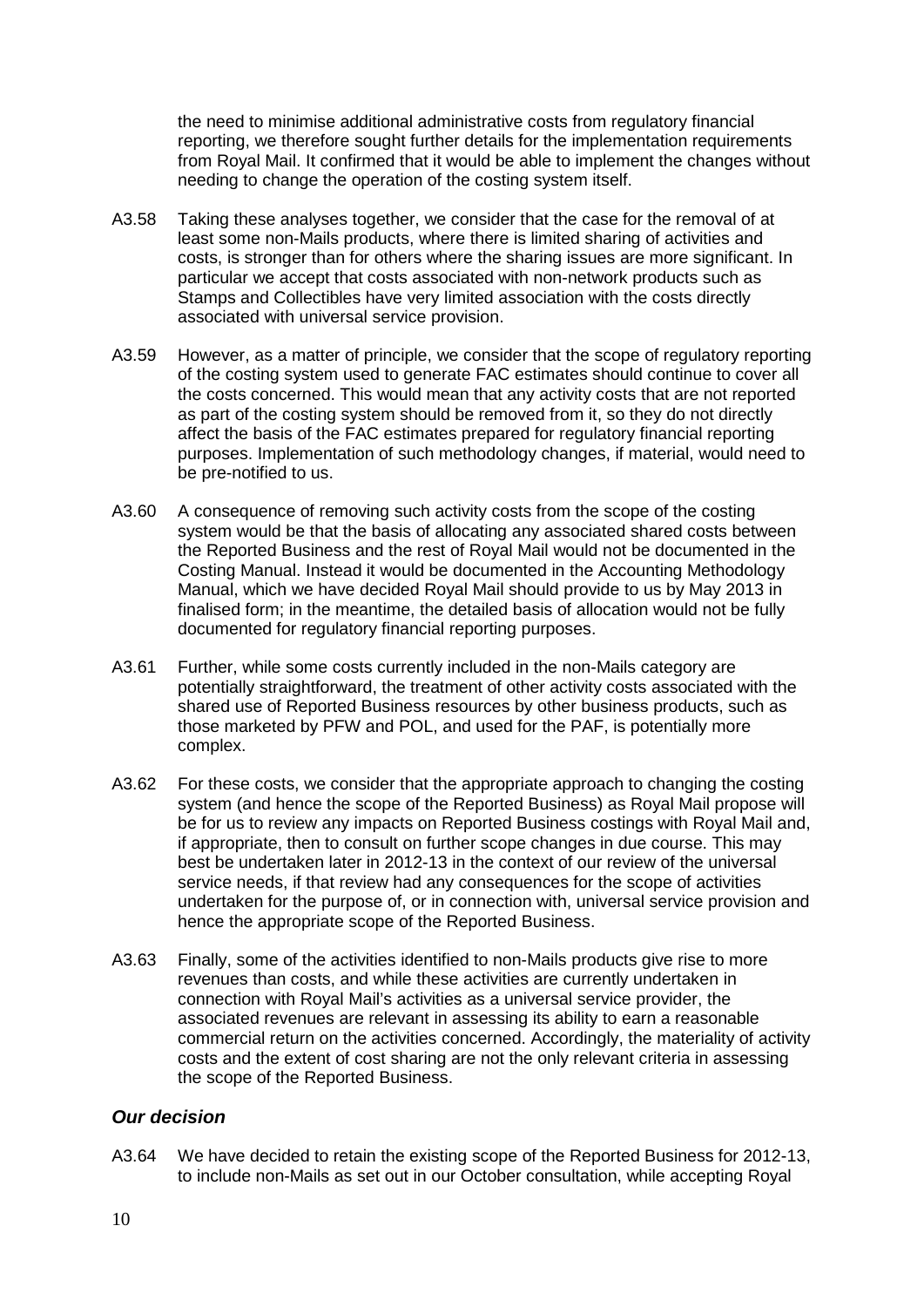Mail's proposal that all relevant costs associated with the relevant products and services (e.g. for PAF) should be included in this scope.

- A3.65 However, following further review of Royal Mail's proposals for removing the relevant activity costs from the costing system, the impacts on the FAC estimated by the costing system, and the consequential documentation of the treatment of shared costs outside of the costing system in the Accounting Separation Manual, we intend to consult later in 2012-13 on the implications of removing some non-Mails products from the scope of the Reported Business in 2013-14.
- A3.66 We set out in our December consultation our proposal that this scope should be defined by reference to the Costing Manual which documents the activities, products and services included in the costing system. We have decided that this definition of the scope of the Reported Business remains appropriate.
- A3.67 We have clarified in the Accounting Condition that the scope of the Reported Business should be defined by the most up to date costing methodology, as documented in the most recent version of the Costing Manual. This approach ensures that the scope remains consistent with Royal Mail's costing methodology which continues to evolve to take account of operational changes, and to incorporate zonal costing.

# **Reporting**

#### *Our consultation proposals*

- A3.68 We explained in our October consultation that, because Royal Mail raises external finance at the level of the Relevant Group, we proposed that regulatory financial reports at the level of the Reported Business should exclude accounting for long term financing.
- A3.69 For the Reported Business, we proposed to require Royal Mail to provide us with annual audited income statement information to the level of Earnings before Interest and Tax, and associated statements of capital employed and operational cash flow, and reconciliation, including a transfer pricing statement, to the statements for the Relevant Group.
- A3.70 This approach would avoid potentially arbitrary allocations of long term finance costs between the Reported Business and the rest of the Relevant Group, while sustaining consistency for the reporting of the resources, including the capital employed in assets, required for activities relevant to the provision of the universal service.
- A3.71 This approach would enable the depreciation and other operating cost estimates used in the derivation of the FAC of the Reported Business in the costing system to be reconciled to the relevant financial statements for the Reported Business.
- A3.72 However, Royal Mail also includes exceptional operating costs not included in the ABC costing system – in deriving its reported operating profit for statutory reporting purposes. Consistent with this, we proposed that the EBIT of the Reported Business should also include an allowance for such exceptional operating costs – involving an allocation of these costs between the Reported Business and the rest of the Relevant Group on a basis set out in the Regulatory Accounting Guidelines.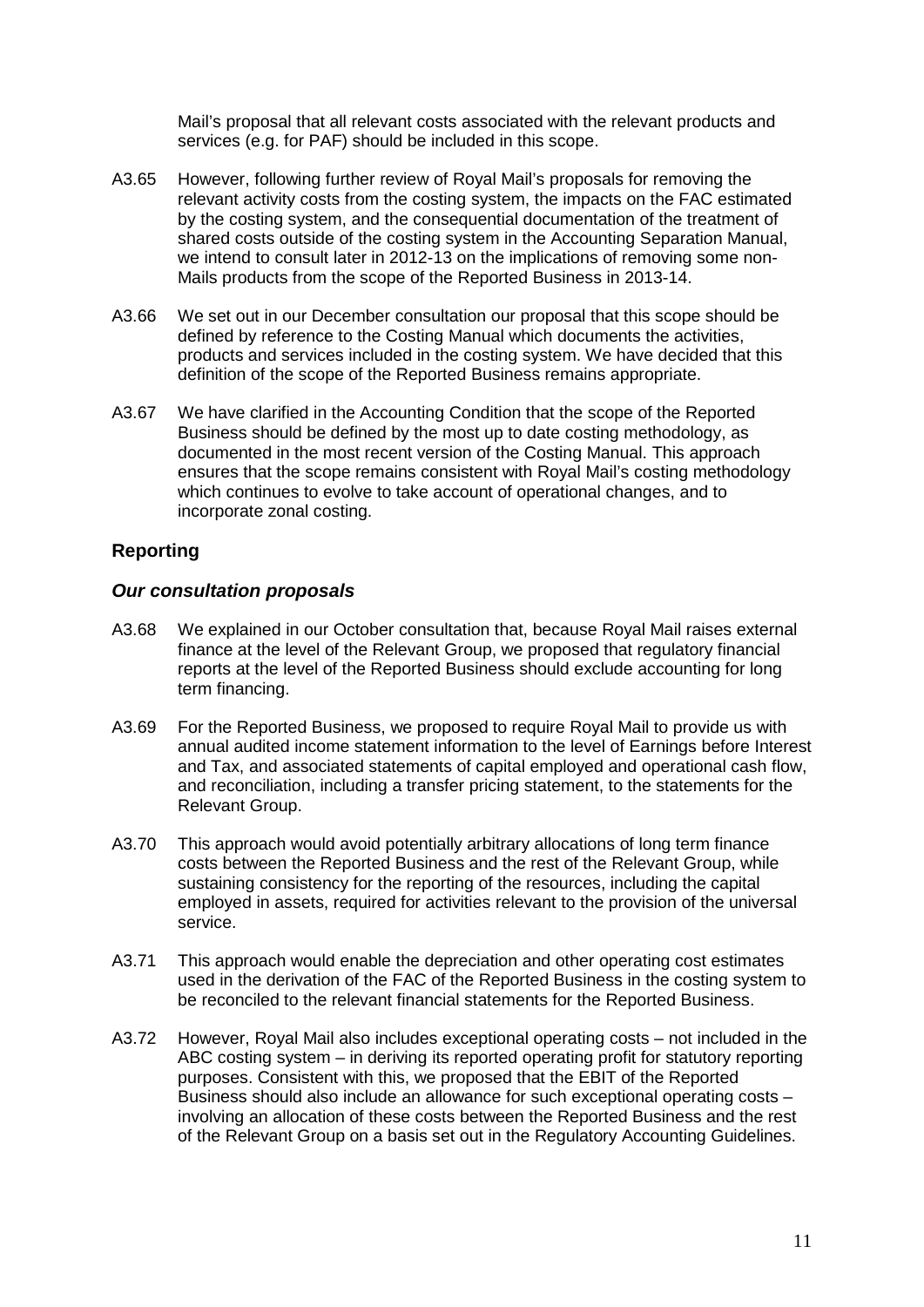- A3.73 Royal Mail prepares quarterly updates to its FAC estimates, based on the outputs of its costing system. Where required, these are used in statutory reporting (e.g. for half-year accounts). These quarterly updates both reflect within-year changes in the underlying drivers of costs – such as seasonal volumes – and changes in the business and its costing methodology.
- A3.74 Given that such changes have been significant, the current regulatory framework requires Royal Mail to provide Ofcom with quarterly updates of the outputs of its ABC costing system. In our October consultation we proposed that, as well as continuing this requirement, Royal Mail should also provide unaudited quarterly income statements (again to EBIT level) for the Reported Business.
- A3.75 In addition, we also proposed that Royal Mail should provide us with complementary and consistent information on the profitability of separated elements of the Reported Business, as well as additional monthly information on revenue, volume and costs and supporting documentation on the methodologies used for costing and accounting in the Reported Business. These additional proposals are discussed in subsequent sections.

#### *Consultation responses*

- A3.76 Respondents who commented generally agreed with the thrust of our proposals, although there was little comment on the specific reporting that we proposed at the level of the Reported Business overall.
- A3.77 The main concern was expressed by Royal Mail which, while it agreed with our proposals in relation to annual reporting, disagreed with our proposal for quarterly income statements. It highlighted that seasonal variations would render the profitability information provided by such statements of limited regulatory value, and if published would risk misleading the market, and that its quarterly costing outputs were subject to revision and review within the year, which significantly reduced the reliance which could be placed on such quarterly information.
- A3.78 Royal Mail did however accept that quarterly product profitability information would be relevant and proposed to provide this – on a confidential and unaudited basis as part of its regulatory financial reporting outputs.

### *Further analysis*

- A3.79 Given the general agreement with our proposals for annual reporting of the Reported Business as a whole, we have focused our further consideration on Royal Mail's concerns with quarterly reporting.
- A3.80 In this context, it is important to note that the substantive difference between our October consultation proposals and those of Royal Mail relates to the treatment of exceptional operation costs. These costs, which Royal Mail's published accounts indicate account for less than 5% of the total costs relevant to its reported operating profit, mainly comprise staff-related costs such as Colleague Share payments and modernisation costs.
- A3.81 While these are important in determining the overall profitability of the activities required to provide the universal service, a number of them do not arise as a consequence of quarterly activity, and Royal Mail does not at present generate quarterly accounting allocations of these costs. Accordingly we accept that our October consultation proposal would have imposed some limited additional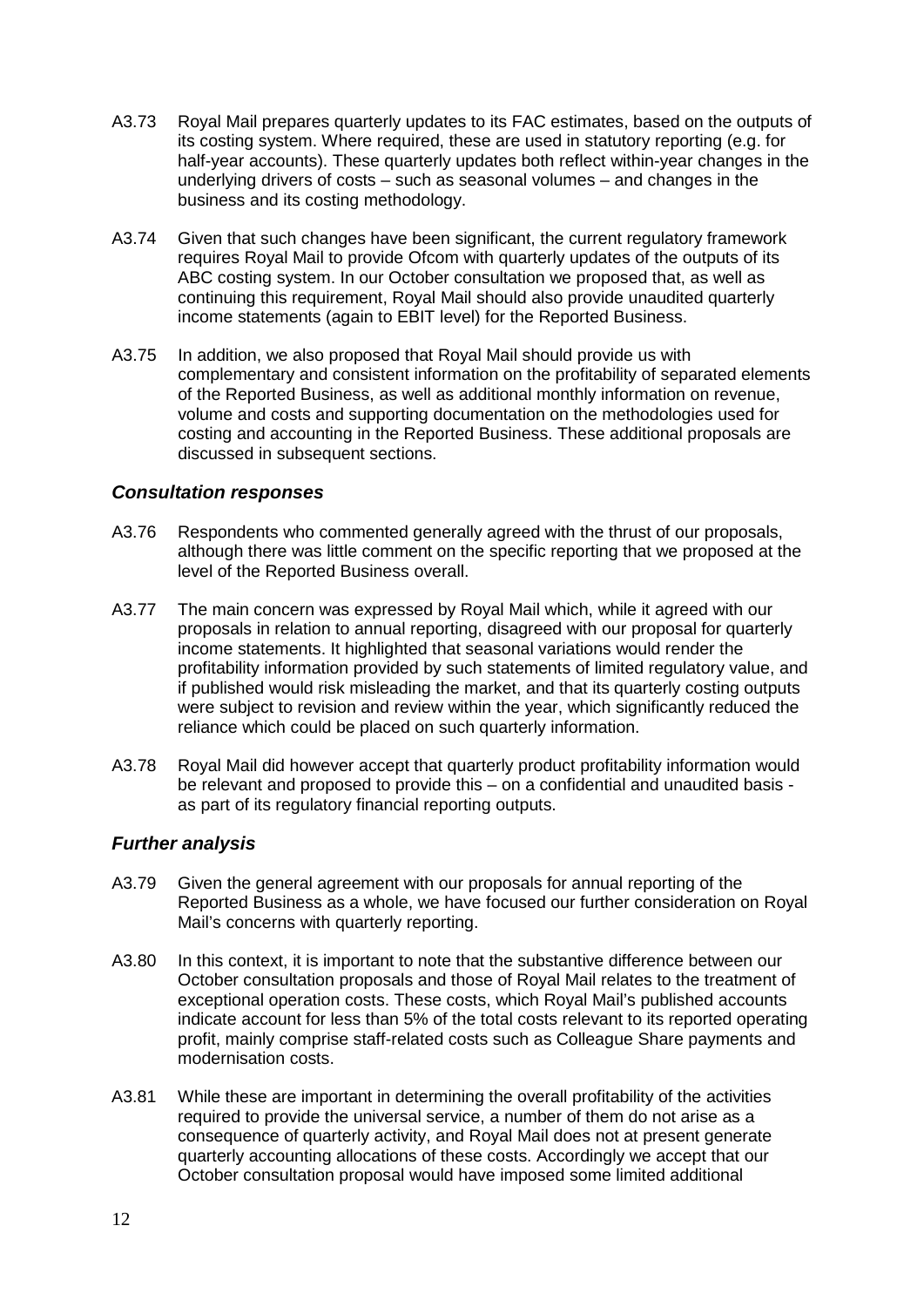reporting costs on Royal Mail, while the information concerned would provide relatively limited insight into the quarterly variations in profitability arising from its business operations.

- A3.82 In contrast, quarterly information on product profitability of the form proposed by Royal Mail would signal how within-year changes in markets and Royal Mail's costings affected the margins in the Reported Business. We continue to consider such information to be important as part of our monitoring framework. Royal Mail will generate it by comparing quarterly product revenues with quarterly product FAC estimates already available from its costing system.
- A3.83 Given that Royal Mail propose to provide disaggregated product profitability information on a quarterly basis, we consider that it would not be burdensome for it also to provide this information in aggregated form for the Reported Business as a whole.

#### *Our decision*

- A3.84 Based on the consultation responses and our further analysis, we have decided to require Royal Mail to provide us with the audited annual regulatory financial reports for the Reported Business as a whole as proposed in our October consultation and set out in detail in our December consultation.
- A3.85 However in relation to quarterly reporting, we have decided to remove the proposed requirement to split exceptional operating costs between the Reported Business and the Relevant Group, and hence to require only aggregate product profitability reports on a quarterly basis.

#### **Transfer pricing**

#### *Our consultation proposals*

- A3.86 As proposed in our October consultation, transfer pricing may be required in relation to the transactions:
	- between the Relevant Group and the RMH group entities which are outside the Relevant Group;
	- between the Reported Business and the rest of the Relevant Group; and
	- between the Four Financial Reporting Entities ('Four FREs') and components of them.
- A3.87 We consider each of the above requirements for transfer pricing in this section.
- A3.88 In our October consultation, we proposed that transfer pricing in general should comply with the following principles:
	- Equivalence pricing Use of available open market or regulated prices of externally provided products and services as the basis of transfer prices, where appropriate comparable products and services exist (applying necessary equivalence adjustments for FAC differences);
	- Cost-plus pricing where no comparable open market or regulated products exist but where a transfer price is still needed for regulatory financial reporting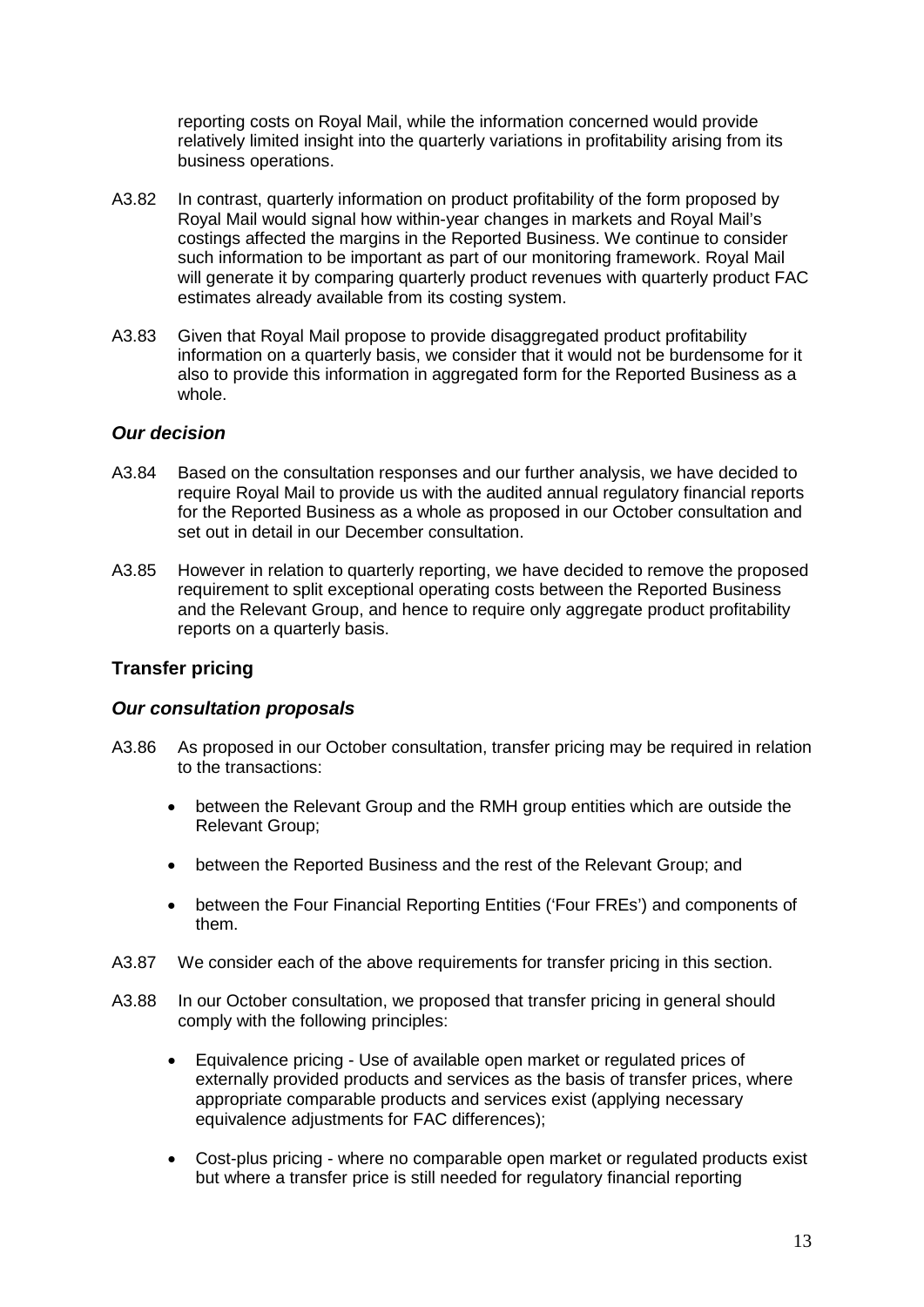purposes, use of product FAC estimates plus an appropriate mark-up, which we proposed to be 10%.

#### *Consultation responses*

- A3.89 No respondent raised any specific issues with our proposals, and Royal Mail supported our principles. However, Royal Mail also expressed concerns with regard to implementation of these principles to the transfer prices between the Reported Business and the rest of the Relevant Group.
- A3.90 Royal Mail argued that since the Reported Business does not correspond to an existing business unit within Royal Mail Group, our proposal would require *"the creation of a number of memorandum financial records. These do not currently exist and will require a structured and detailed review of the existing financial records and non financial data sources to create the required transfer charges."*
- A3.91 From our discussions during the consultation period, Royal Mail inferred that we required that the transfer prices for any services supplied by UKLPI to other parts of UKLPI should be based on FAC, while those for all transactions between UKLPI and business units outside of UKLPI should be based on market rates. We explain below Royal Mail's response in further detail.
- A3.92 To clarify our transfer pricing principles, we set out below, in further detail, our decision on the application of these principles to the transfer prices between the Reported Business and the rest of the Relevant Group.

#### *Further analysis and our decision*

*Transfers between the Relevant Group and the RMH group entities outside the Relevant Group*

- A3.93 These transfer prices should be set based on equivalent market prices or, if no such price exists for the service concerned, an appropriate mark-up to FAC.
- A3.94 Considering our definition of the Relevant Group (see previous section), the affected transfers would currently involve only those between POL and its subsidiary and associated undertakings (which are outside the Relevant Group), and the Relevant Group.

#### *Transfers between the Reported Business and the rest of the Relevant Group*

- A3.95 If the transfer of services or products is between another separate company (i.e. a separate legal entity) within the Relevant Group and the Reported Business, then the transfer prices should also be based on equivalent market prices or, if no such price exists for the service concerned, an appropriate mark-up to FAC.
- A3.96 RMEL is a current example of the above principle, where the use of properties owned by RMEL is charged to the Reported Business at a transfer price based on market rental prices. These transfer charges are included in the existing costing methodology for regulatory financial reporting purposes. The approach is however general, and would be similarly applicable to any transactions between GLS and the Reported Business.
- A3.97 With regard to transactions between business units or divisions of the Relevant Group which are not separate legal entities (including other UKLPI business units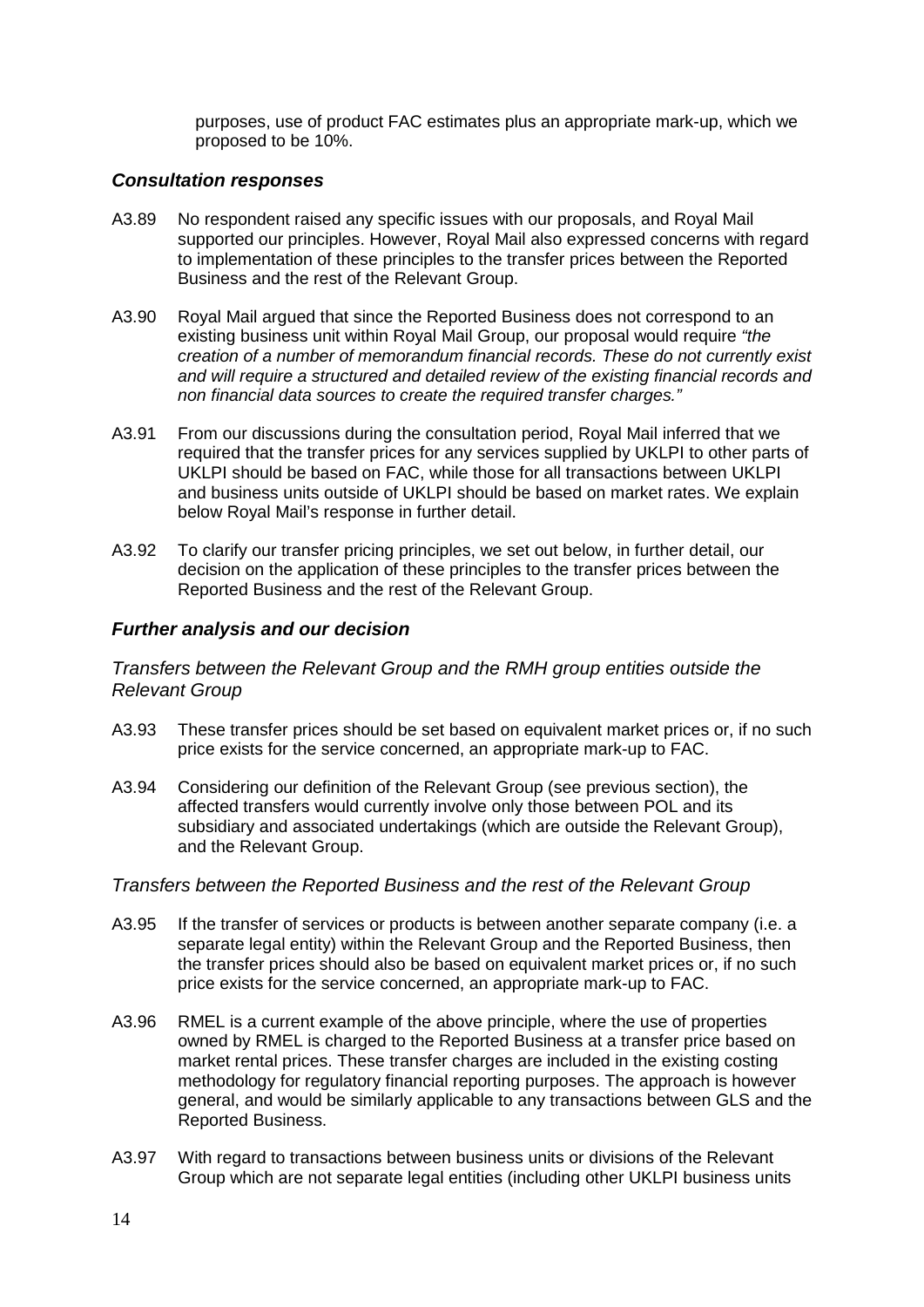outside the scope of the Reported Business), and the Reported Business, we need to first establish whether there is transfer of services or a sharing of services.

- A3.98 If services are centralised and shared between the different operating entities, then there will be no need for transfer pricing, and the FAC of the services can be allocated according to the appropriate rules, documented as part of the Accounting Methodology Manual. Conversely, if there is a transfer of services from one entity to another or others, then transfer pricing will be necessary, which should be applied based on our proposed general principles explained above.
- A3.99 To establish whether a service is provided from one entity to another entity or shared with that other entity, we need to ascertain which entity owns the risks and rewards of having the resources or the assets which are employed to provide the service. If the ownership lies with one entity, then that entity is the provider and the other entity is the recipient. If the risks and rewards are shared, then the services should also be treated as shared between the two entities.

A3.100 In its response, Royal Mail considered a number of services:

- Central Finance and HR (including payroll and pensions)services used by a range of UKLPI business units, but managed centrally;
- Purchasing and Customer Management services, also used by a range of UKLPI business units, but managed centrally; and
- Vehicles, used by the Reported Business, but also used by various other UKLPI business units (eg PFW, iRED) which are outside the Reported Business.
- A3.101 Royal Mail proposed that the FAC of all of the above resources should be allocated between the Reported Business and the rest of UKLPI for regulatory financial reporting purposes.
- A3.102 We confirm that Central Finance, HR (including payroll and pensions), Purchasing, and Customer Management services should be treated as services that are shared between UKLPI business units, and their FAC should therefore be allocated using appropriate allocation rules for regulatory financial reporting purposes (to be set out in the Accounting Methodology Manual).
- A3.103 We expect these allocation rules to comply with the Guiding Principles set out in the USP accounting condition.
- A3.104 This process of cost allocation is undertaken outside of the rules of the FAC product costing system which are subject to the rules in the Regulatory Accounting Guidelines (RAG). The process is therefore not documented in the Costing Manual, and we propose that the Accounting Methodology Manual should document the allocation rules concerned.
- A3.105 The case for vehicles is different. Vehicles are treated as Reported Business assets and all of the associated depreciation charges are accordingly included in the FAC product costing system for regulatory financial reporting purposes. However, some vehicles may be used by business activities undertaken outside the Reported Business (e.g. by PFW). The Reported Business should therefore be treated as the entity providing the use of vehicles, and in principle, should be charging a transfer price for their use by a business unit outside it.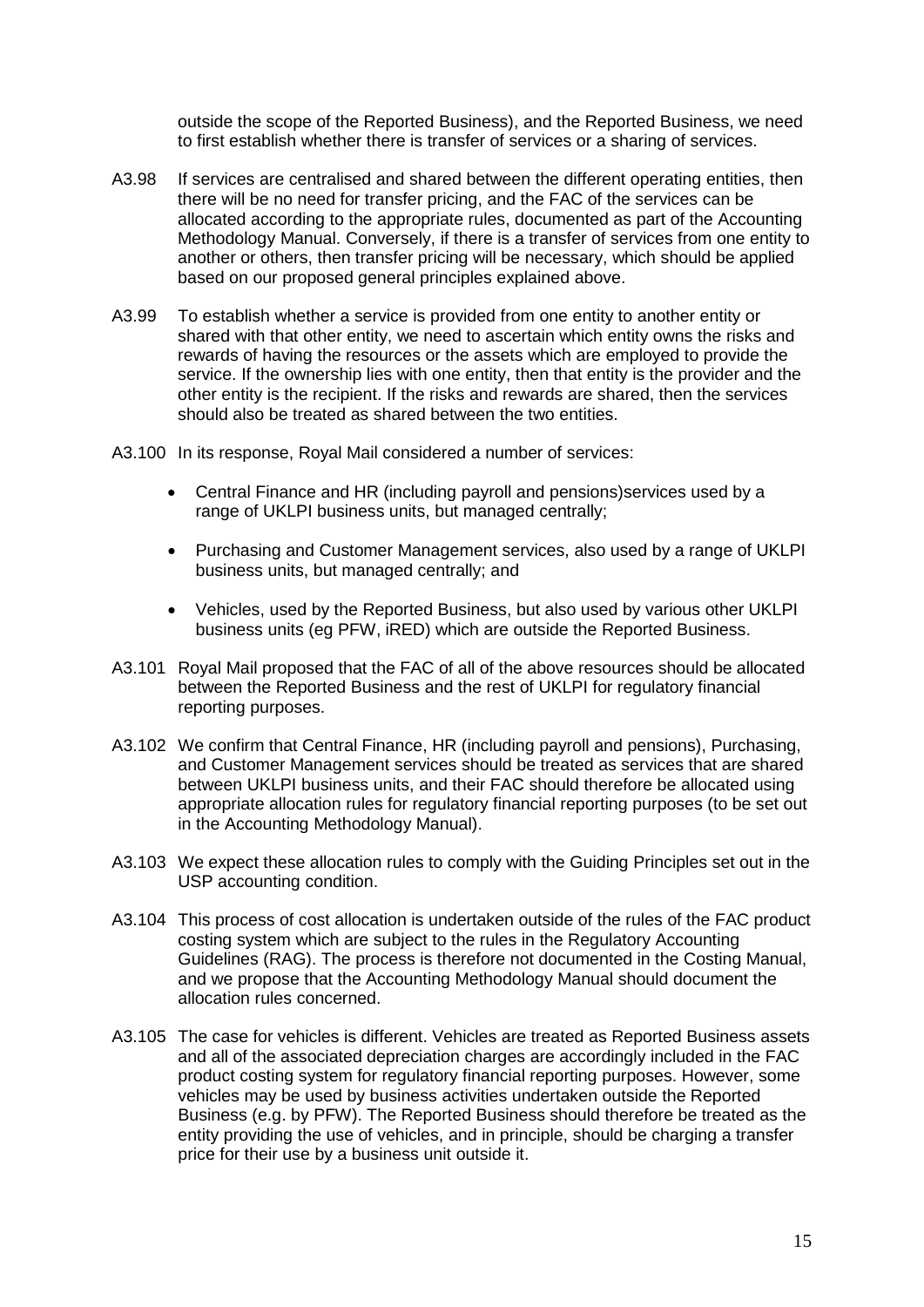- A3.106 We have investigated the magnitude of the effect of transfer pricing vehicles in this way, and in our view, the effect is significant enough to justify applying a simple approach for transfer pricing in line with the above general principles.
- A3.107 Royal Mail informed us that transfer pricing for vehicles along these lines could be done by an additional manual process without changing the way the related costs are currently calculated in the FAC product costing system.
- A3.108 We have therefore decided that Royal Mail should apply transfer prices to use of vehicles by entities outside the Reported Business, by applying a cost-plus approach (FAC plus 10% mark-up). The exercise can be a manual quarterly adjustment based on the relevant FAC product costs for the purposes of regulatory financial reporting only.

#### **Capital employed statement and operational cash flow statement**

- A3.109 In our October consultation, we proposed that Royal Mail should prepare separated an operating balance sheet (capital employed statement) and a cash flow statement for the whole of the Reported Business.
- A3.110 These statements would help us meet the regulatory objectives of understanding the Reported Business's return on capital employed and financeability.
- A3.111 Respondents generally supported our proposals. Royal Mail, however, disagreed with our proposals, and in particular with our proposed separation of the balance sheet and cash flow statement below the Reported Business level. We address these issues in a later section.
- A3.112 We have therefore decided to confirm the requirements for a capital employed statement and operational cash flow statement to be included in the audited annual regulatory accounts for the whole of the Reported Business.

# **National product costing**

#### **Traffic measurement**

#### *Our consultation proposals*

A3.113 The existing 'Traffic Measurement' costing rule allows Royal Mail to use either of two methods of traffic measurement in its costing methodology for regulatory financial reporting purposes: the operational measurement method or the revenuederived measurement method. Our October consultation proposal was to amend the relevant rule such that Royal Mail should adopt a single method of traffic volume measurement for 2012-13 and beyond and that method should be the revenuederived traffic measurement method.

#### *Consultation responses*

A3.114 Ofcom received no specific responses to this proposal. This may have been a consequence of the explanation provided by Royal Mail that we reproduced in the October consultation that Royal Mail had, in both its 2010-11 audited statutory and regulatory accounts, moved all its traffic measurement reporting to the revenuederived method. Royal Mail had made the change having "*passed the audit walkthrough tests and the calculations performed to derive traffic and revenue were deemed reasonable by the Ernst & Young Actuarial"* and having decided at senior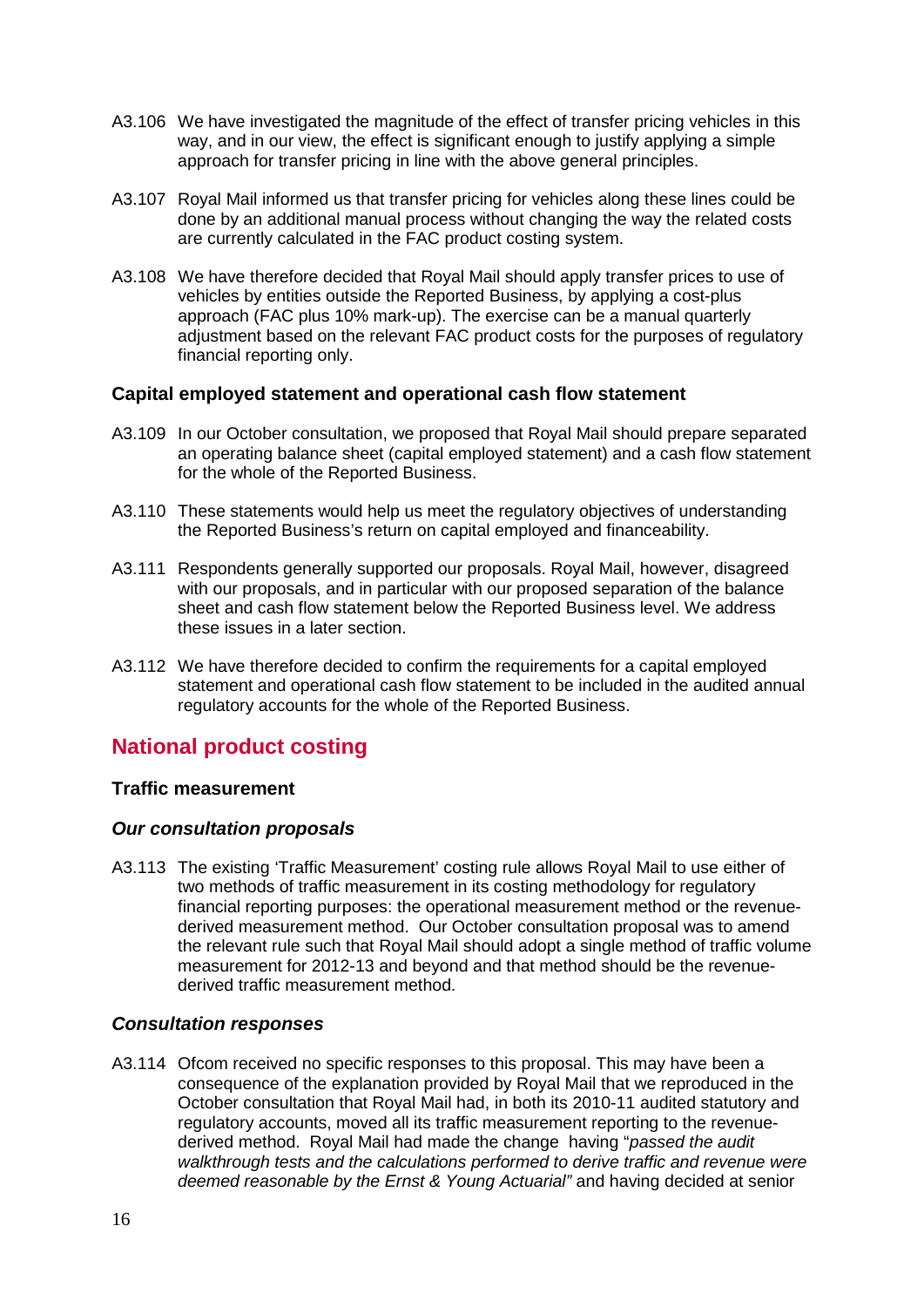management level to have "*full alignment on all external reporting to ensure consistency moving forward*".

#### *Our decision*

A3.115 Our decision is to implement our October proposal and amend the 'Traffic Measurement' National Costing Rule so that Royal Mail will be required to adopt a single method of traffic measurement and that will be the revenue-derived traffic measurement method. The revised 'Traffic Measurement' National Costing Rule is set out in the RAG.

#### **Allocation of overheads**

#### *Our consultation proposals*

- A3.116 At present, Royal Mail's FAC product costing methodology uses a 'non-nested' Equi-Proportional Mark Up ('EPMU') approach to overhead allocation. This approach allocates both the pipeline overheads and the general overheads to products *pro rata* to the direct costs already attributed to those products. This approach is compliant with the relevant costing principles in the Initial Conditions.
- A3.117 Both Postcomm's earlier April 2011 consultation and our subsequent October 2011 consultation proposed that, for the 2012 regulatory framework, the relevant regulatory costing rule should be amended so as to require Royal Mail to apply a two-step "Nested" EPMU approach for its 2012-13 regulatory financial reporting and beyond. This would involve:
	- i) first allocating pipeline overheads *pro rata* to the relevant direct costs (as now); but then,
	- ii) allocating general overheads *pro rata* to the sum of the attributed direct costs *and* the pipeline overheads allocated in the first step.
- A3.118 In our October consultation we proposed that the somewhat more accurate representation of costs that the Nested EPMU approach could provide, and our belief that adoption of a nested approach would be more consistent with the Postal Services Directive, meant that it should be adopted for regulatory financial reporting purposes unless there were more clearly defined grounds for a temporary derogation than those which had been provided by Royal Mail to that date.

#### *Consultation responses*

- A3.119 Apart from Royal Mail those stakeholders that did respond to this proposal agreed with our proposed move to a Nested EPMU approach to overhead allocation in 2012-13.
- A3.120 The MCF stated that the more accurate costing using a Nested EPMU approach would improve the accuracy of Royal Mail's cost allocation and that *"it could make a difference to individual product costs (and therefore prices)*" which would support Ofcom's ability to "*better monitor Royal Mail performance and prevent anticompetitive behaviour as well as promote cost-oriented pricing."*[2](#page-16-0)

<span id="page-16-0"></span><sup>2</sup> Mail Competition Forum, 5 January 2012, Securing the Universal Postal Service – MCF response to Ofcom consultation Technical Annexes, A report by SLG Economics Ltd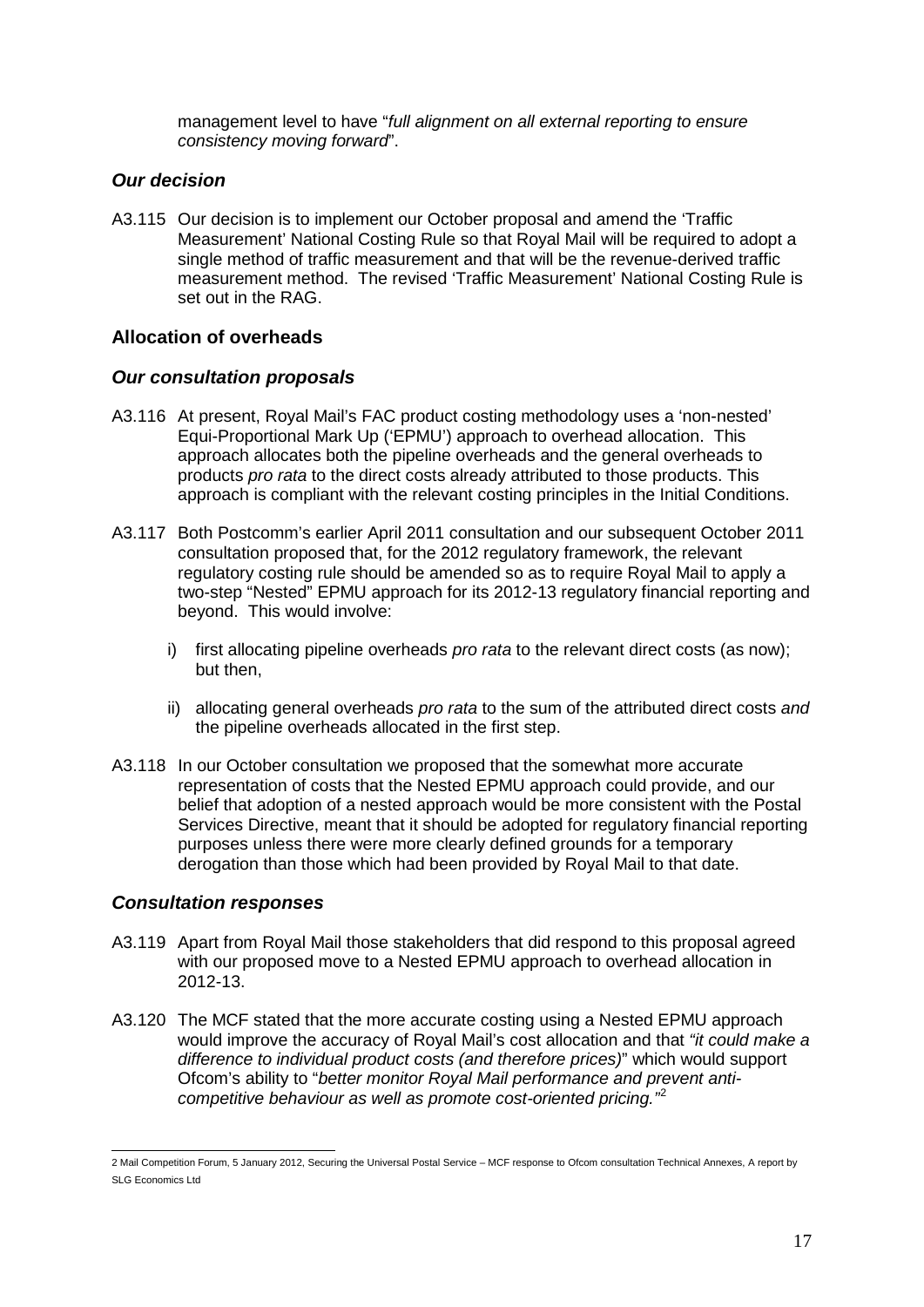- A3.121 Onepost responded by stating that *"it would not be possible for Ofcom to be an effective regulator without a clear understanding of the costs relating to ...how overheads are allocated."*[3](#page-17-0)
- A3.122 In its consultation response Royal Mail asserted that there was no necessity for the proposed move to a nested EPMU approach as it "*had invested a great deal of effort to examine and understand the various overhead cost pools across the business processes resulting in a very detailed (30 individual rules) methodology and alignment to products and services benefitting from the overhead areas*" and therefore within its current EPMU methodology it employed a sophisticated attribution of its overheads. It considered that the evidence for a causal link between pipeline and general overhead costs, implied by our proposal, was unclear.
- A3.123 Royal Mail also stated that the proposal would be a very burdensome requirement and would result in an incremental increase in the "*processing burden by 5 days per quarter and the audit activity by 7 days per year*". Subsequently Ofcom asked for confirmation from Royal Mail that its best estimate of the impact of the proposal would be an additional 27 days a year and this was confirmed.
- A3.124 Ofcom also sought to understand from Royal Mail whether, and if so by when, the increased days' effort would be reduced by future possible system investments, but Royal Mail was not able to provide a more detailed response on this issue.

#### *Our decision*

- A3.125 We still consider that the Nested EPMU approach should be adopted, as it would provide both a somewhat more accurate representation of costs, and our estimate of the impact of the change is that it may be material or close to material for the estimated FAC product costs for a number of products.
- A3.126 We agree with Royal Mail that the causal links between general and other different types of overheads are typically weak and difficult to evidence, with many of the general overheads being fixed and common in nature. Nevertheless there is likely to be some relationship between the relative scale of activities undertaken at different stages of the pipeline, including pipeline overheads, and the general overheads required to support these pipeline activities. We should emphasise that general overheads in the FAC product costing system should in principle be excluded from margin squeeze controls and tests in any event, and we have reflected this in our decision for the *ex ante* margin squeeze control we have decided to put in place, which we expect to remain in place until 2014-15.
- A3.127 The stakeholder support (with the exception of Royal Mail) for our proposal also indicates that, while it would not necessarily imply a strong causal link between overhead types, it would on balance improve the representation of costs relative to the status quo (where no link at all is assumed), and persuades us that the change should be made. However, the response provided by Royal Mail estimated that, with its current systems, our proposal would require an extra 20 days' effort a year to implement, plus additional audit costs, somewhat more than we had previously understood.
- A3.128 Further, Royal Mail could not advise us of any short term plans to implement changes to its costing system that could avoid the manual effort currently implied by

<span id="page-17-0"></span><sup>3</sup> Onepost, 4 January 2012, Response to October Consultation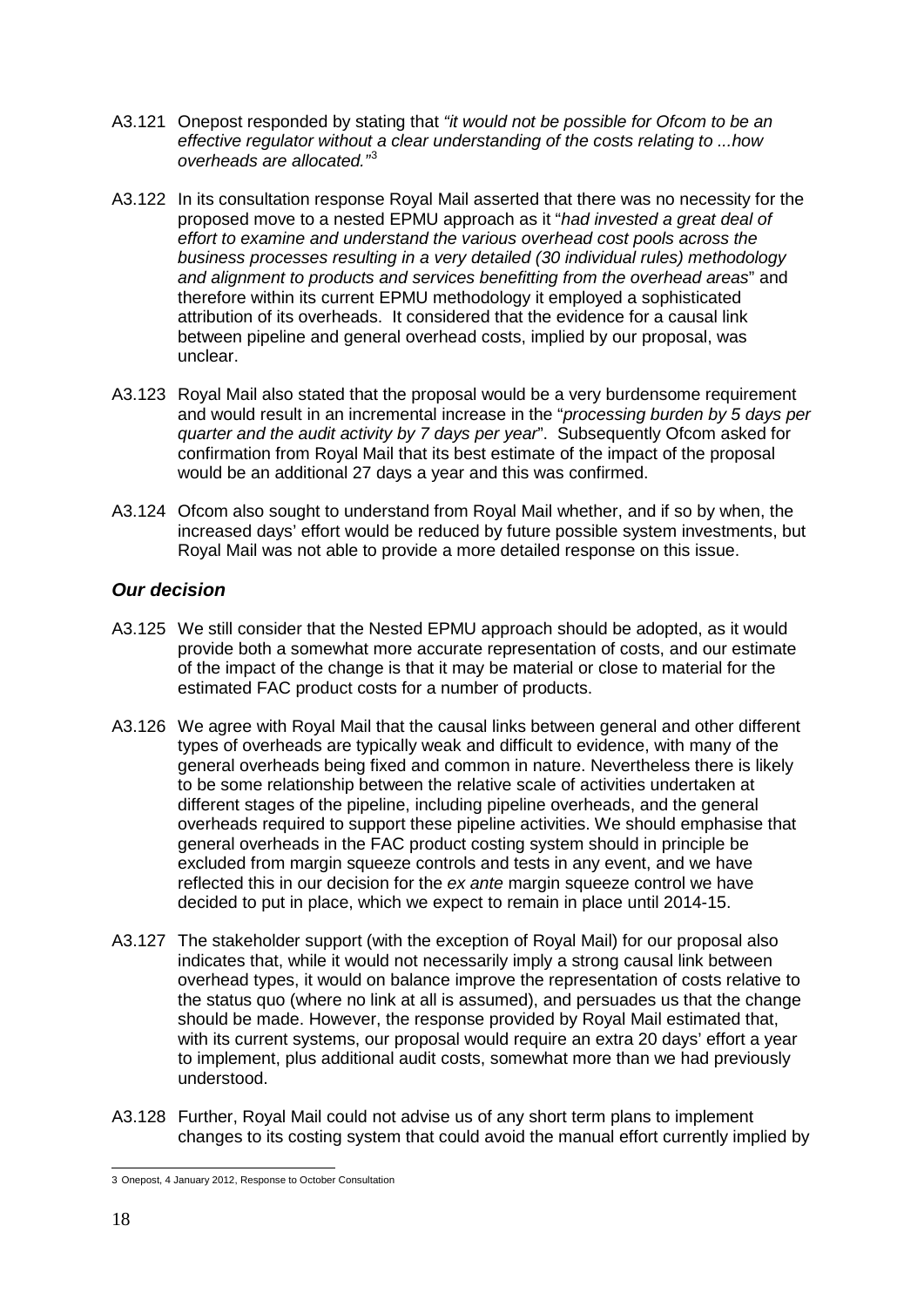our proposal. Accordingly, while the additional implementation costs that Royal Mail had estimated were being incurred, it may be disproportionate to require it to make an immediate change to the methodology in 2012-13.

- A3.129 However, we would expect an efficient company to adapt its internal systems and processes to meet its regulatory reporting requirements at least cost over time. Further, we expect the identification and treatment of pipeline and other overhead costs also to be a key feature of Royal Mail's methodology for deriving LRIC estimates using where appropriate the outputs of its FAC product costing methodology, such that any move towards *ex ante* LRIC estimates for regulatory financial reporting would need to be internally consistent with the treatment of these overhead costs in FAC product costing.
- A3.130 Given the expected timescales for moving towards LRIC estimates as a basis for margin squeeze testing, we therefore consider it to be appropriate to require the move to nested EPMU to have occurred by 2014-15, and we have included this deadline in the RAG. We consider it would be reasonable to expect an efficient company to have amended its systems and business processes to be able to implement this relatively simple change at least cost, with notice of up to two years.

#### **The Costing Manual**

#### *Our consultation proposals*

A3.131 In our October consultation we stated that we would review the detailed formats of the data currently provided to us in the Costing Manual and would include in a finalised version of the RAG any amended requirements to support our wider regulatory proposals for the 2012 framework. In November we provided to Royal Mail the proposed detail of our proposed additions to the Costing Manual that we required, in order to facilitate our monitoring of product costs on a quarterly basis. These consisted of proposed additional data templates.

#### *Consultation responses*

- A3.132 In its responses to the October and December consultations Royal Mail stated that it would be inappropriate and disproportionate to Royal Mail to have to supply the proposed templates as well as the existing format of the Technical Appendices, and that this would *"increase the burden of preparation as the ABC Model system tables need to be manipulated to the required format*". It went on further to state that the templates "*largely*" request existing data already supplied to be provided in a certain format but that the templates also required*" 2 sets of results so that they (Ofcom) can check their Cost Allocation Model has indeed replicated the ABC Model*".
- A3.133 Royal Mail stated that it believed that such a proposal was inappropriate and disproportionate as:
	- "The ABC Model has been passed as compliant and the change control process is effectively managing any changes";
	- "The external assurance across the system including the assurance of disclosure of material changes removes the need for the regulator to check the ABC model";
	- "The proposed portfolio of regulatory financial reports will provide a wealth of results";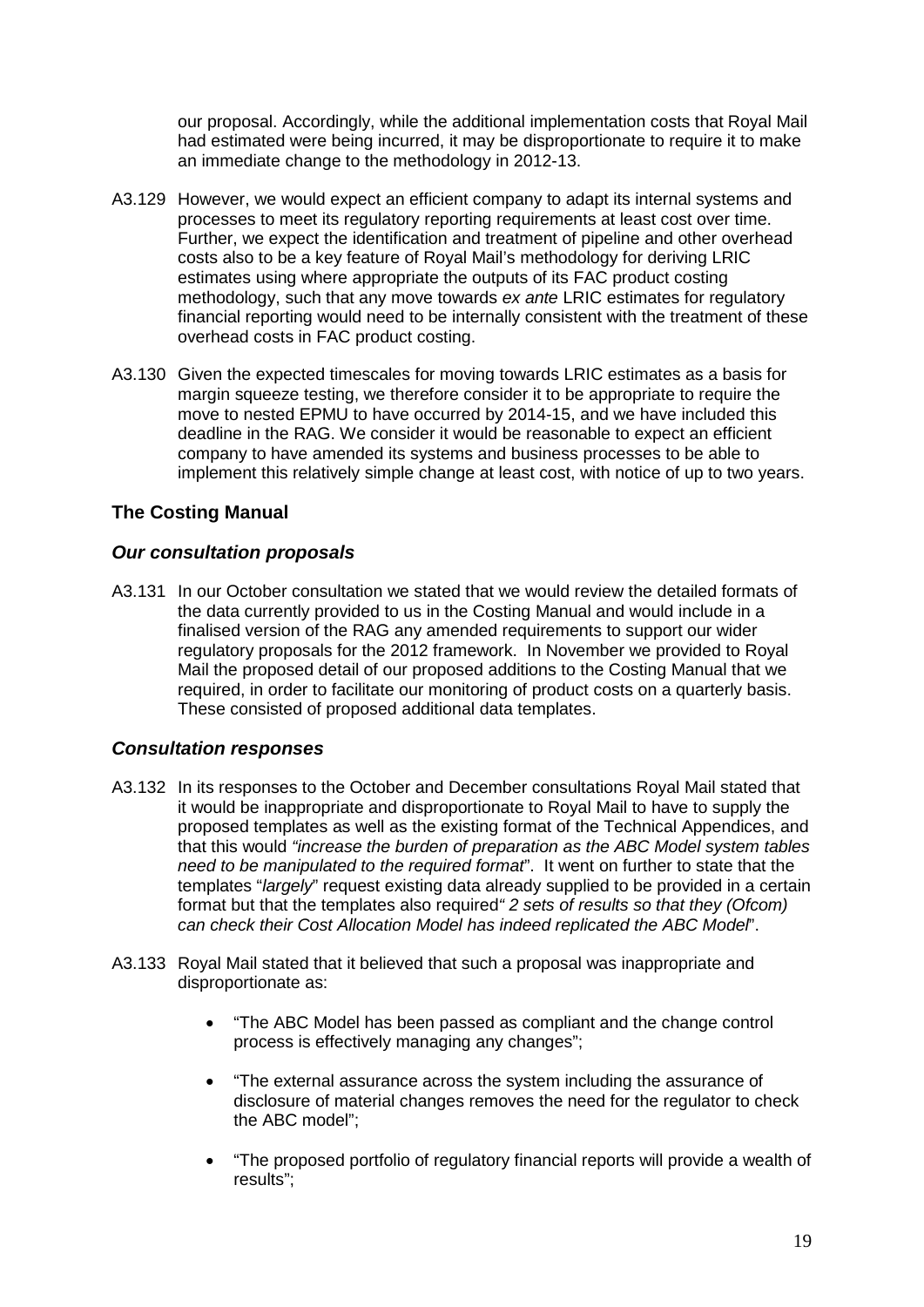- "It is unclear how replicating the ABC Model helps the regulator meet its primary duties."
- "The intention of the technical annex information was to allow the regulator to replicate the costing system results. Royal Mail does not believe it is appropriate to produce both raw data sets and results from the costing system."
- "we do not have transparency on how this information is used by the regulator and therefore do not understand whether it is useful information for the regulator."
- A3.134 Royal Mail stated that it believed that 3 reports from its ABC system could replace the need "for any base data and would demonstrate the ongoing integrity of the ABC Model, providing detailed costing outcomes to support any detailed reviews Ofcom might undertake:
	- *Activity cost by cost type*
	- *SPHCC cost by activity and unit cost*
	- *SPHCC volumes*"

#### *Our decision*

- A3.135 We have decided to retain our proposed requirement for the additional data templates as a supplement to the existing Costing Manual information that will be provided on a quarterly basis.
- A3.136 We require the information in the form requested so that we can build a quarterly Cost Allocation Model efficiently that will allow us to analyse the activities used by Royal Mail to generate FAC product cost estimates for regulatory financial reporting purposes.
- A3.137 We believe that our retaining this type of analytical capability will be important in the context of the significant increase in freedom we are allowing Royal Mail in relation to the pricing of most of its products and services in the 2012-13 regulatory framework. We do not consider the three proposed reports suggested by Royal Mail, to replace the existing scope of the Technical Appendices, to be sufficient in this context.
- A3.138 Nevertheless we have taken into consideration Royal Mail's detailed feedback on the format of the proposed templates, and as a consequence we have made some modifications to our earlier proposals, and have also accepted that some of the data tables and other information that are presently contained in the Technical Appendices would, with the alternative availability of the new templates, no longer be necessary. The templates are set out in the Appendix 4 to the RAG.
- A3.139 We outline below a table setting out, for each of the new templates, which items in the 2011-12 Technical Appendices will be superseded by these new templates in 2012-13, and hence will no longer need to be provided in the Technical Appendices for 2012-13.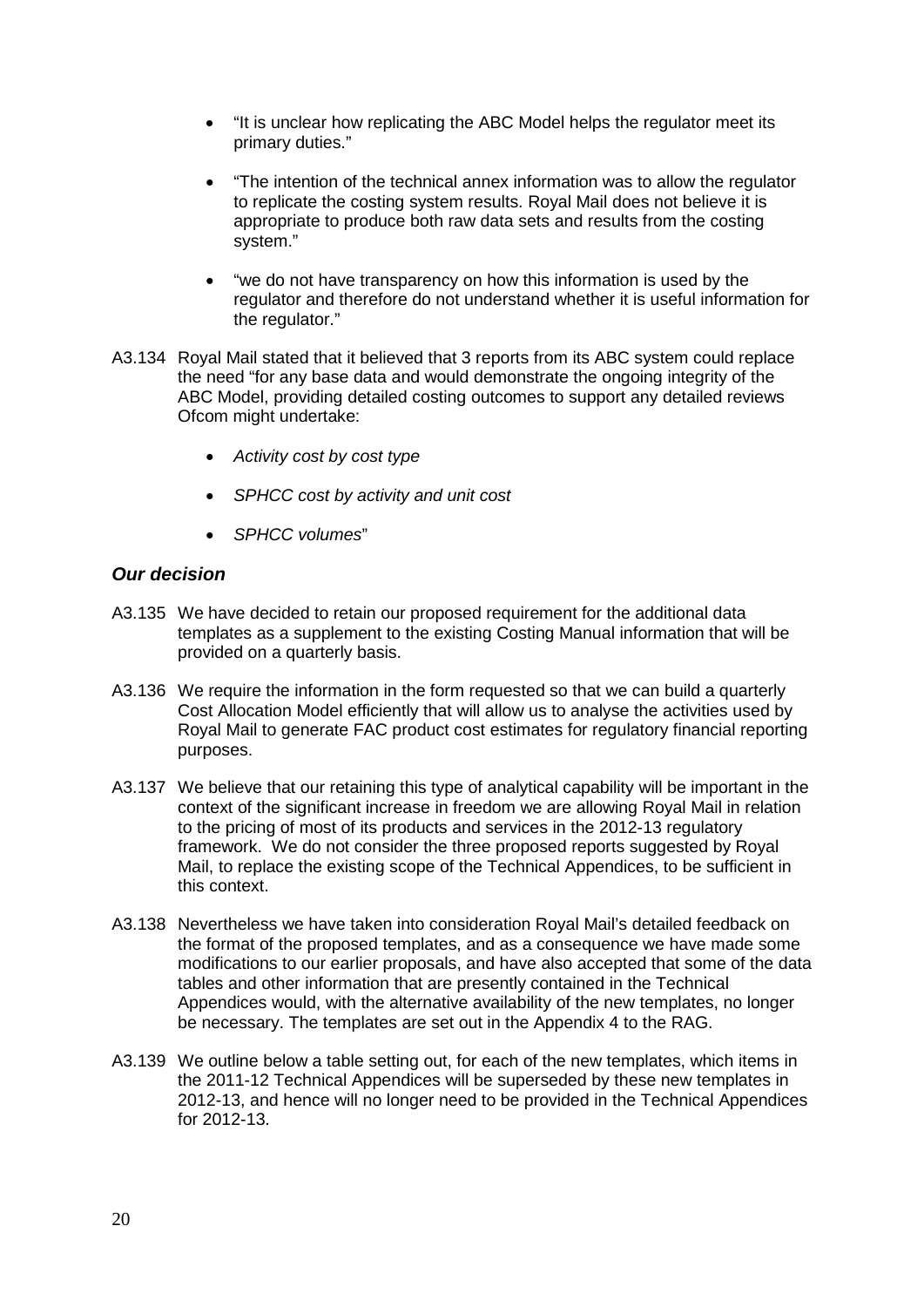| <b>Template</b>                                             | Item within the Technical Appendices no longer<br>required                                                              |
|-------------------------------------------------------------|-------------------------------------------------------------------------------------------------------------------------|
| Template A 'SPHCC<br>Volumes and FAC' &<br>'Template F 'FAC | Appendix 6.1 'Sales Product' ('QX Appendix 6.1<br>Sales Product.xls')                                                   |
| Allocations'                                                | Appendix 6.1 'Sales Product SPHCC' ('QX Appendix<br>$\bullet$<br>6.1 SPHCC.xls')                                        |
|                                                             | Appendix 6.1 'Sales Product Volumes' (QX Appendix<br>6.1 Sales Product Volume.xls')                                     |
|                                                             | Appendix 6.1 'Sales Product Groups' (QX Appendix<br>6.1 Sales Product Groups.xls')                                      |
| Template B 'Activity<br>Costs'                              | Appendix 4.1 'ABC Activity Dictionary ('ABC Activity<br>Dictionary.xls')                                                |
| Template C 'RFs and<br>WFs'                                 | Appendix 5.1.1 'Routing Matrix' ('QX Appendix 5.1.1<br>Routing Matrix.xls' & 'QX Appendix 5.1.1 SPHCC to<br>Route.xls') |
|                                                             | Appendix 6.1 'Sales Product SPHCC' ('QX Appendix<br>6.1 SPHCC.xls')                                                     |
|                                                             | Appendix 5.1.1.1 'Weighting Factors' ('QX Appendix<br>5.1.1.1 WF.xls')                                                  |
|                                                             |                                                                                                                         |
| Template D'Class<br><b>Activity Rules'</b>                  | Appendix 7.2.2 'Class Activity to Product' ('QX Appendix<br>7.2.2.xls'                                                  |
| Template E 'EPMU<br>Rules'                                  | 'QX Appendix 5.3 EPMU Drivers.xls'                                                                                      |
| Template F 'FAC<br>Allocations'                             | Not applicable                                                                                                          |

#### **Table 2 – Summary of items in the Technical Appendices superseded by inclusion of Cost Allocation Model Templates**

# **Zonal product costing**

# **The Zonal Costing Rules**

# *Our consultation proposals*

A3.140 In our October consultation we proposed the introduction, as part of the RAG, of additional costing rules specific to the zonal costing methodology. More specifically, while we defined a total of nineteen proposed zonal costing rules with which Royal Mail's zonal product costing methodology would have to comply, many of them were identical to the National Costing rules. However we considered it necessary for there also to be specific rules to cover the characteristics of the zonal methodology that differ to that of the national costing methodology. The proposed rules were set out in the draft Regulatory Accounting Guidelines in our December consultation.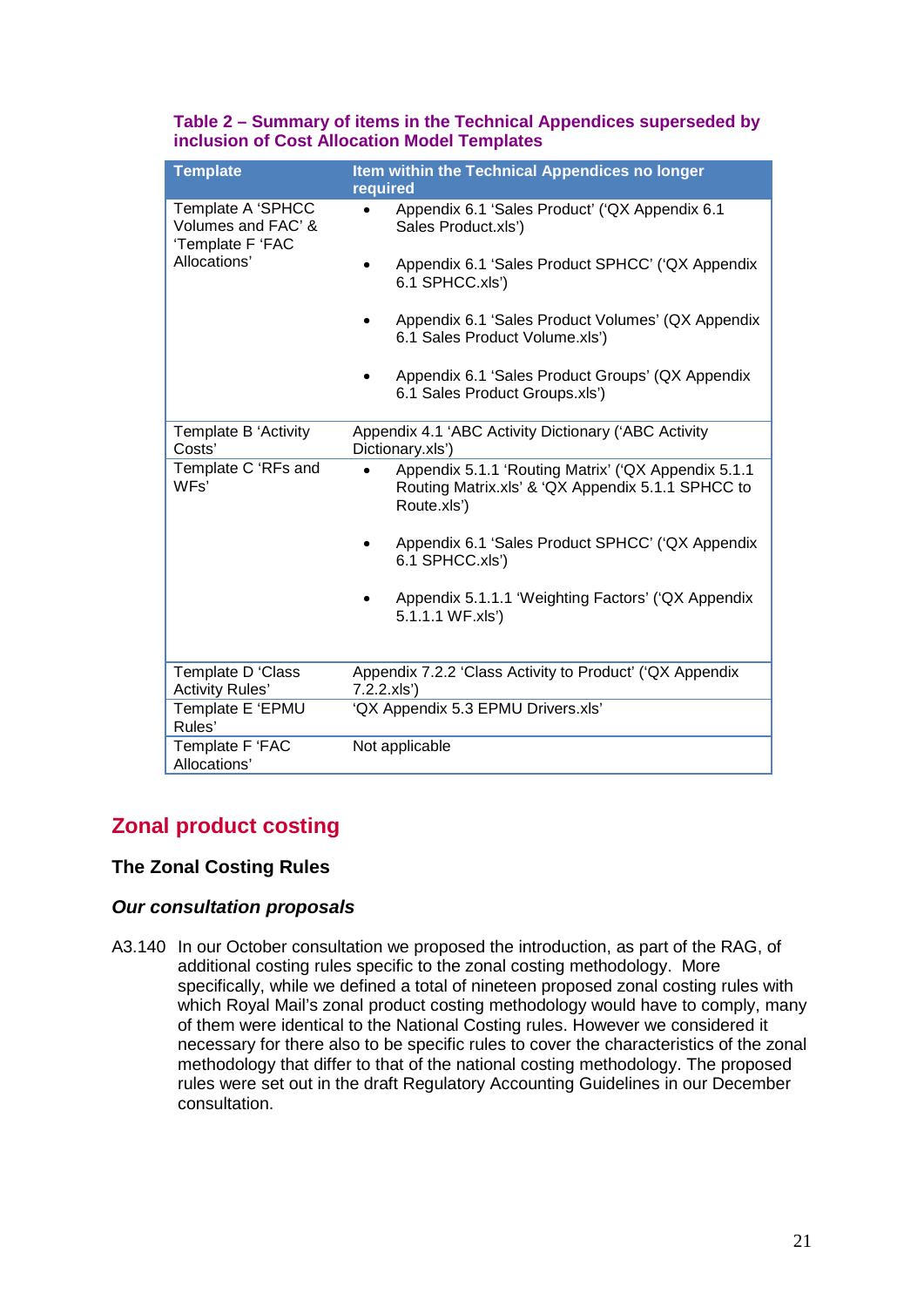### *Consultation responses*

- A3.141 Apart from Royal Mail there were no specific responses to our zonal costing proposals.
- A3.142 In its response Royal Mail stated its view that additional rules for the zonal costing methodology to those for National Costing were not needed. Specifically, for the nine zonal costing rules that differed from the national costing rules (4, 7, 13,14,15,16,17,18 and 19), Royal Mail considered the additions to be unnecessary. Further, it stated these additions *"would appear to drive the business to commit to additional expenditure without the business case for that expenditure being made or assessed*."

#### *Our decision*

- A3.143 At this stage in the development of end to end competition, and the associated lack of estimates of national and geographically-specific LRIC estimates, we think that providing Royal Mail with freedom to develop and change its own zonal FAC product cost estimates, without even high-level regulatory rules, could undermine market confidence in the relevant components of our monitoring regime.
- A3.144 We have therefore included zonal costing rules in the RAG in line with our consultation proposals. However, we have, taking into account the consultation responses, and further discussions with Royal Mail, amended the detail of the zonal rules concerned, to allow Royal Mail with some continued flexibility over how it evolves its zonal costing methodology for regulatory financial reporting purposes in future. Below we set out our decisions in relation to each of the nine rules in this general policy context.

#### *Rule 4*

A3.145 We have decided not to amend Zonal Costing Rule 4 'Zonal General Ledger costs and Cost Types' despite Royal Mail's comment that "*geographical differences in Cost Type can be considered where there is the data to do it with a reasonable degree of data reliability to meet the RAG principles of objectively and accuracy".*  We consider it essential that the specificity of this rule be retained, as differentials between the total reported FAC estimates for the zones should reflect all the relevant geographical cost differentials of the zones as far as practicable.

#### *Rule 7*

A3.146 Although Royal Mail stated that Zonal Costing Rule 7 ' Zonal Products and subproducts' was unnecessary as it would be "subordinate" to the existing Guiding Principle of 'Completeness', we consider that reliance on the 'Completeness' Guiding Principle would not adequately focus where we required the zonal costing principles to be applied. We have however, made modifications to the rule to clarify both the scope of the zonal costing methodology is to be in line with the proposed scope set out in our October consultation, and the required differentiation of FAC product cost estimates by type of handling characteristic relates only to instances where the relevant costs for regulatory financial reporting purposes vary geographically, with the four characteristics listed being non-exclusive in this respect.

#### *Rule 13*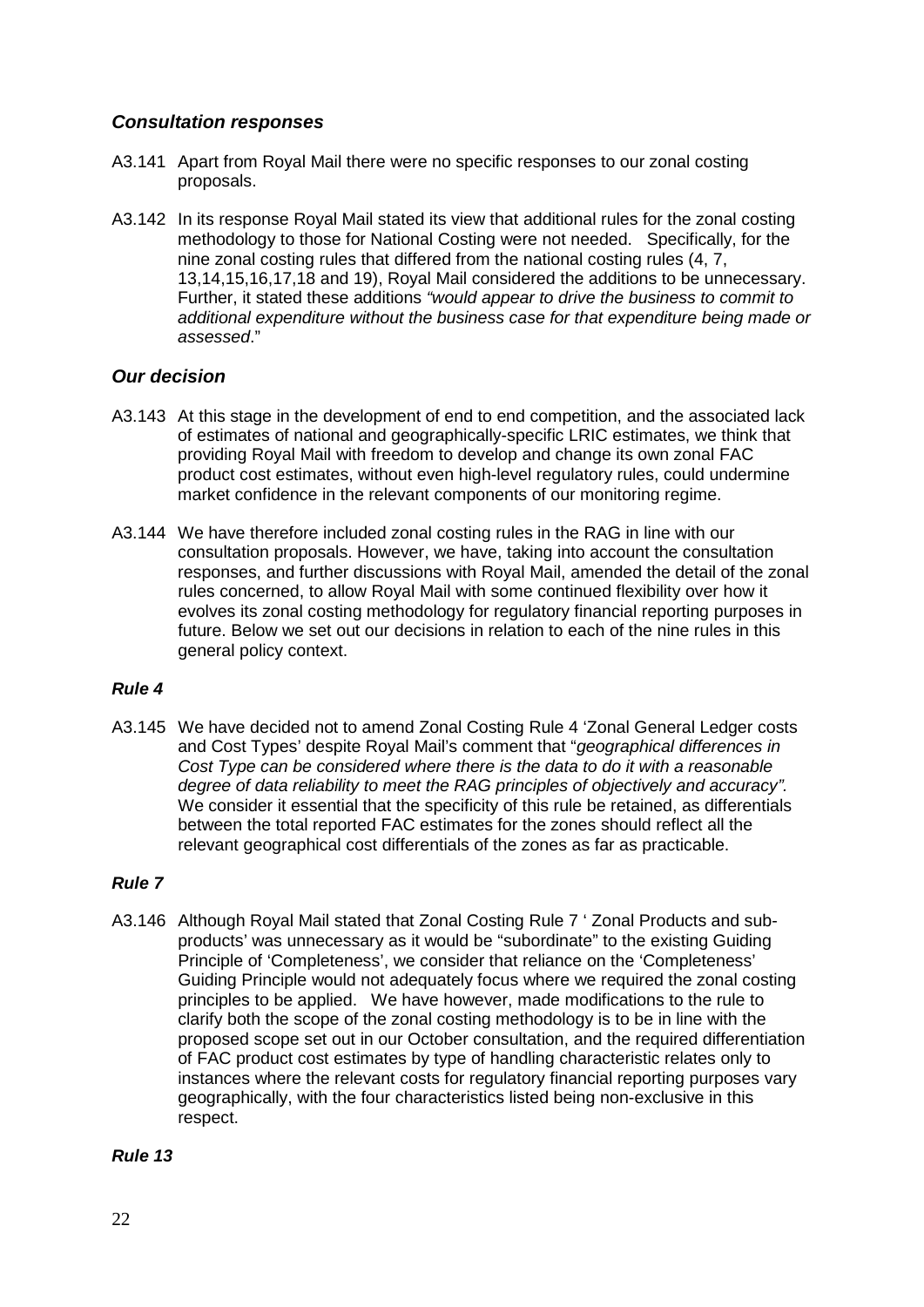A3.147 Royal Mail considered that Zonal Costing Rule 13 'Zonal Traffic Measurement' was "subordinate" to the existing principles of 'Completeness' and 'Accuracy' and was unnecessary. However we have retained this Rule as we consider that it is essential to specify that the specific sampling used for estimating the volumes required to derive geographically differentiated estimates of zonal downstream service costs(not required for national FAC product costing) should reflect the delivered volumes of those downstream services. We have, however, clarified when this rule will be required to be in effect (from Q2 in 2012-13), based on Royal Mail advice on the timing of suitable data being available for the purpose.

#### *Rule 14*

A3.148 Royal Mail's considered that in relation to this rule, covering 'Zonal Operational data and sampling', the general principles relevant to FAC product costing for regulatory financial reporting of 'Accuracy', ' Materiality' and 'Consistency' would sufficiently cover its intention. We have decided to retain Zonal Costing Rule 14 as we consider that the specific characteristics of the data and sampling for zonal costing purposes that are set out in this rule need to be specified. However, we have modified the rule to clarify that the timing of the annual review should align with the specified timing of the Financial Year used in the remainder of the USP Accounting Condition and associated Direction. As a result of Royal Mail's suggestions, we have also removed references to requirements to use cost functions as a result of econometric regression and/or applied to postcode sectors, to enable greater flexibility to amend the specific costing methodology where suitable data permit. Furthermore, the reference to cost differentials in part (d) of the rule has been clarified to relate to the geographic differentials in the underlying costs, and the reference to sampling soundness has been generalised to relate to its application to all zonal costing estimates.

#### *Rule 15*

A3.149 Although Royal Mail considered that this rule, previously entitled ' Zonal data integrity', was "subordinate" to the general principles of "accuracy, materiality, and transparency" to be applied to regulatory financial reporting, we have decided to retain it as its purpose is to ensure that specific reconciliations of zonal to national cost estimates are undertaken. However, we have renamed the rule 'Zonal Data consistency' and modified it in favour of more general drafting and to avoid implying that postcode sector level costs must necessarily continue to be estimated.

#### *Rule 16*

A3.150 Although Royal Mail considered that this rule, entitled 'Geographic cost reflectivity', was unnecessary given the general principles of "objectivity, accuracy, materiality, and transparency" to be applied to regulatory financial reporting, we have decided to retain it as its purpose is focused on the specific requirement for zonal cost estimates to reflect geographic cost relativities. We have, though, modified the rule to make clear that the requirement is a general one.

#### *Rule 17*

A3.151 Royal Mail's response stated that this rule, entitled 'Postcode sector cost estimation', *"does not take into account of whether the business records or will record data at this level and the costs involved. The proposed principle is not appropriate.* However, as postcode sector cost estimation is a currently a key constituent of Royal Mail's current zonal costing methodology, implemented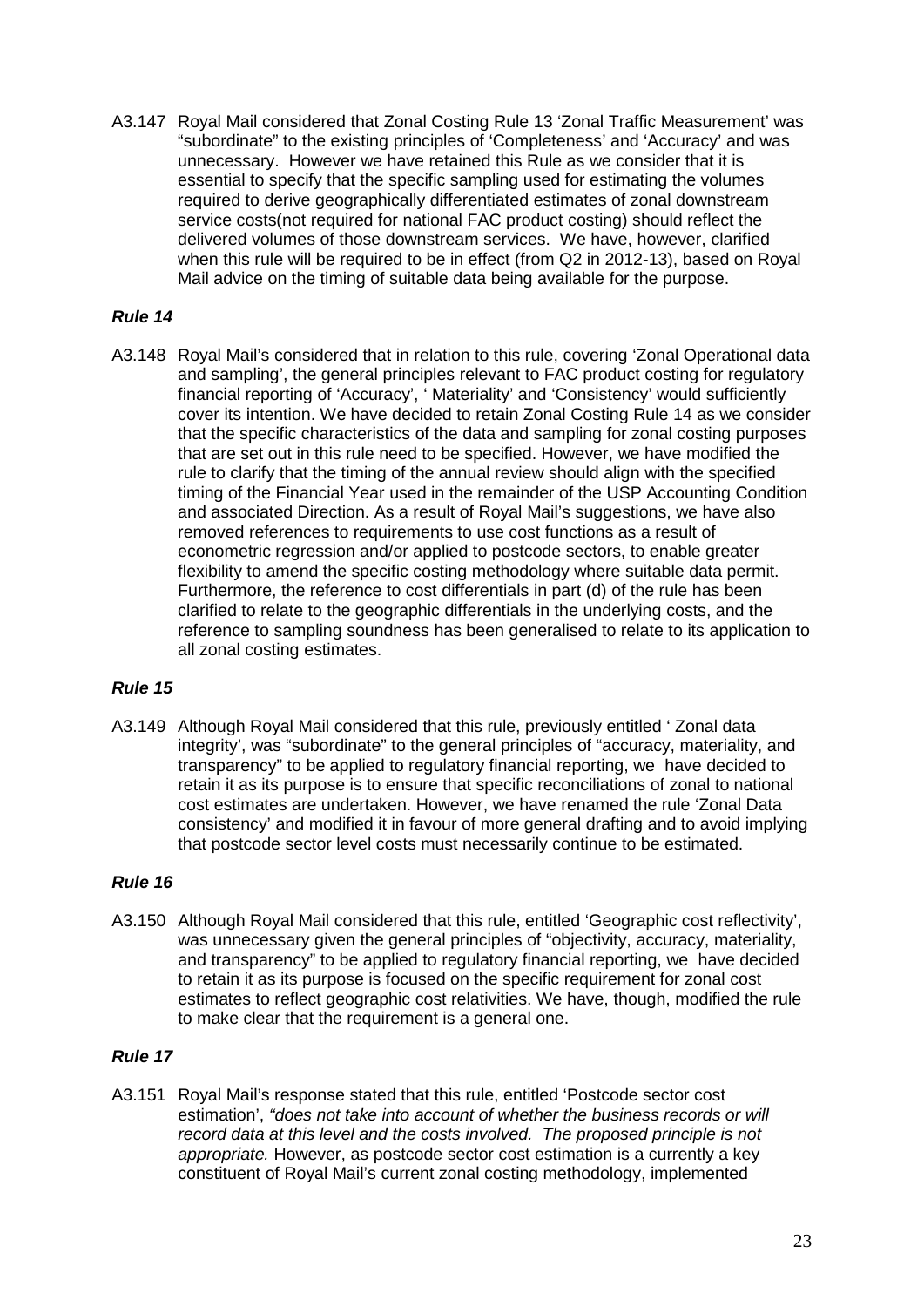following prior consultation, we see it as essential to retain this rule. However, we have changed the wording to avoid implying that postcode sector level costs must necessarily continue to be estimated indefinitely, and we have clarified the reference to actual postcode sector data to apply to its use in the validation of zonal cost estimates as well as in primary estimation.

#### *Rule 18*

- A3.152 We have decided to amend Zonal Costing Rule 18 'Definition of zones' having regard to Royal Mail's consultation response, which stated that our proposed wording "*does not take into account of the stability and customer impact of such a principle. The proposed principle is not appropriate."* The requirement to establish material cost differences to support the redefinition of zones for regulatory financial reporting purposes has been narrowed to additional zones, to avoid any implied obligation on Royal Mail immediately to review the existing zone boundaries being used for this purpose, pending review of additional data in 2012-13 (see Rule 13 above). We have retained the restriction on the number of zones used for regulatory financial reporting purposes in 2012-13 to a maximum of four.
- A3.153 We expect Royal Mail not to change the basis of zone definition without prior Royal Mail consultation, which should be undertaken with regard to a longer term aim of grouping geographic areas with similar estimated unit costs into the same zone. This aligns the proposed rule with the views of respondents to Royal Mail's 2010 consultation that such changes (where they have relevance to Royal Mail's zonal pricing) should not be implemented precipitately.

#### *Rule 19*

A3.154 Although Royal Mail considered that this rule, entitled 'Reconciliation of zonal and national cost estimates', was unnecessary given the general principles of "accuracy and consistency" to be applied to regulatory financial reporting, we have decided to retain it, as we consider reconciliation between zonal and national cost estimates for regulatory financial reporting purposes to be key to assurance of the costs concerned. We have, though, modified the rule to ensure the timing of the annual review within the rule aligns with that proposed in Rule 14.

#### **The Zonal Costing Manual**

#### *Our consultation proposals*

- A3.155 Royal Mail presently produces a two-part Costing Manual to document its national FAC costing methodology. The first part is publicly disclosed and provides an explanation of its costing methodology, while the second part, the Technical Appendices, contains the detailed tables, matrices, account hierarchies, costing structures and other data that are supplied to the regulator on a confidential basis.
- A3.156 In our October consultation we proposed that Royal Mail should extend the existing scope of the Costing Manual from 2012-13 to include the documentation of its zonal costing methodology, compliant with the Zonal Costing Rules in the RAG discussed above.
- A3.157 As with the present two-part Costing Manual, we proposed that the additional sections on zonal costing would be produced at a level of detail sufficient to allow a reader to replicate the derivation of the relevant zonal costs if given the detailed input data. We proposed that the relevant section headings of the additional zonal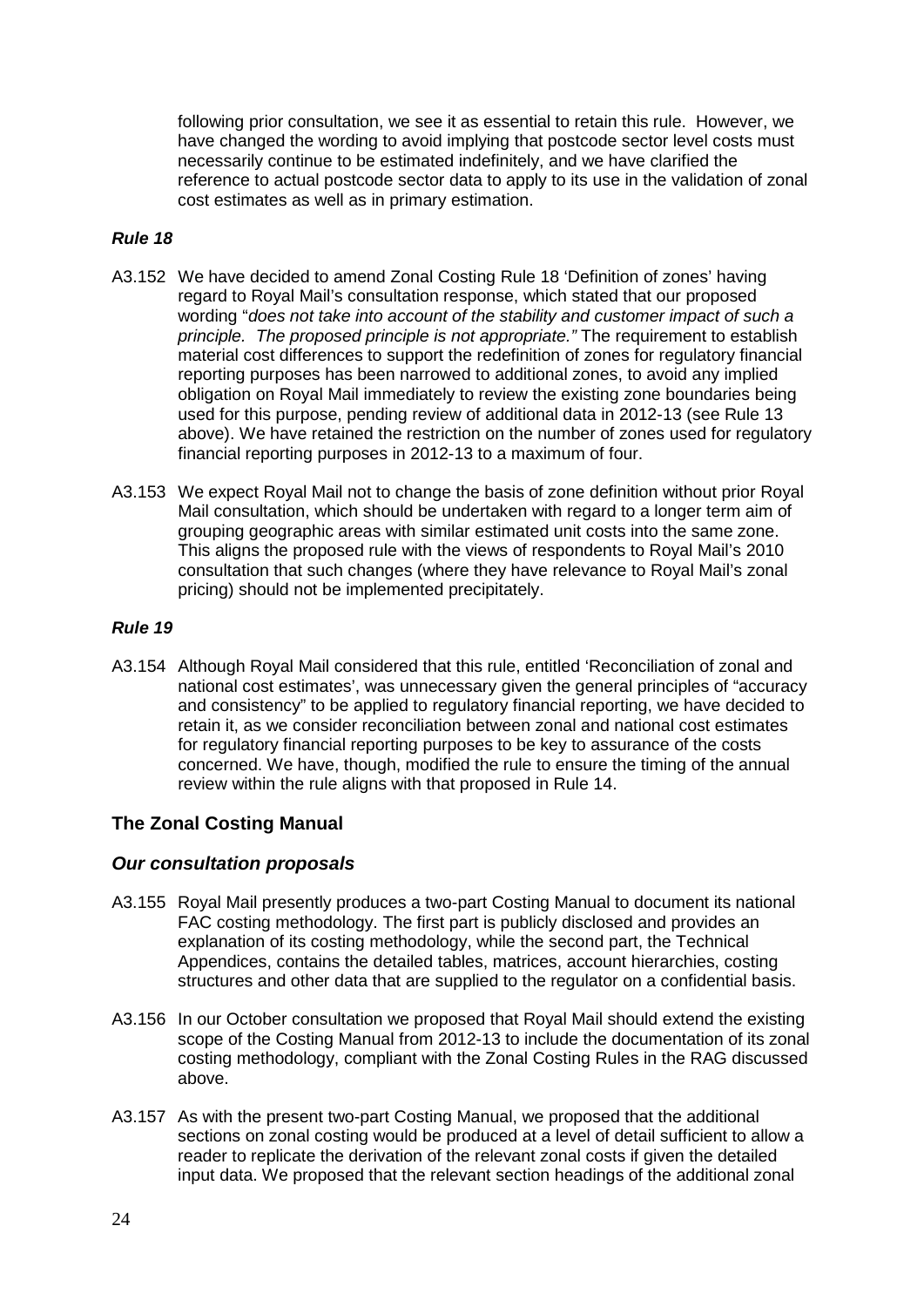components of Part 1 and Part 2 of the Costing Manual would be almost identical with the level of detail provided in each part subject to consistent commercial confidentiality constraints (so that the Technical Appendices would include an additional section identifying the unit and total costs of the zones).

#### *Consultation responses*

- A3.158 Apart from Royal Mail there was no specific response to our proposals for the future documentation of Royal Mail's zonal costing methodology.
- A3.159 In its own response, Royal Mail stated that it understood the proposals to add regulatory transparency and consistency measures around zonal costing, including an expanded scope for the present Costing Manual to include its zonal costing methodology. Royal Mail stated it was "*developing such an extension which will look to reflect Ofcom's proposed content for the document as expressed on pages 40-42 of Annex 6"*.
- A3.160 Royal Mail has subsequently provided to Ofcom an initial draft of such an extension, which it intends to incorporate within the Costing Manual in accordance with the RAG. We have provided feedback on this initial draft to Royal Mail.

#### *Our decision*

- A3.161 We have decided that Royal Mail should extend the exiting scope of the Costing Manual to encompass documentation of its zonal costing methodology, with the form and content outlined in our October consultation. As with the national costing methodology, those aspects of the Costing Manual covering the zonal costing methodology will be required to be fully compliant with the relevant regulatory costing rules set out in the RAG.
- A3.162 On this basis Royal Mail will be required to provide a final draft of the proposed zonal content of the Costing Manual for Ofcom to review by 30 June 2012. This draft will set the finalised information and data that Royal Mail propose to provide in both the published part of the Manual, and the confidential Technical Appendices covering the methodology it proposes to use to comply with the RAG for regulatory financial reporting purposes in the first quarter of 2012-13.
- A3.163 The complete first part of the Costing Manual for 2012-13 will then be published, and the complete Technical Appendices provided to Ofcom, no later than 90 days after the end of the first quarter in 2012-13 (September 2012).
- A3.164 This Costing Manual will document the national and zonal costing methodologies that comply with the respective national and zonal costing rules in the RAG. However, as discussed above, compliance with Zonal Rule 13 'Zonal Traffic measurement' will not require a change in the MCS sampling data used for estimating downstream service costs to reflect the total delivered volumes until the second quarter in 2012-13. The compliant Costing Manual documenting the zonal costing methodology adopted for this quarter will reflect these new data.
- A3.165 The following table summarises our decisions relating to the regulatory financial reporting requirements for Royal Mail in relation to its zonal costing methodology: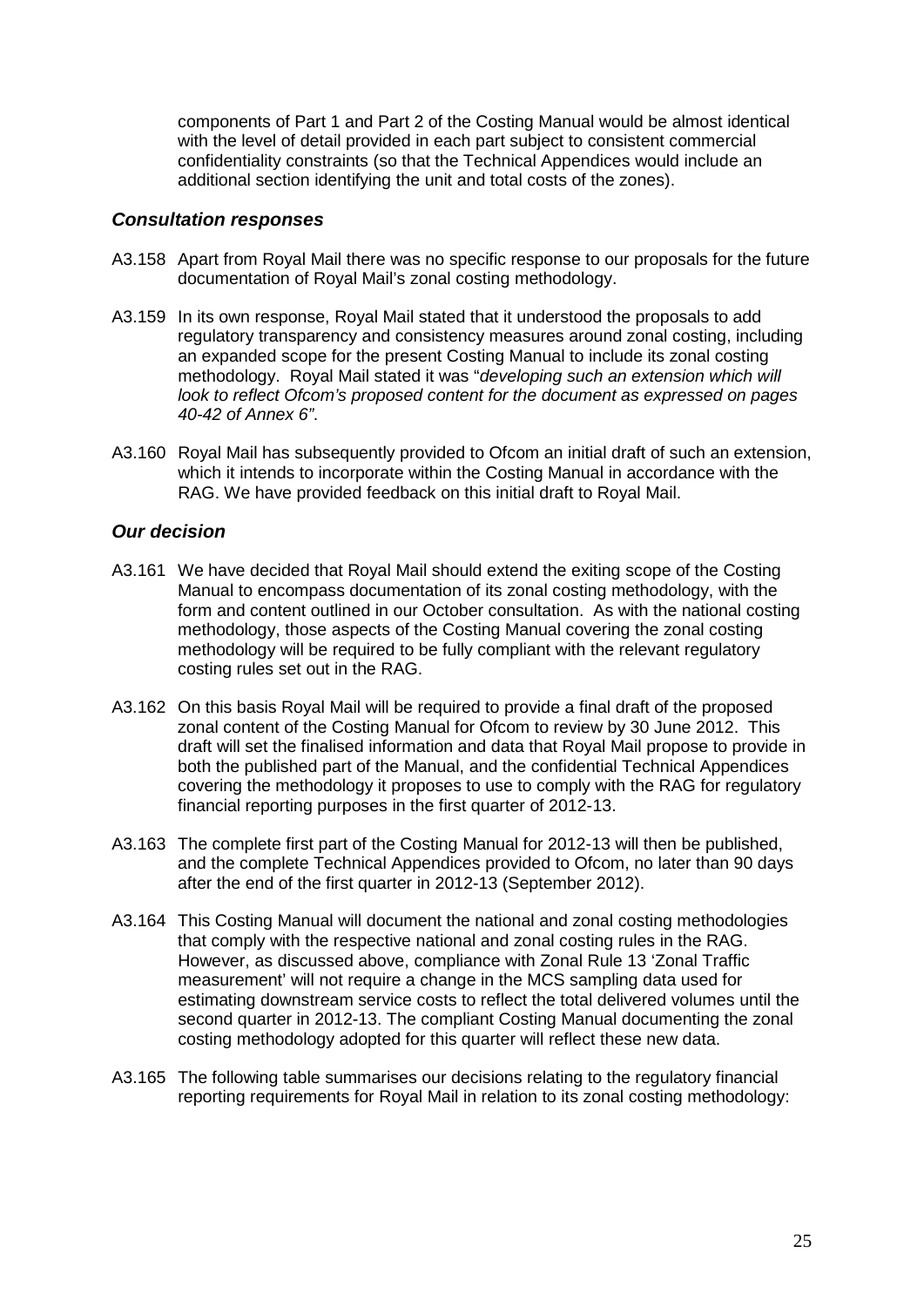#### **Table 3: Zonal costing requirements**

| <b>Milestone</b>                      | <b>Requirement</b>                                                                                                                                                                                                                                                                                                                                                                                                                  |
|---------------------------------------|-------------------------------------------------------------------------------------------------------------------------------------------------------------------------------------------------------------------------------------------------------------------------------------------------------------------------------------------------------------------------------------------------------------------------------------|
| Q1 2012-13                            | New zonal costing rules are effective                                                                                                                                                                                                                                                                                                                                                                                               |
| 30 June<br>2012                       | Final draft zonal content of Costing Manual is provided to Ofcom for<br>review, setting out how the Q1 Costing Manual will document the<br>zonal costing methodology as being compliant with the new zonal<br>costing rules.                                                                                                                                                                                                        |
| 90 days after<br>end Q1<br>2012-13    | Compliant Q1 Costing Manual is published, with confidential<br>Technical Appendices supplied to Ofcom, including documentation of<br>zonal costing methodology that complies with zonal costing rules                                                                                                                                                                                                                               |
| 90 days after<br>end of Q2<br>2012-13 | Compliant Q2 Costing Manual published, with confidential Technical<br>Appendices supplied to Ofcom, including documentation of zonal<br>costing methodology that complies with the zonal costing rules<br>including use of End-to-end MCS volumes for zonal cost estimation<br>(Rule 13).                                                                                                                                           |
| Before start<br>of 2013-14            | Completion of cost and boundary reviews required under rules<br>14/19 and 18 respectively (and completion of prior Royal Mail<br>consultation over any proposed changes to boundaries under<br><b>Rule 18)</b><br>Evidence on postcode sector sampling undertaken to meet Rule<br>17<br>Pre-notification to Ofcom of any associated material compliant<br>$\bullet$<br>change to the Costing Methodology applicable from Q1 2013-14 |

# **Long Run Incremental Costs**

#### **Background**

- A3.166 In our October consultation we highlighted the potential future use of LRIC data to monitor access margin squeeze.<sup>[4](#page-25-0)</sup> We also stated that LRIC data could have an important role to play in the wider regulatory framework, for example as a tool for cost orientation monitoring.<sup>[5](#page-25-1)</sup> Included in this section is a brief overview of the potential uses of LRIC data.
- A3.167 The potential use of LRIC data for access margin squeeze was highlighted in Postcomm's April 2011 consultation.<sup>[6](#page-25-2)</sup> As set out in that consultation, if the differential between retail and access prices is based on Royal Mail's LRIC then only operators who are more efficient than Royal Mail at providing upstream services should be able to sustain market share. In this way, an ex ante margin squeeze test based on LRIC is likely to be preferable to a FAC based regime in that it should promote greater efficiency of entry and competition.<sup>[7](#page-25-3)</sup>

<sup>4</sup> Ofcom Consultation "Securing the Universal Postal Service" October 2011, paragraph 7.86

<span id="page-25-0"></span><sup>5</sup> Ofcom Consultation "*Securing the Universal Postal Service"* October 2011, paragraph 8.90

<span id="page-25-2"></span><span id="page-25-1"></span><sup>6</sup>Postcomm April 2011 Consultation "*The building blocks for a sustainable postal service*, *Annex B: Cost transparency and accounting separation"* Chapter 6.<br>
<sup>7</sup> Margin squeeze tests which are based on an incumbent's costs, effectively the EEO (Equally Efficient Operator) test are

<span id="page-25-3"></span>typically used in ex-post investigations. In using LRIC data ex-ante an alternative cost base often used is that of the REO (Reasonably Efficient Operator) which can be more effective in promoting competition. (For more information refer to Postcomm Consultation referenced above).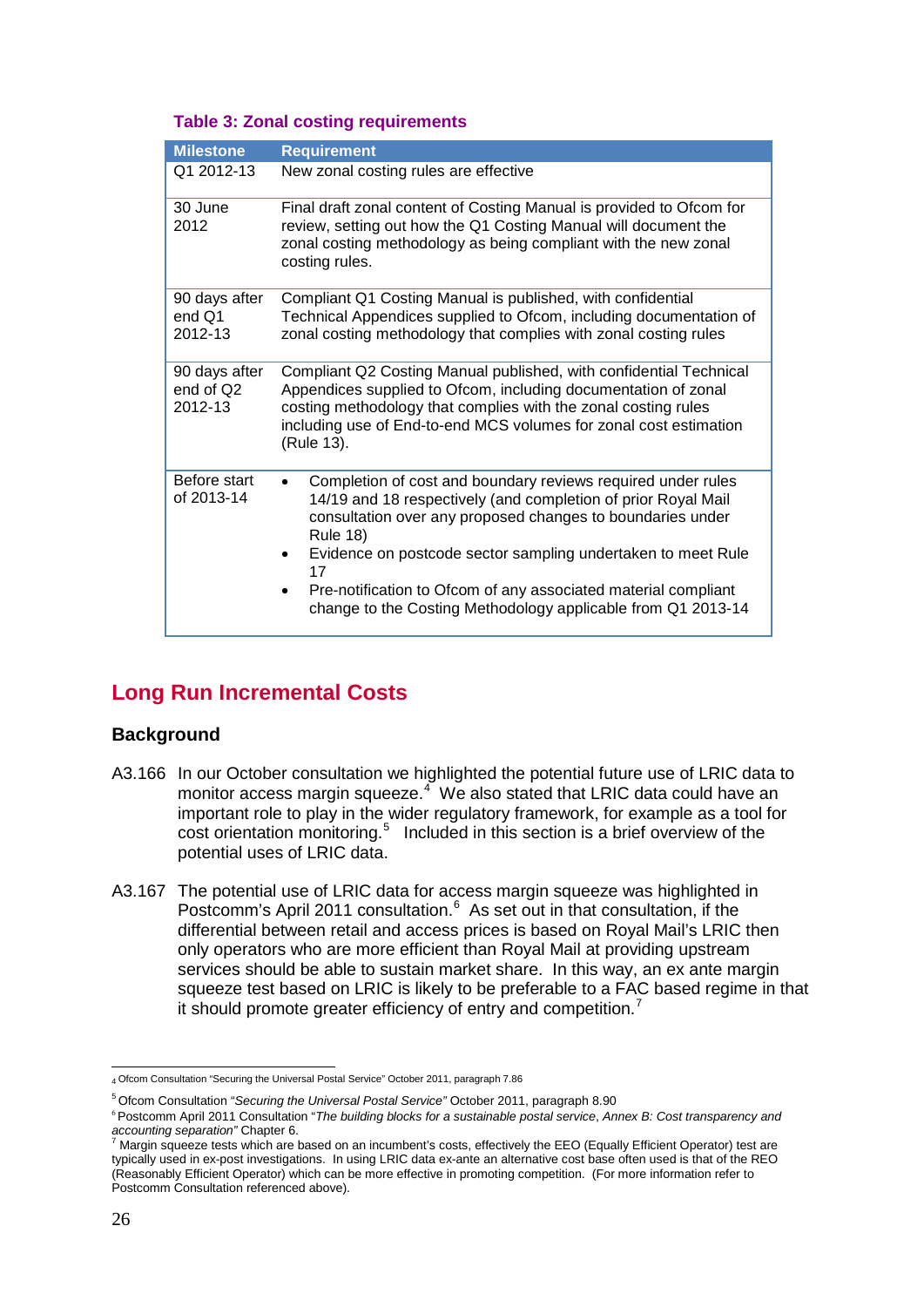- A3.168 LRIC data can also be used by competition authorities to aid detection of anticompetitive pricing behaviour such as margin squeeze or predation.
- A3.169 Margin squeeze occurs where a vertically integrated undertaking holding a dominant position in the supply of an important input prevents efficient non-vertically integrated competitors from achieving an economically viable price cost margin. In assessing whether there is a viable price cost margin in a regulatory context LRIC data is often needed.
- A3.170 Predation in contrast involves an undertaking deliberately incurring losses by pricing below average avoidable cost in order to either eliminate a competitor or to create a barrier to entry into the market for potential new competitors so as to be able to charge excessive prices in the future. In assessing any allegation of predation,  $LRAIC<sup>8</sup>$  $LRAIC<sup>8</sup>$  $LRAIC<sup>8</sup>$  is thus often used as a regulatory benchmark for setting a floor below which a firm should not price its products.
- A3.171 Further, LRIC data can be used in the identification of cross-subsidies. Cross subsidisation occurs where a product's revenues do not cover its incremental costs while the revenues from other products exceed their standalone costs (SAC). The SAC of a product is the cost that a firm producing nothing else would incur in producing the product. If a product's revenue over the long run is lower than LRIC, it is unlikely to be sustainable without such cross-subsidy. Under some circumstances, this may be a concern if it leads to foreclosure.<sup>[9](#page-26-1)</sup>
- A3.172 In summary LRIC data are potentially useful for a variety of different purposes including ex ante and ex post margin squeeze assessment, the assessment of whether retail prices are cost orientated the detection of anti-competitive behaviour and identifying the presence of undue cross-subsidies.
- A3.173 For these different purposes, different types of LRIC estimates may be needed which may vary on a case by case basis. In particular, depending on the focus of the regulatory need, it may be appropriate to include some form of mark-up for common costs in addition to the LRIC estimate. Further in the event that crosssubsidies or predation were being considered, it is also plausible that a form of SAC data would also be required.
- A3.174 Hence we believe that LRIC and SAC estimates are useful tools for regulatory purposes whose precise definition may vary on the regulatory or competition law requirement.

#### **Derivation of LRIC Data**

A3.175 LRIC data does not currently form part of the regulatory regime and moving to a regime which utilises LRIC estimates is dependent on the provision of reliable LRIC data.

<span id="page-26-0"></span><sup>&</sup>lt;sup>8</sup> LRAIC (Long Run Average Incremental Costs) is a form of LRIC in which the incremental costs are averaged across the volume within the increment. LRIC is often used as a generic term which encompasses LRAIC data.

<span id="page-26-1"></span><sup>9</sup> See OFT 417, Competition Act 1998 the application in the telecommunications sector says in paragraph 7.11 *"….the existence of economies of scope means that if the prices of each of an undertaking's services are equal to each service's LRIC, the undertaking will not recover its common costs. To ensure that such a situation could not have an anticompetitive effect, the undertaking would need to be able to demonstrate two things: first that its individual prices are set at or above LRIC and secondly, that the combined prices of services in groups that share common costs cover both LRIC and the common costs of supplying those services."*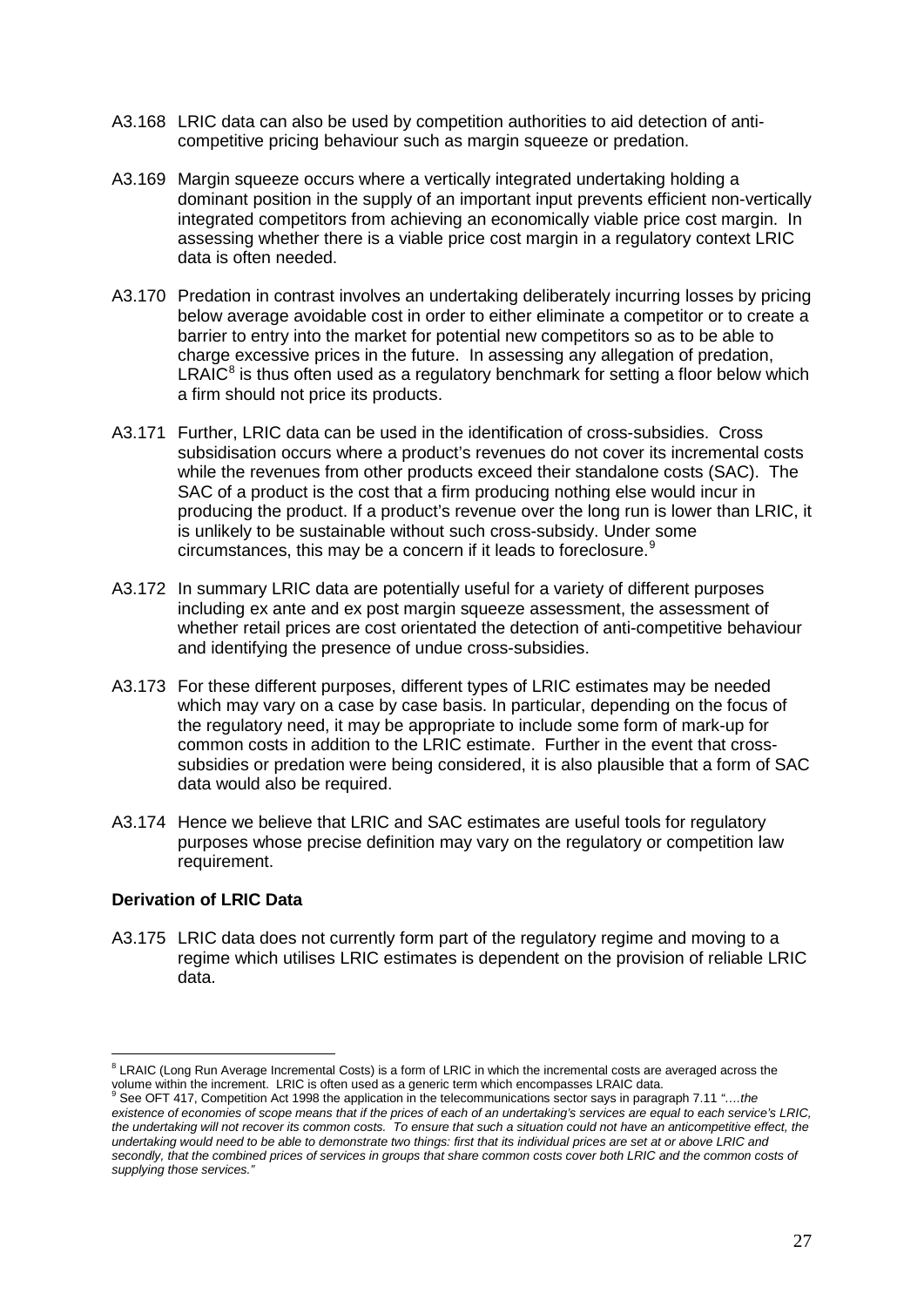- A3.176 In the context of ex ante margin squeeze tests, the provision of robust LRIC data by Royal Mail was set out as a key dependency within our October consultation.<sup>[10](#page-27-0)</sup> The October Consultation proposed reviewing the ex ante margin squeeze regulation in the short term, with the expectation of moving to a LRIC based regime by 2014-15.
- A3.177 In the October consultation we stated our intention to work with Royal Mail to understand how their top down LRAIC data is being generated.<sup>[11](#page-27-1)</sup> We have since received a version of Royal Mail's model and are in the process of discussing its structure and assumptions with Royal Mail. This should enable us to assess whether this model will be able to provide robust data in a timely manner appropriate for use in ex ante regulatory monitoring and/or ex post investigations.
- A3.178 The top down LRAIC model that Royal Mail is in the process of developing is based on historic costs, referred to as a Type One model. They also plan to use the same framework to develop a LRAIC model based on forecast data, referred to as Type Two model.<sup>[12](#page-27-2)</sup>
- A3.179 To provide appropriate estimates we would expect Royal Mail's model to exhibit the following characteristics, some of which are specific to a Type One approach:-
	- **Transparent:** The model should produce intuitively sensible results, the derivation of which can readily be traced back to audited FAC costs. All output should be transparent including common cost groupings as well as increment LRICs / and product LRAICs.
	- **Relevant**: The structure should be defined with relevance to the regulatory / competition question being asked.
	- **Accurate**: The Cost Volume Relationships (CVRs) and common costs identified should accurately reflect Royal Mail's operations. Volumes and costs should be reconcilable with the FAC system.
	- **Comprehensive**: the model should identify the LRIC components of all parts of Royal Mail's relevant cost base and facilitate an audit trail between FAC and LRIC.
	- **Timely:** results should be available on a LRIC basis shortly after the production of FAC.
- A3.180 We would also expect appropriate controls around the model including formal audit and control procedures.
- A3.181 The draft model Royal Mail has provided us is not yet populated with data such that the output can be effectively interpreted and hence we are unable to indicate at this stage whether we feel it will be able to provide, in due course, an appropriate tool for use in ex ante margin squeeze testing or for regulatory purposes more widely.

#### **Summary**

A3.182 The availability of suitable LRIC data has been identified as an important tool within the UK postal regulatory framework. Robust LRIC data are however not yet available. Progress to date by Royal Mail in producing and sharing LRIC data has been slower than that anticipated both originally, by both Postcomm and Ofcom.

<span id="page-27-2"></span><span id="page-27-1"></span>

<span id="page-27-0"></span><sup>&</sup>lt;sup>10</sup> Ofcom October 2011 Consultation "Securing the Universal Service Obligation" paragraph 7.86<br><sup>11</sup> Ofcom October 2011 Consultation "Securing the Universal Service Obligation" paragraph 8.91<br><sup>12</sup> Refer to Royal Mail Decem *Postal Sector"* for further details.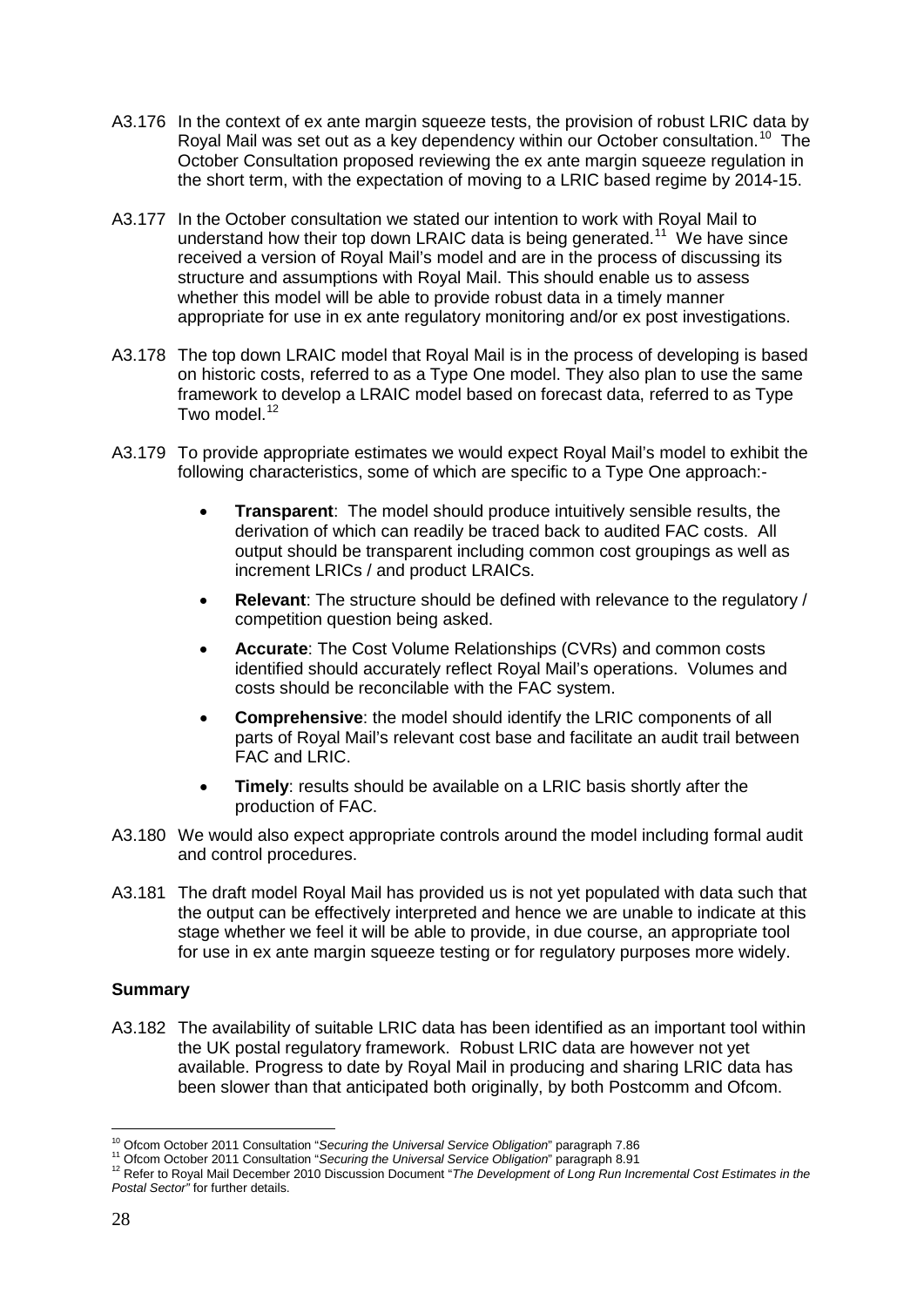A3.183 We expect to focus our resource on the immediate requirement of LRIC data for ex ante margin squeeze testing, on which we will need to make significant progress in the short term before we can consult on how it may be incorporated within a new regime.

# **Accounting separation**

#### *Our consultation proposals*

A3.184 In our October consultation, we proposed that for regulatory financial reporting purposes, the Reported Business should be separated into four Financial Reporting Entities ('Four FREs'), as shown below:



#### **Figure 1: The Four FREs**

- A3.185 We proposed that these accounting separations should be implemented by dividing the financial statements of the Reported Business (income statement, capital employed statement and operating cash flow statement) into four consistent components along the following accounting separation lines:
	- Line A, which separates products that do not require the benefit of access to Royal Mail's integrated core universal service network for their provision from those that do;
	- Line B, which separates Royal Mail's end-to-end products that do require the benefit of access to its core universal service network, into downstream and upstream entities, at the point of entry to the Inward Mail Centre; and
	- Line C, which separates USO retail products from other retail products using Royal Mail's core universal service network.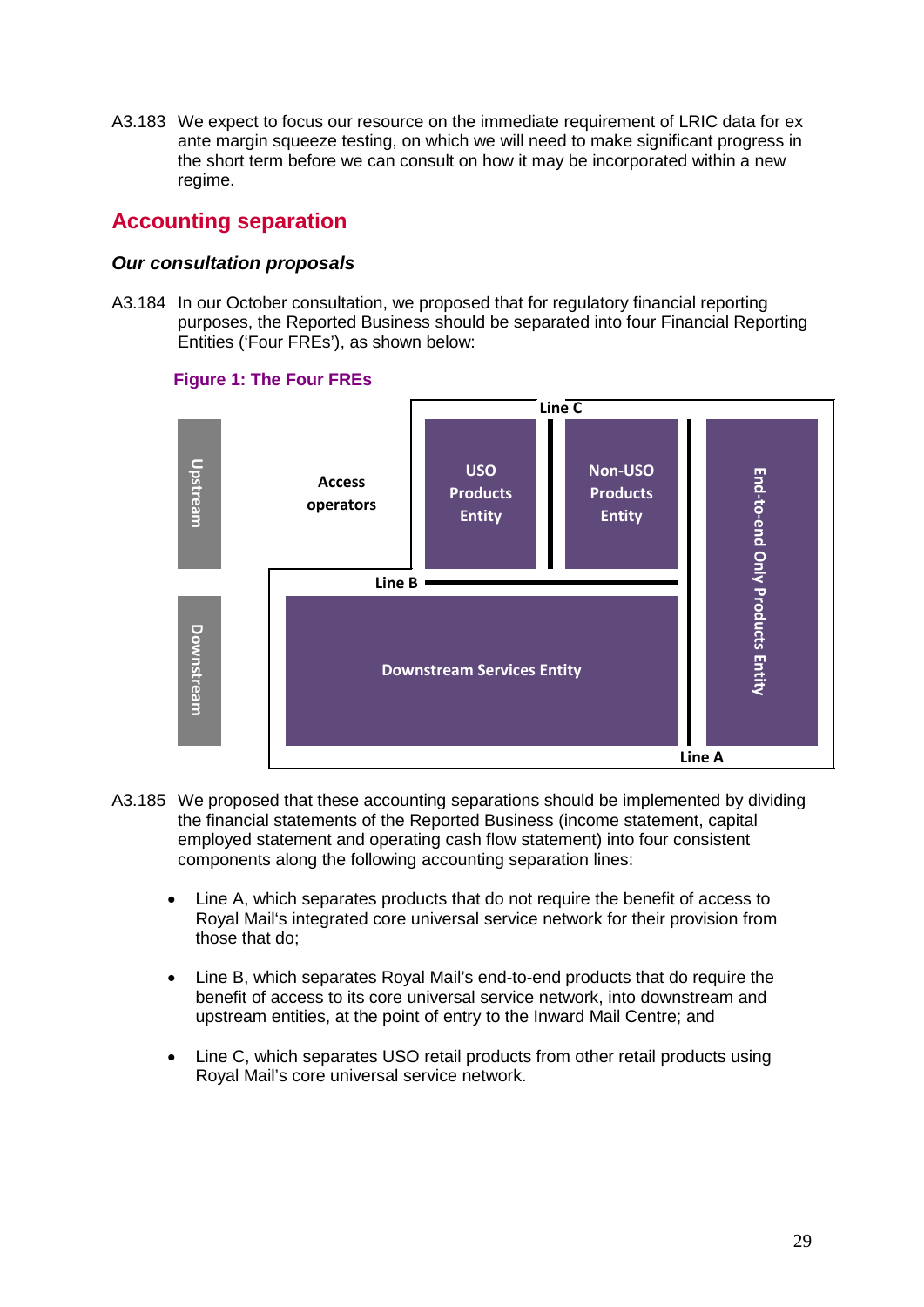# **Separation by Line A**

#### *Our consultation proposals*

- A3.186 Our proposed Line A would separate the costs and revenues of retail Mails products which do not need access to Royal Mail's downstream network (because they may be in effective competition with products which are provided end to end by other operators), from the universal service and other Mails products which need access to Royal Mail's downstream network (where different forms of market power exist and different regulatory remedies apply).
- A3.187 As we explained in the October consultation, separation by Line A would provide us with important information about the relative contributions to the overall financing of the universal service, by the products requiring access to Royal Mail's downstream network, in contrast with those products which did not require that access. The separation would also provide us with important information about the relationship of average price levels to costs.

#### *Consultation responses*

- A3.188 The respondents supported these proposals, with the exception of Royal Mail.
- A3.189 Royal Mail stated that any separation within the Reported Business (including Line A) would not be proportionate to prepare, because
	- it would not provide additional useful or necessary information for Ofcom's primary postal services duty or competition duties; and
	- it would be costly to prepare (Royal Mail stated that it had already spent 300 days on reporting which would increase by 100% by Ofcom's overall proposals for regulatory financial reporting).
- A3.190 Royal Mail proposed to provide Ofcom with its internal monthly management reports ('Group Monthly Accounts and KPI Performance Pack') which, in Royal Mail's view, would adequately address our information needs.
- A3.191 Royal Mail's advisers, Oxera, however acknowledged that our proposed Line A had merit and was consistent with Ofcom's regulatory objectives $^{13}$  $^{13}$  $^{13}$ .

#### *Our decision*

- A3.192 We do not agree with Royal Mail's assertion that separation by Line A would not provide useful or necessary information for Ofcom's primary duty or competition duties. We have reviewed Royal Mail's internal monthly management reports. While we agree with Royal Mail that they provide useful information for Ofcom's regulatory objectives, we do not believe they provide the information we would obtain from Line A separation.
- A3.193 Additionally, we do not consider the Line A separation to be a costly exercise. As we explain later in this annex, Royal Mail supported the preparation of product profitability statements. Preparing a separated income statement for 'End to end only products' entity would require relatively insignificant additional work to allocate

<span id="page-29-0"></span><sup>13</sup> Oxera, Assessments of Ofcom's proposals on financial reporting, Prepared for Royal Mail, 5 January 2012, page 8, section 3.3.1, first paragraph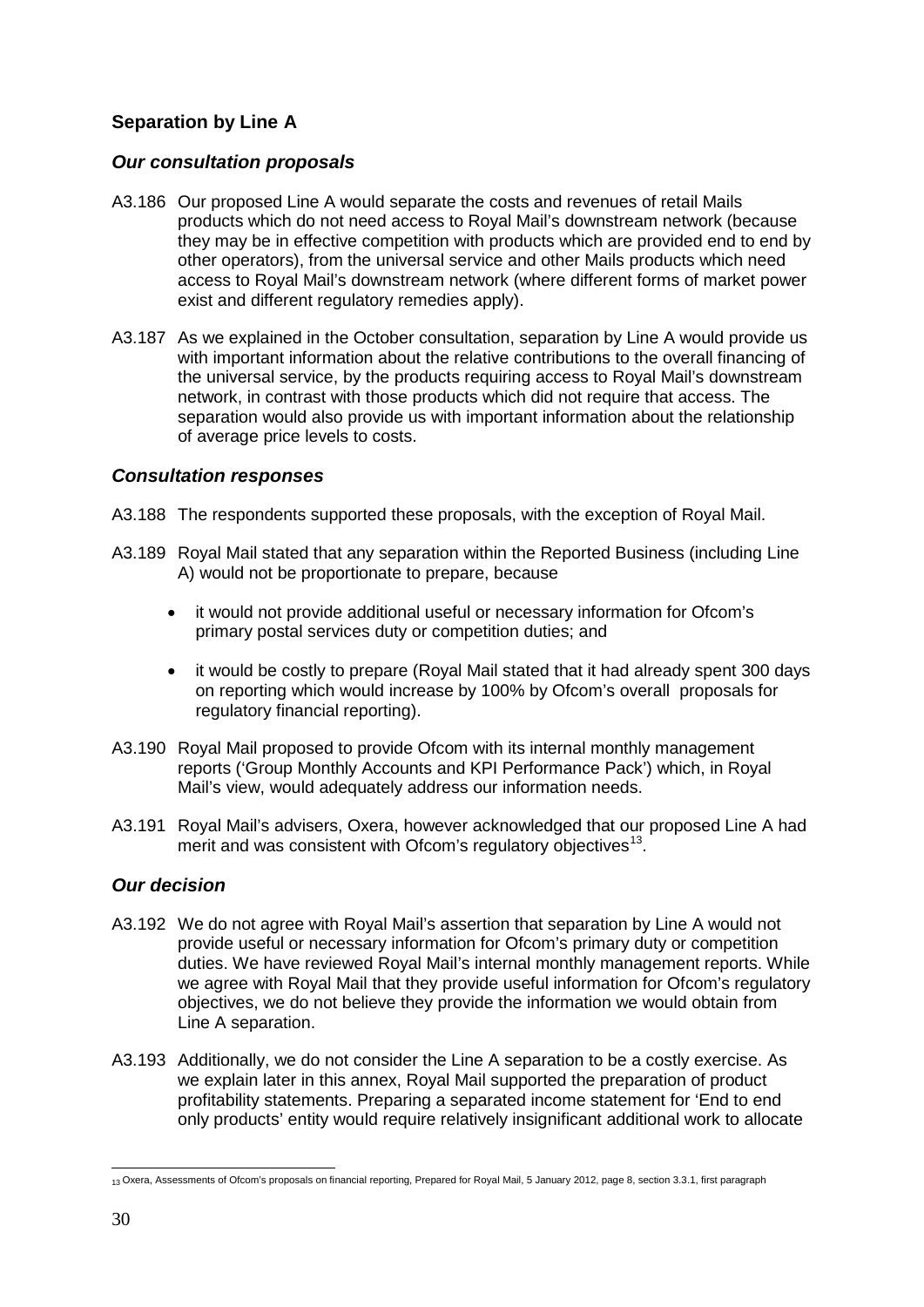exceptional costs once the relevant product profitability statements have been prepared.

- A3.194 Given the importance of monitoring the effectiveness of end to end and access competition, we remain satisfied that our proposed income statement split by Line A will provide us with valuable additional information without significant additional costs to Royal Mail. We therefore believe Line A separation is proportionate.
- A3.195 We explain our reasons for separation of the capital employed and cash flow statements in paragraphs [A3.240](#page-35-0) to [A3.248.](#page-36-0)

#### **Transfer pricing across Line A**

#### *Our consultation proposals*

- A3.196 In the October consultation, we proposed that transfer prices may be necessary across Line A. We proposed that these transfer prices should be determined by applying our proposed cost-plus pricing principle (FAC costs plus the mark-up of 10% proposed for transfer pricing).
- A3.197 In particular, we referred to the case of two universal service products: standard parcels heavier than 2kg and Special Delivery by 1pm. The operations and costs related to these products are associated with activities which generally support the provision of products located in the 'End to end only products' entity, but their revenues are allocated to the 'USO products' entity.
- A3.198 We therefore proposed that there should be transfer prices for the provision of activities required to support these products by the 'End to end only products' entity to the 'USO products' entity.

#### *Consultation responses*

- A3.199 Both Royal Mail and Oxera stated that our proposed transfer pricing between the 'End-to-end only products' entity and the 'USO products' entity was unnecessary and overcomplicated.
- A3.200 Royal Mail stated that both above-mentioned products use the USO network heavily, and their costs should therefore be allocated to the 'USO products' and 'Downstream services' entities. This would eliminate the need for transfer pricing across Line A (while resulting in a requirement for transfer pricing these products across Line B).

#### *Further analysis*

- A3.201 We have considered Royal Mail's arguments, and reviewed the supporting costing data that Royal Mail subsequently provided.
- A3.202 The data indicate that the universal service Special Delivery Next Day product incurs certain costs that, Royal Mail argues, are specific to its universal service status (in particular the POL counter handling and POL product fees). However, these costs are also incurred by the non-USO Special Delivery single piece product (9am), and other network costs are shared with other Special Delivery products. This means few costs are specific to the universal service status of particular products.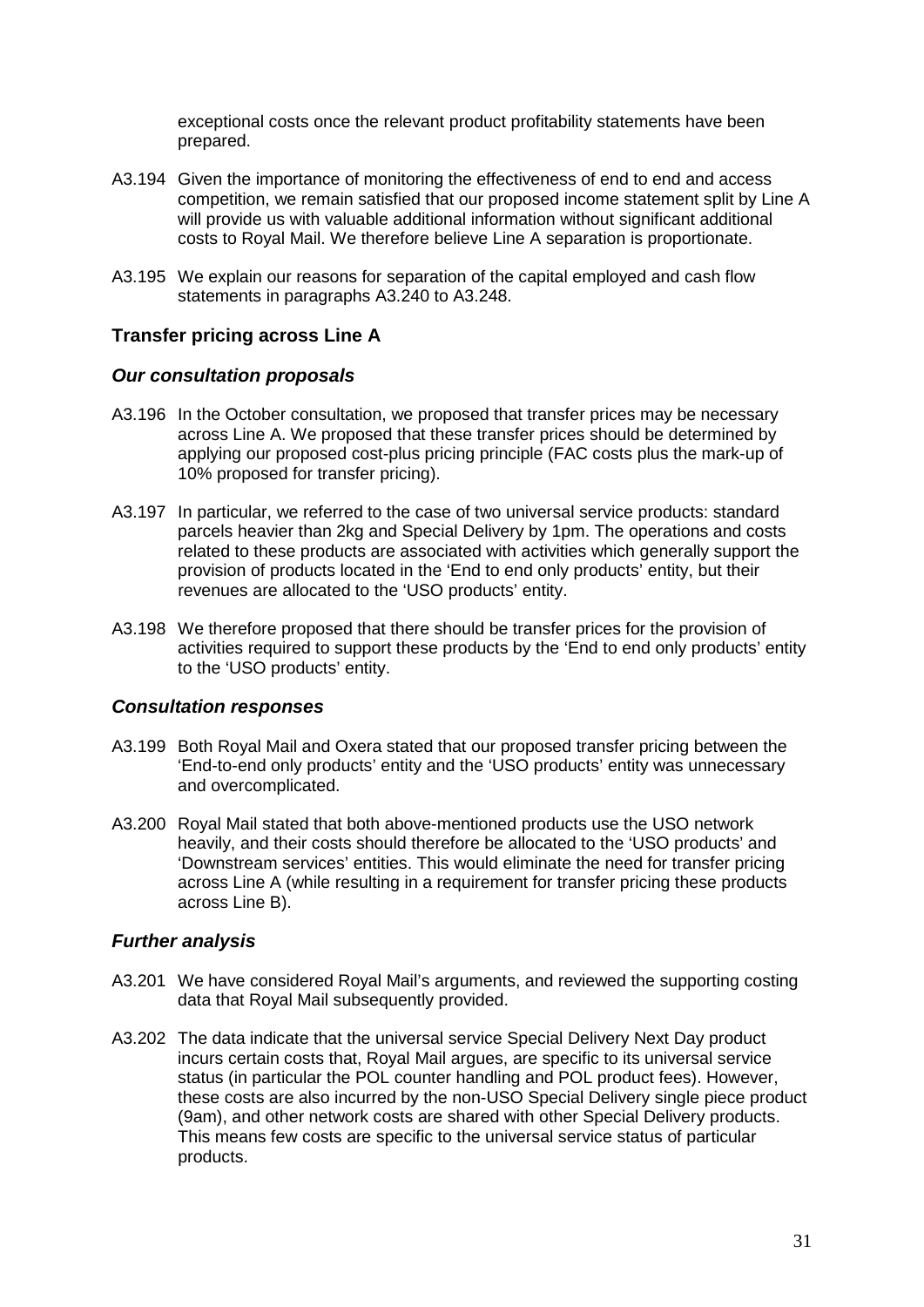- A3.203 The data also show that the provision of Special Delivery products more generally share various dedicated end to end network activities to the extent that the associated costs outweigh the POL counter handling and POL product fees highlighted by Royal Mail.
- A3.204 The FAC data provided for universal service standard parcels were not split between > 2kg and < 2kg. These data indicate that the provision of the product relies on various end to end network activities shared with non-US products. The sharing is significant, to the extent that the associated costs outweigh the POL counter handling and POL product fees, which might be more specific to single piece universal service parcels.
- A3.205 The data therefore do not support Royal Mail's argument that these universal service products alone use dedicated network activities to the extent that their costs should be allocated to the 'USO products' and 'Downstream services' entities.

#### *Our decision*

A3.206 We have decided to confirm our proposals with respect to transfer pricing across Line A. Specifically, we have decided that the costs of the two universal service products, standard parcels above 2kg, and Special Delivery Next day, should be included in the 'End-to-end only products' entity, and that there should be transfer prices for the provision of activities required to support these products by the 'End to end only products' entity to the 'USO products' entity.

### **Separation by Lines B and C**

### *Our consultation proposals*

- A3.207 In our October consultation, we proposed that Royal Mail should prepare separated accounts for:
	- the horizontally integrated downstream network activities ('Downstream services' entity) access to which is necessary for the efficient provision of universal service and certain other retail products (Line B separation), and
	- the two sets of upstream activities required for these retail products, covering the provision of universal service and other products respectively, both of which use the integrated downstream network (Line C separation).
- A3.208 In the October consultation, we explained that Line B separation would assist us in monitoring the financial performance of the downstream network activities to secure a financially sustainable and efficient universal service. It would also help us monitor the impact of competition by providing transparency in the relative profitability of upstream and downstream activities.
- A3.209 We also explained that Line C separation would help us monitor the profitability and operating financial performance of USO and non-USO products and their respective contribution to the financeability of the USO. It would also assist us in assessing the extent to which the prices charged for universal service products are cost orientated, particularly in the absence of reliable LRIC data for regulatory purposes at this stage.
- A3.210 The 'non-USO products' entity broadly corresponds to the operations of access operators handling bulk mail, and hence the financial performance of this entity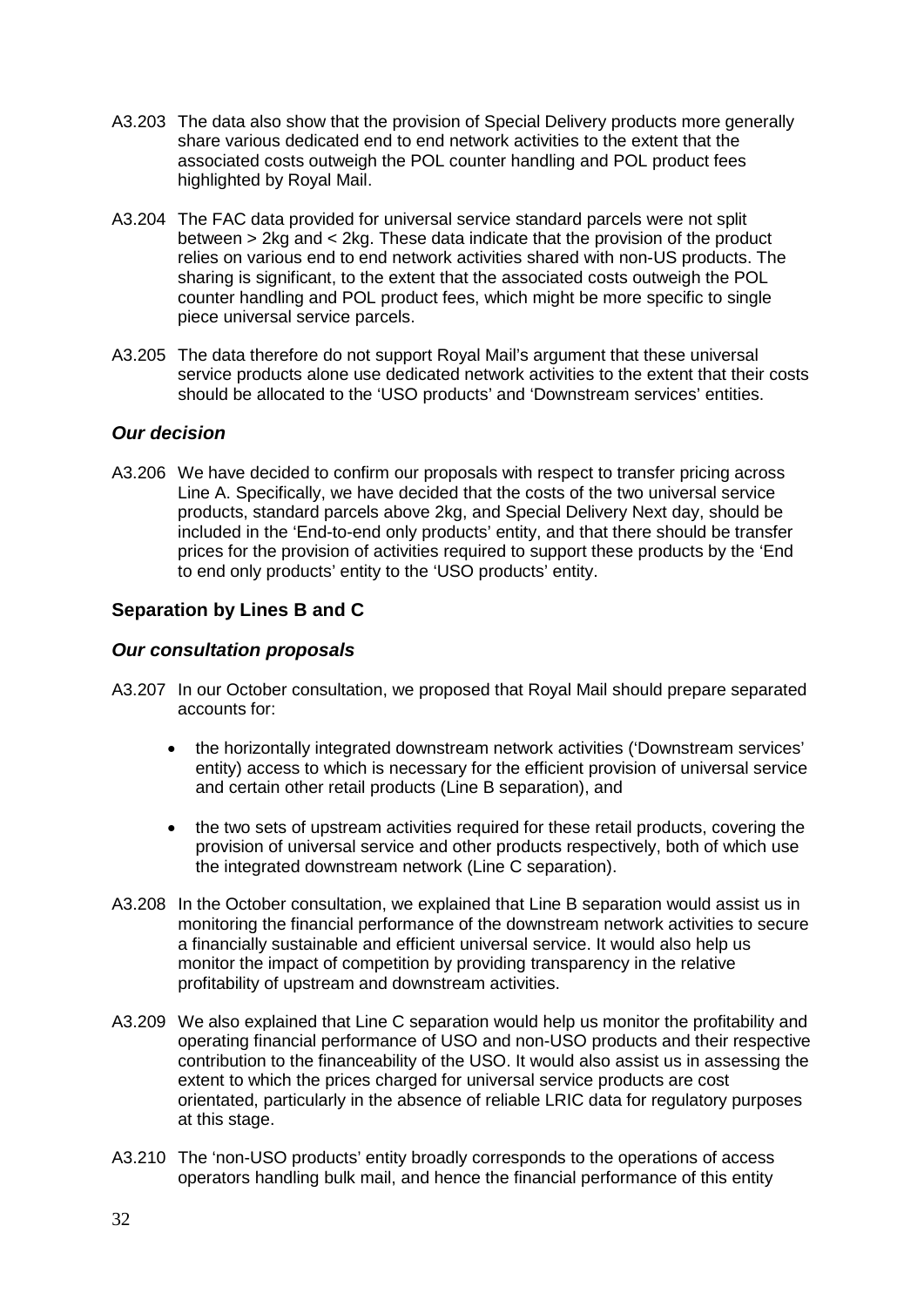would be broadly comparable to those access operators, allowing us to assess costs and revenues on a comparative basis.

#### *Consultation responses*

- A3.211 The respondents supported these proposals, with the exception of Royal Mail.
- A3.212 Royal Mail responded that any separated accounts within the Reported Business (including Lines B and C) would not be proportionate to prepare, because they:
	- would not be useful or necessary for Ofcom's primary duty or competition duties, involving large number of arbitrary assumptions, not reflecting true costs of the integrated USO network, and involving transfer prices not reflecting market rates; and
	- would be costly to prepare (as mentioned before, Royal Mail stated that it had already spent 300 days on regulatory financial reporting in total which would increase by 100% by Ofcom's proposals), and to audit, likely to lead to qualifications, if a higher "fairly presents" audit standard was applied in due course as we proposed.
- A3.213 Royal Mail stated that the internal monthly management reports ('Group Monthly Accounts and KPI Performance Pack') that it proposed to provide to us would address our information needs.
- A3.214 Royal Mail's advisers, Oxera, also argued that Line B and Line C separations did not seem necessary for Ofcom to meet its regulatory objectives. They stated that these separations are not needed for securing the financeability of the USO, and are of limited benefit for ex post competition investigations. Oxera also argued that there is no clear rationale for a transfer price for USO products (i.e. the split by Line B for those products).

#### *Further analysis*

- A3.215 Having considered Royal Mail and its advisor's arguments, we still consider that Lines B and C provide information which is important for our regulatory objectives.
- A3.216 We have reviewed Royal Mail's internal monthly management reports, and we do not believe that they provide us with all the information we would obtain from Line B and C separations.
- A3.217 We do not agree that separation by Line B and C involve any fundamentally different assumptions from those already applied by Royal Mail in allocating costs and assigning revenues for audited regulatory financial reporting purposes.
- A3.218 In particular, we do not believe transfer pricing between upstream and downstream (across Line B) requires arbitrary assumptions. We believe - and have satisfied ourselves by our own modelling and analyses - that transfer pricing can be implemented using external market prices for access services.
- A3.219 Based on our own modelling and analyses, we do not believe that implementing Line B and C separations requires extensive additional effort – and could require less than the effort estimated by Royal Mail. Indeed, even Royal Mail's estimate of extra 300 man days needed for all the new reporting requirements is not a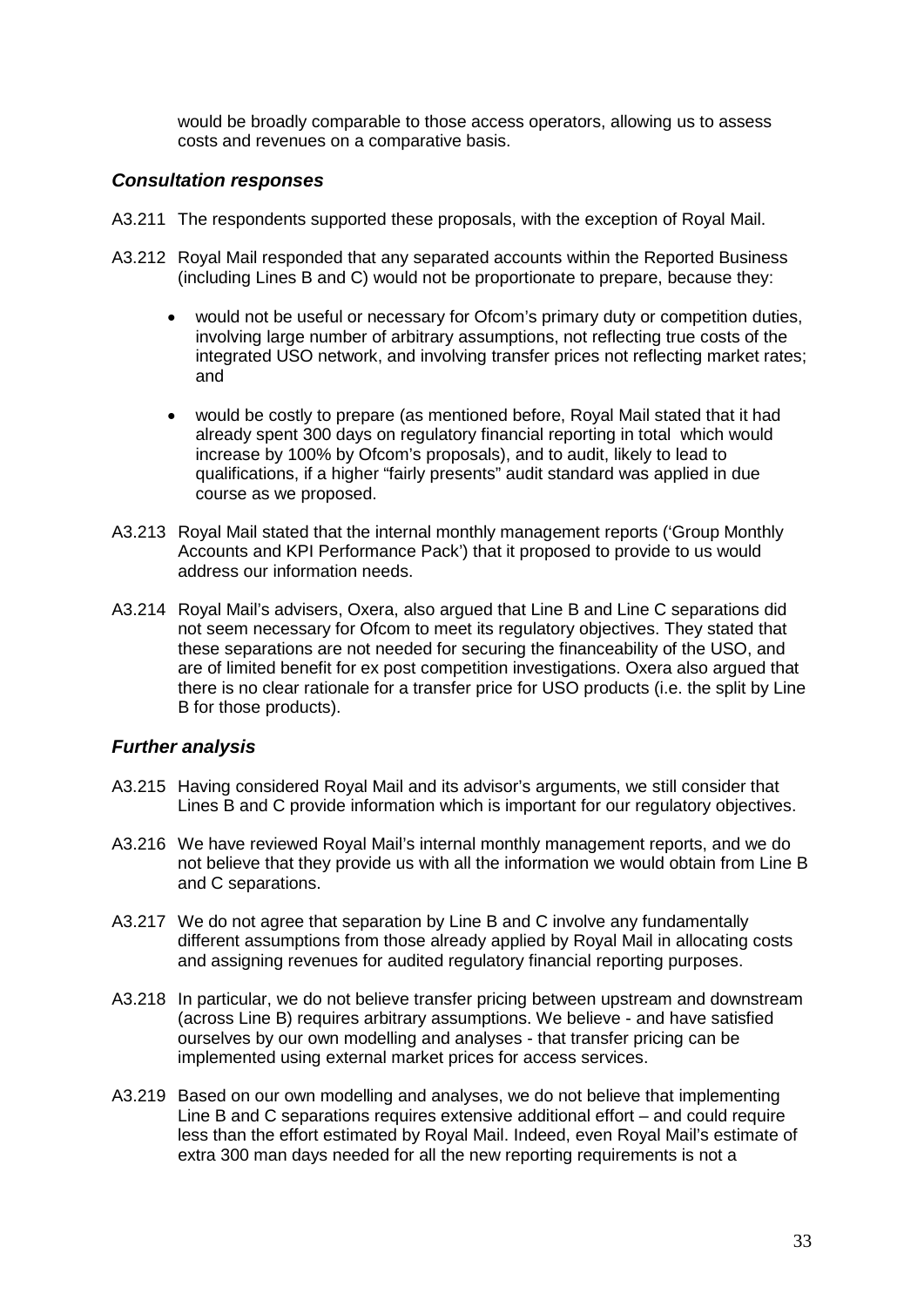disproportionate cost (equivalent to one extra member of staff) for reporting on over £6billion of costs and revenues, to assist us in discharging our statutory duties.

- A3.220 We acknowledge that the case for applying transfer pricing for USO products, based on equivalence, is not as strong as the case for non-USO products. There is significantly less competition for single piece USO products.
- A3.221 Further, the downstream network activities are horizontally integrated and are efficiently operated by providing joint services to both USO and non-USO products (e.g. using the same postman). Assessment of the overall efficiency of these integrated downstream activities, and the cost orientation of the prices for the associated services, therefore requires their integrated assessment. This requires Line B to be extended to all downstream services, and hence to USO products as well as non-USO products.
- A3.222 However, we accept that transfer pricing USO products is primarily to allow us to build a full picture of the overall profitability of the downstream network (the 'Downstream services' entity). Therefore, the transfer pricing of the USO products need not be as sophisticated or detailed as that for the non-USO products, as long as it complies with the principles of equivalence, cost-plus pricing and grouping set out in the RAG.

#### *Our decision*

- A3.223 The information from our proposed Line B and C separations is necessary for our regulatory objectives, and cannot be fully derived from RM's internal monthly management reports. We have therefore decided to require Line B and C separations.
- A3.224 We explain our reasons for separation of the capital employed and cash flow statements in paragraphs [A3.240](#page-35-0) to [A3.248.](#page-36-0)

#### **Transfer pricing across Line B**

#### *Our consultation proposals*

- A3.225 In transfer pricing across Line B, i.e. between the 'Downstream services' entity on the one hand and the 'USO products' and 'non-USO products' entities on the other, we proposed that standard access (D+2 and later) products, rather than premium access (D+1) products should be used as the basis for transfer pricing the downstream services used by Royal Mail's D+1 retail products.
- A3.226 In our October consultation, we stated that in principle, any premium for D+1 transfer prices should have regard to relative willingness of different users to pay for the downstream services concerned.
- A3.227 We noted however that the existing premium access products were little used at existing price levels (less than 1% of the total access volume in 2009-10), and this would not provide a robust basis for applying transfer pricing in line with our general principles.
- A3.228 In contrast, the standard access products were well-established in the market with significant volumes (over 7billion items in 2010-11). In the absence of more robust market evidence, making FAC-based adjustments to these standard access prices seemed more objective and transparent "at least in the near future".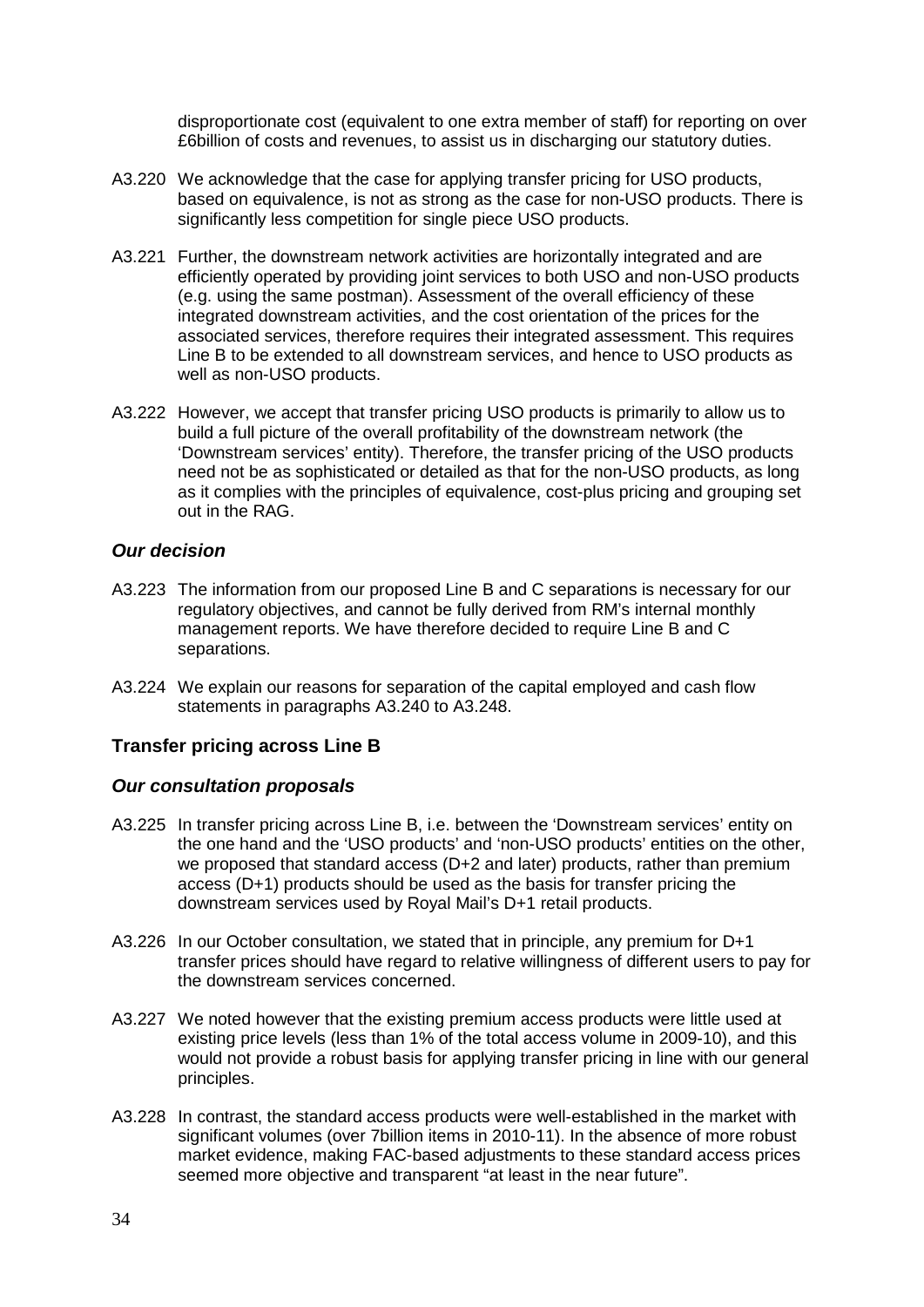#### *Consultation responses*

- A3.229 Royal Mail, Mail Competition Forum (including TNT), Secured Mail, and DX Group all responded that premium access is a more appropriate basis for transfer pricing D+1 retail products.
- A3.230 Royal Mail argued that transfer prices should reflect differences in demand as well as cost, and premium access prices were in practice a closer representation of the market demand for its relevant D+1 downstream services.
- A3.231 Other operators argued for premium access because in their view such a basis would:
	- increase downstream revenues, thereby (i) reducing the need for standard access prices to be raised to yield a given overall return on downstream services, and (ii) increasing the pressure on RM to reduce standard access prices to maintain allowable return;
	- avoid further regulatory judgement over an appropriate premium; and
	- signal cost differences between D+1 and D+2 and later downstream services better than Royal Mail's FAC product costing system.

#### *Further analysis*

- A3.232 As explained in our October consultation, we agree with Royal Mail's argument that, in principle, there should be a premium for D+1 transfer prices which has regard to relative willingness of different users to pay for the downstream services concerned.
- A3.233 However, we do not agree that the way in which its premium access products has been priced would necessarily offer in practice a closer representation of the demand, because low premium access sales in 2009-10 or 2010-11 (albeit higher than 2009-10) did not seem to provide a robust basis for inferring users' actual willingness to pay for the services concerned.
- A3.234 Our modelling of accounting separation for 2010-11 has shown that the total profitability of the 'USO products' and 'Downstream services' entities taken together would be significantly higher if premium access were to be used as the basis for transfer pricing.
- A3.235 However, around a third of this difference arises because the matching between premium access products and Royal Mail's D+1 retail products is imperfect, due to the absence of any sales and costs for some of the premium access products concerned.
- A3.236 If more of the existing range of premium access products were sold, the available base for transfer prices would increase, and as a result it would be possible to achieve better matching. Our initial analysis of the first two quarters of 2011-12, which include a wider variety of premium access products now being sold as Royal Mail indicated in its consultation response, confirms this.
- A3.237 Therefore, the growth in the volume and variety of premium access sales may not only make these products a more economically robust basis for transfer pricing, but it may also make closer matching and more accurate transfer pricing possible.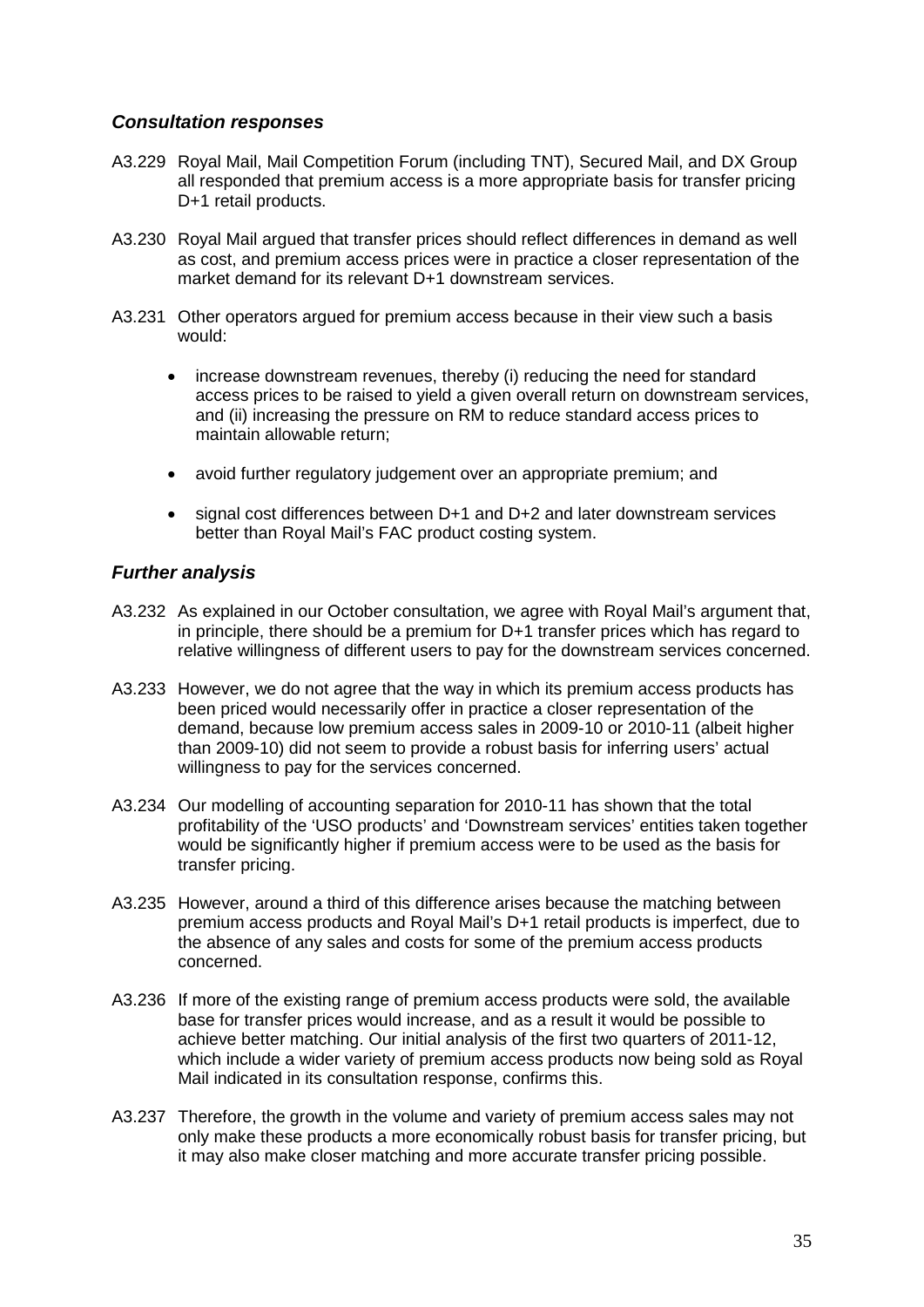### *Our decision*

- A3.238 In light of the above, and given the recent increase in sales volume of premium access products, we have decided to allow Royal Mail to use those premium access prices (as a basis for transfer pricing D+1 retail products), for which it can demonstrate:
	- sufficient sales volumes to form a statistically valid basis for the calculation of the FAC, and
	- material sales volumes, when compared to the volume of mail which is to be transfer priced (to be judged on case by case basis with regard to our definitions of materiality as set out in the RAG).
- A3.239 In all other cases, Royal Mail should use the most comparable standard access product as the basis, as set out in our October consultation.

#### **Capital employed statement and cash flow statement**

- <span id="page-35-0"></span>A3.240 In our October consultation, we proposed that Royal Mail should prepare an operating balance sheet (capital employed statement) and cash flow statement for the Reported Business as a whole, as well as separated operating balance sheets (capital employed statements) and cash flow statements for the Four FREs (separated accounting entities created by Line A, B and C separations).
- A3.241 This information would help us meet the regulatory objectives of understanding there turns on capital employed and financeability of the Reported Business, as well as the relative contribution of different parts of the Reported Business to its returns on capital employed and financeability.
- A3.242 The respondents supported the proposal with the exception of Royal Mail.
- A3.243 Royal Mail responded that the balance sheet and cash flow and their splits would not be useful for Ofcom's primary duty or competition duties, because:
	- The splits would be arbitrary, as they are based on ABC costing, and given the integrated nature of the USO network activities; and
	- Royal Mail does not itself use separated balance sheet and cash flow for monitoring performance.
- A3.244 Royal Mail therefore argued that the additional effort required for preparing and separating balance sheets and cash flows would be disproportionate.
- A3.245 Despite the above response, in responding to our proposed ex ante margin squeeze controls, Royal Mail proposed<sup>[14](#page-35-1)</sup> to reflect asset splits based on FAC and stressed the importance of recognising different upstream and downstream asset intensity. This shows that Royal Mail considers an upstream-downstream split of the network assets – which is consistent with the depreciation splits already reflected in its FAC product costing - not only to be significant, but also achievable.

<span id="page-35-1"></span><sup>14</sup> Royal Mail's response to our October 2012 proposals, Annex A: Empirical evidence regarding the appropriate "return" in Ofcom's proposed margin squeeze test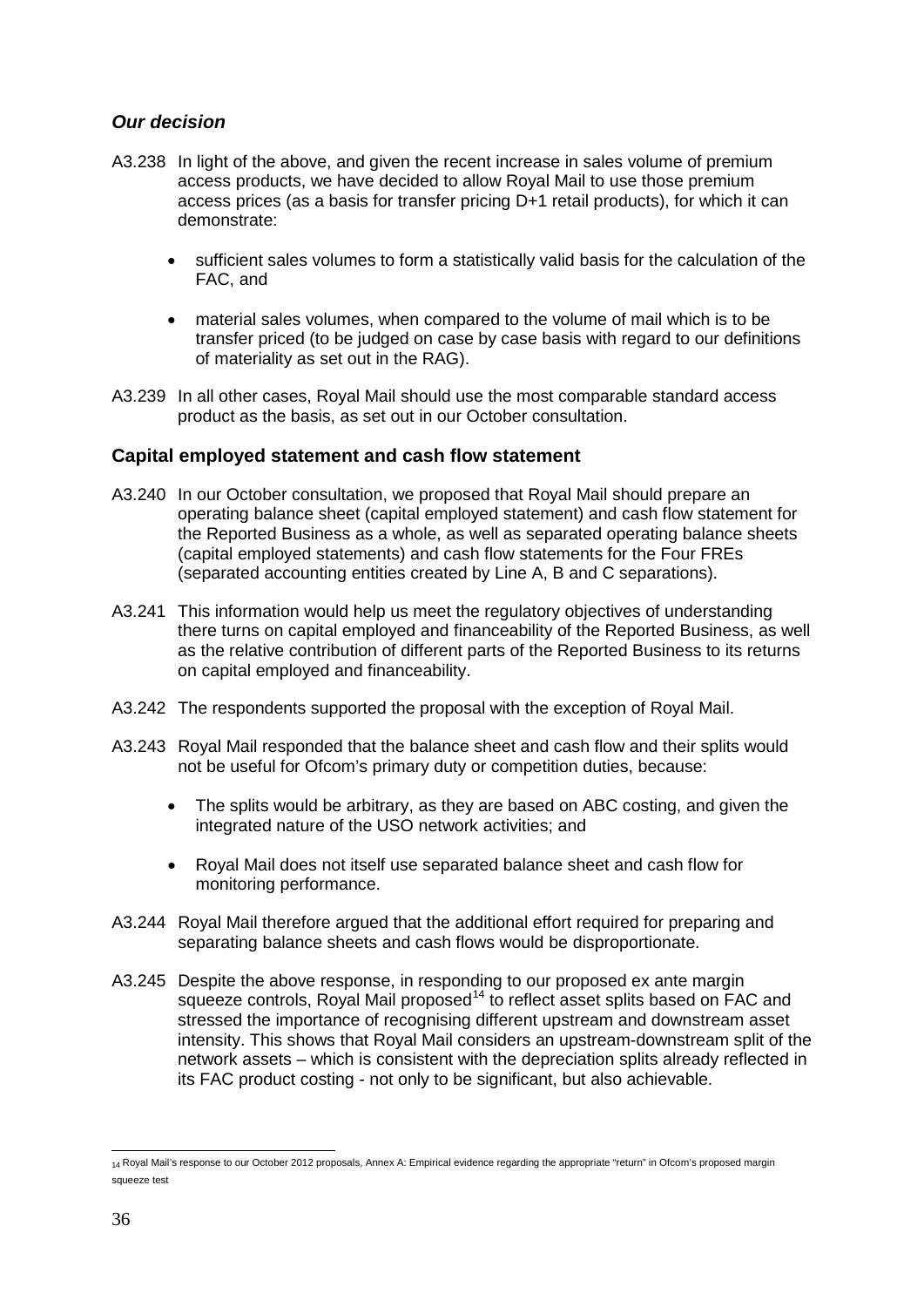- A3.246 Having considered Royal Mail's responses, we are still of the view that different parts of the Reported Business should be expected to earn widely divergent profits given the different processes, market/regulatory conditions, and asset intensities involved. Our proposed splits therefore provide valuable additional and better targeted regulatory information to assess profitability, efficiency and financeability of the activities used for, or in connection with, the provision of the universal service.
- A3.247 We have reviewed Royal Mail's proposed internal monthly reports which provide some information about the assets and cash flows of the Reported Business. In our view, they do not provide most of the information which we expect the separated capital employed and cash flow statements to provide.
- <span id="page-36-0"></span>A3.248 We have therefore decided to confirm the requirements for separated statements of capital employed and operational cash flows. We propose to work with Royal Mail and its auditors, under the tri-partite arrangement, to confirm any remaining issues in relation to the detailed workings of the separations in the context of reviewing the draft Accounting Methodology Manual during 2012-13.
- A3.249 We have also simplified the rules set out in the RAG for the preparation of cash flow statements for the Reported Business and the Four FREs, and allowed Royal Mail to allocate cash flows as appropriate, based on splits in either the income statement or the capital employed statement.

# **Reporting**

- A3.250 In our October consultation, we proposed that Royal Mail should prepare the following statements for the Reported Business as a whole, and the Four FREs:
	- Annual audited income statements (to EBIT only), capital employed statement and operational cash flow statement; and
	- Quarterly unaudited income statements (to Operating profit after FAC and before exceptional costs only).
- A3.251 In light of our decisions above, and considering our decision as to the need for quarterly reporting set out in the previous section, we confirm the above requirements.
- A3.252 We consider audit and publication in separate sections below.

# **Product profitability statements**

#### *Our consultation proposals, responses, and further analysis*

- A3.253 In the October consultation, we proposed that Royal Mail should prepare a set of product profitability statements. These statements were to include the product FAC estimates covered in the National Costing Methodology, and show the results down to the profit after FAC but before exceptional items.
- A3.254 Most respondents supported our proposal as part of their general endorsement of our regulatory financial reporting proposals. A number of responses emphasised the importance of the monitoring regime in the context of the proposed new regulatory framework, as well as the importance of ensuring adequate and accurate information is available for the monitoring regime to be effective.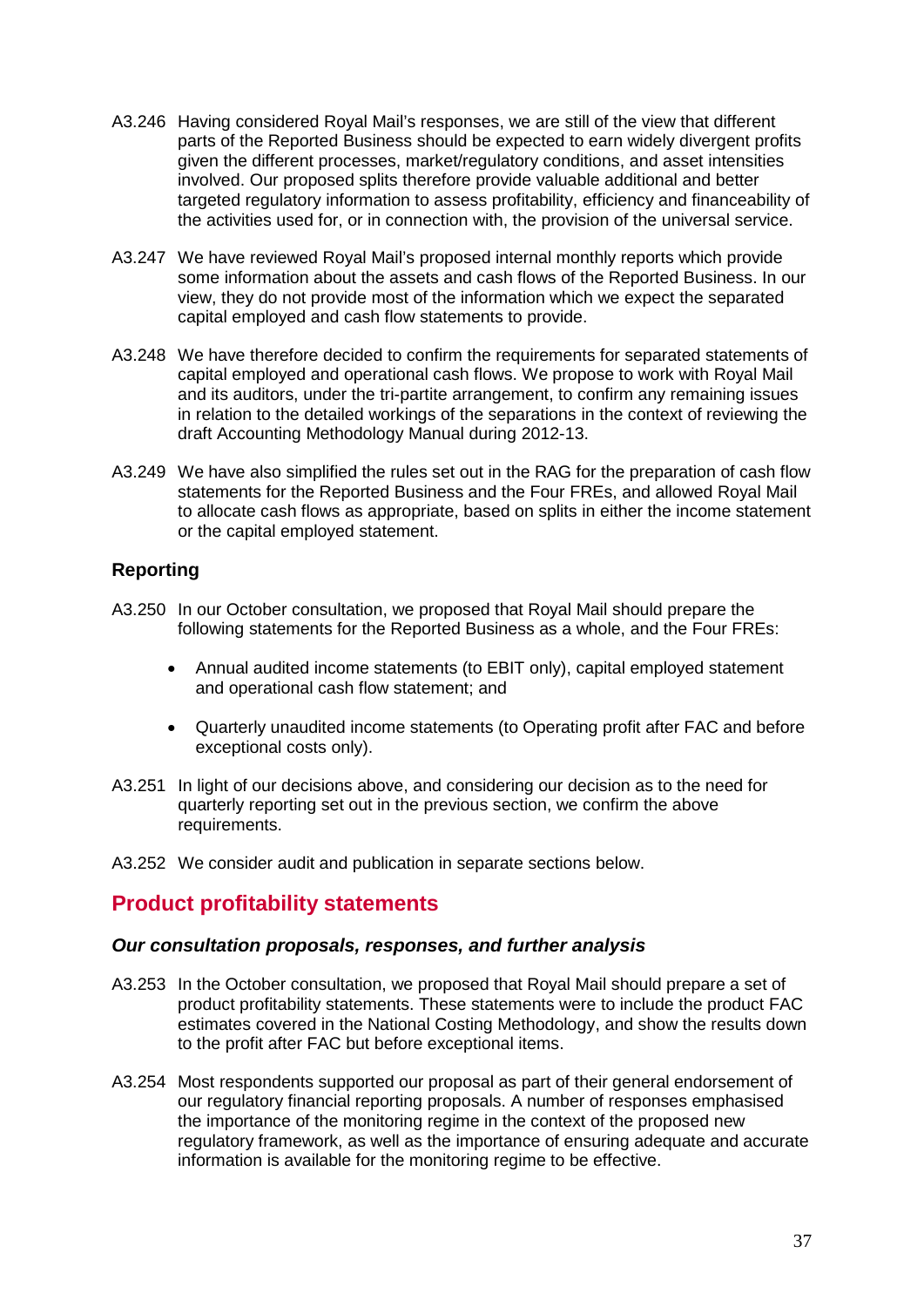- A3.255 Royal Mail also agreed with our proposal on product profitability statements. There were not many detailed responses on the types of products we had included in our proposed statements, and no respondent raised any issues about the general proposal.
- A3.256 We acknowledge that we cannot foresee the future detailed reporting requirements for the monitoring regime, because this will depend on evolving issues such as:
	- the future scope of Royal Mail's universal service obligation;
	- our other universal service safeguards following our needs review;
	- Royal Mail's product portfolio; and
	- the evolution of access and end to end competition, and the associated safeguards.
- A3.257 The uncertainty over the exact requirements of the monitoring regime in future particularly applies to product profitability statements, which provide relatively more granular financial information.
- A3.258 Notwithstanding the above limitations, we have continued to consider the needs of the monitoring regime at this stage in light of the responses and our discussions with Royal Mail. As a result we have decided to amend the list of product profitability statements to align it with our final decisions for other regulatory safeguards for 2012-13. These amendments are explained in the following section.
- A3.259 We will consult as required, if further changes to the detailed scope of reporting set out in the RAG become necessary in the future.

#### *Our decision*

A3.260 The following table sets out the product profitability statements which we have decided to require, also showing within which one of the Four FREs each statement falls: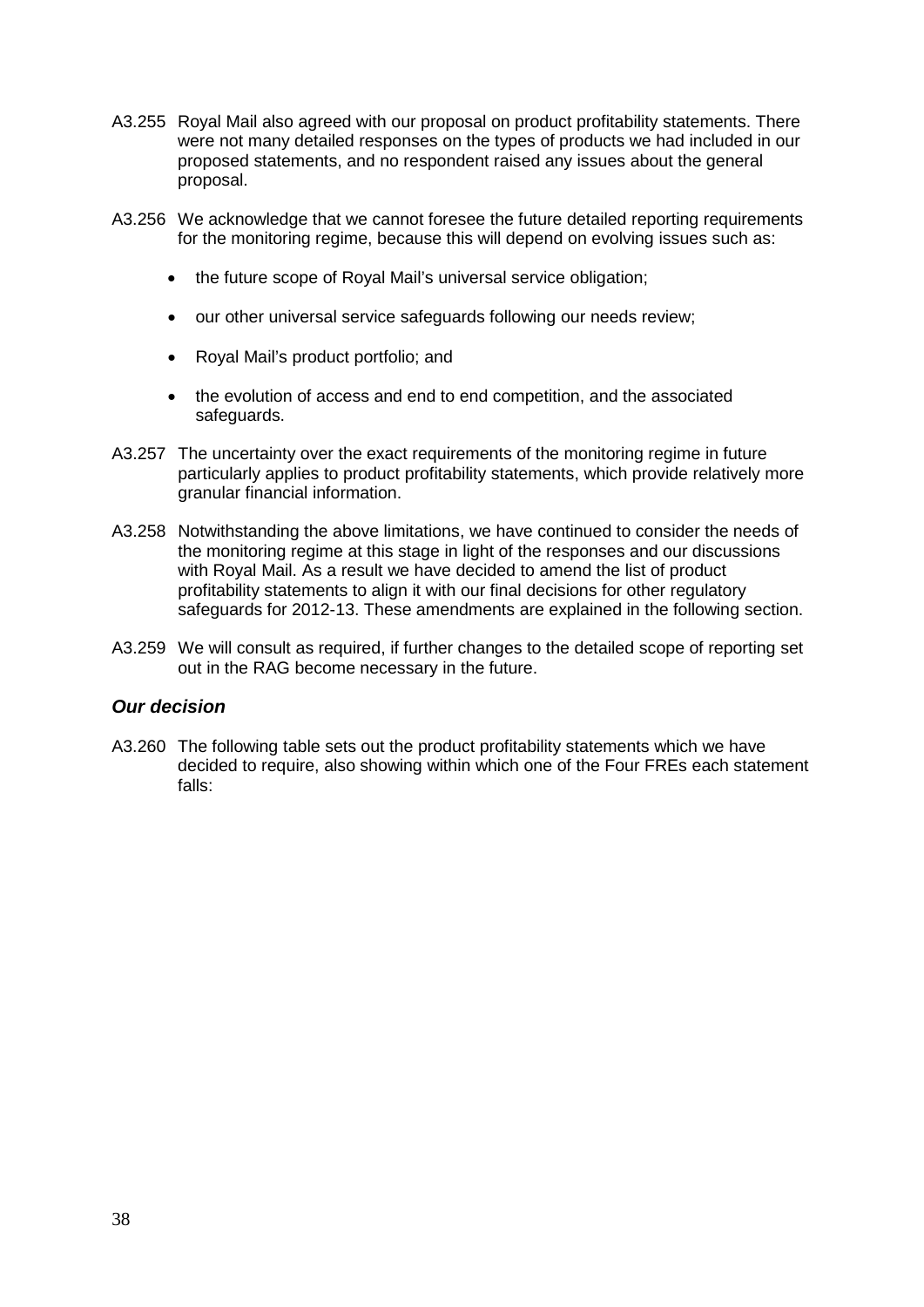|  | <b>Table 4: Product Profitability Statements</b> |  |
|--|--------------------------------------------------|--|
|  |                                                  |  |

| No.                     | No.                     | <b>Statement</b>                                                         | <b>FREs</b>              |
|-------------------------|-------------------------|--------------------------------------------------------------------------|--------------------------|
|                         | <b>as</b>               |                                                                          |                          |
|                         | per<br>draft            |                                                                          |                          |
|                         | <b>RAG</b>              |                                                                          |                          |
| 1                       | 1                       | Access products < 2kg                                                    | Downstream services      |
| $\overline{2}$          | $\overline{2}$          | Pre-sorted D+1 Letters and Large Letters                                 |                          |
| 3                       | 3                       | Pre-sorted D+2 and later Letters and Large Letters                       |                          |
| $\overline{\mathbf{4}}$ | $\overline{\mathbf{4}}$ | High volume D+1 unsorted Letters                                         |                          |
| 5                       | 5                       | High volume D+1 unsorted Large Letters                                   |                          |
| $\,$ 6                  | 6                       | High volume unsorted D+2 and later Letters                               |                          |
| $\overline{7}$          | $\overline{7}$          | High volume unsorted D+2 and later Large Letters                         |                          |
| 8                       | 8                       | Low volume unsorted non-USO Letters                                      | Non-USO products         |
| $9$                     | $9\,$                   | Low volume unsorted non-USO Large Letters                                | Downstream services      |
| 10                      | 12                      | Non-USO B2X Deferred Light (1kg - 2kg) PPS                               |                          |
| 11                      | 13                      | Non-USO B2X Deferred Light (500g - 1kg) PPS                              |                          |
| 12                      | 14                      | Non-USO B2X Deferred Light (0-500g) PPS                                  |                          |
| 14                      |                         | Non-USO International                                                    |                          |
| 15                      |                         | Non-USO Return to sender                                                 |                          |
| 16                      |                         | Other non-USO services                                                   |                          |
| $\overline{17}$         | 15                      | USO single piece first class products sold via stamps<br>payment channel |                          |
| 18                      | 16                      | USO single piece second class products sold via stamps                   |                          |
|                         |                         | payment channel                                                          |                          |
| 19                      | $\overline{17}$         | USO single piece first class products sold via non-                      |                          |
|                         |                         | stamps payment channel                                                   | <b>USO</b> products      |
| 20                      | 18                      | USO single piece second class products sold via non-                     | Downstream services      |
|                         |                         | stamps payment channel                                                   |                          |
| 21                      |                         | <b>USO Special Delivery products</b>                                     |                          |
| $\overline{22}$         |                         | <b>USO</b> International                                                 |                          |
| 23<br>$\overline{24}$   |                         | <b>USO Return to sender</b>                                              |                          |
| 25                      | 19<br>10                | Other universal services                                                 |                          |
|                         |                         | Non-USO B2X Express PPS                                                  |                          |
| 26                      | 11                      | Non-USO B2X Deferred Heavy (>2kg) PPS                                    |                          |
| 27                      |                         | Other non-USO Special Delivery products                                  |                          |
| 28                      | 20                      | Relay                                                                    | End to end only products |
| 29                      | 21                      | <b>PAF</b>                                                               |                          |
| 30                      |                         | <b>International Contract Bulk</b>                                       |                          |
| 31                      |                         | Access products > 2kg                                                    |                          |
| $\overline{32}$         |                         | Other end to end only products                                           |                          |

A3.261 Our amendments, together with the reasons for them, are as follows:

- Clarifying that Access products heavier 2kg should be included in the 'End to end only products' entity, in line with all non-USO retail products heavier than 2kg;
- Changing the scope of the two statements for USO first and second class products sold via the Meter payment channel to include all other payment channels (including PPI), to ensure all non-stamp payment methods are captured in these two statements;
- Two separate statements for USO Special Delivery and Other non-USO Special Delivery products(all products other than those Special Delivery products being within Non-USO B2X Express PPS), due to the different network activities;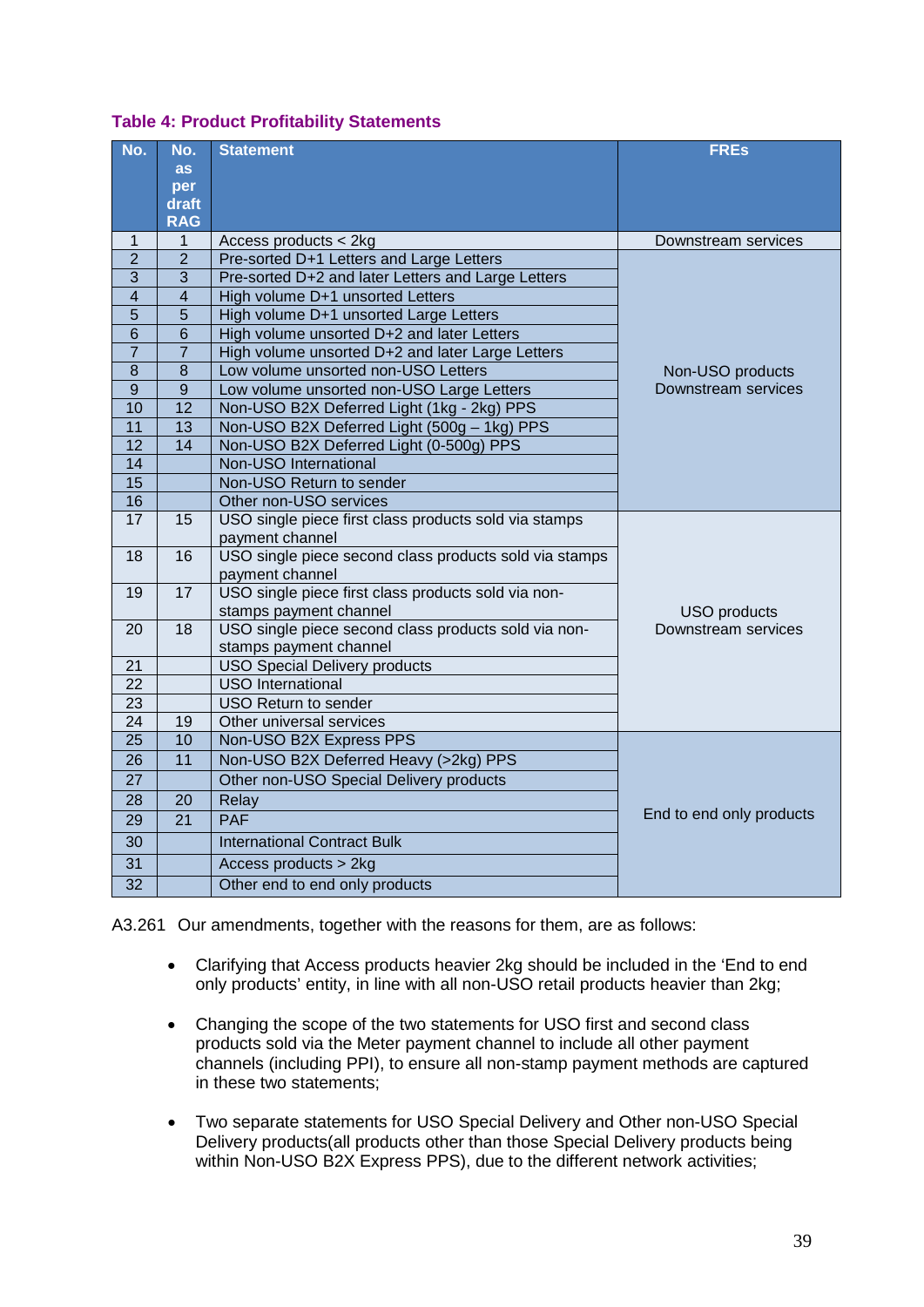involved in the provision of these products (compared with others) and also the size of the related revenue;

- Two separate statements for USO International and non-USO International products (excluding International Contract Bulk), due to the different network activities involved in the provision of these products (compared with others) and also the size of the related revenue;
- Two separate statements for Return to sender USO and Return to sender non-USO products, due to our proposals to monitor the respective financial results of these products, where Royal Mail may introduce charges for the universal service products concerned; and
- Two additional statements for two further residual categories for other non-USO and end to end only products to ensure completeness, so that by adding up all the relevant product profitability statements, a complete picture of the profitability to FAC (before exceptional items) of each of the Four FREs can be obtained<sup>[15](#page-39-0)</sup>.
- A3.262 Accordingly, following our decisions over the scope of and safeguards for, the universal service in 2012-13, we now propose a total of 32 product profitability statements, compared to the 22 specified in our October consultation (including Relay, International Contract Bulk, and PAF).
- A3.263 The distinction between 'high' volume and 'low' volume markets was defined at a threshold of 250 collections per day in Postcomm's market study<sup>[16](#page-39-1)</sup>. We consider that a sufficiently close and practical proxy for this distinction to be made for a particular service is whether Royal Mail offers a discount to a customer for providing that service (which would, among other things, exclude it from the universal service as we have now defined it).
- A3.264 However, for the purposes of product profitability statements, a further acceptable simplification is to assume that the distinction between 'high' volume and 'low' volume is aligned to Royal Mail's specification of its products in the reporting period in question. Broadly speaking, this means the following assumptions can be made for the current specification of products by Royal Mail:
	- 'Low volume unsorted' approximates to USO single piece products; and
	- 'High volume unsorted' approximates to Non-USO unsorted products.
- A3.265 We have however retained in our table the two additional categories of 'Low volume unsorted non-USO Letters' and 'Low volume unsorted non-USO Large Letters', to allow for the possibility that these two categories become significant as a result of future potential changes to the definition and the scope of the universal service and Royal Mail's products.

# **Reporting**

A3.266 We proposed that product profitability statements should prepared on a quarterly basis. No respondent raised any issues with this proposal.

<span id="page-39-0"></span><sup>15</sup> We expect products 1 to 24 in the Table to include all the products needed to form a complete picture of the revenues and costs of the 'Downstream services' entity. Item 1, 'Access products' should cover all the revenues which Royal Mail (hence the 'Downstream services' entity) earns from access operators.

<span id="page-39-1"></span><sup>16</sup> Laying the foundations for a sustainable postal service, Annex 2: Analysis of markets, May 2010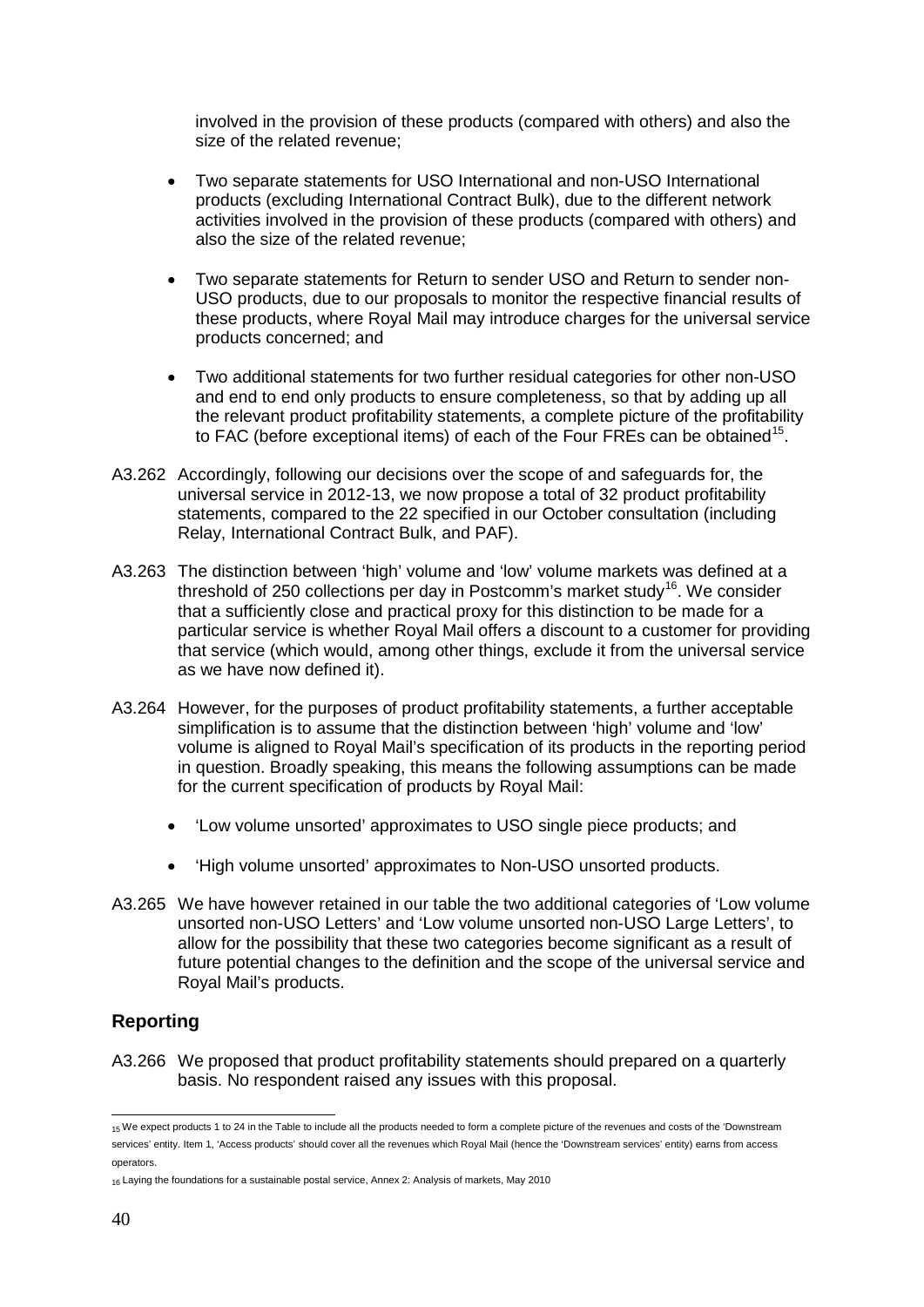- A3.267 As explained before, Royal Mail accepted that quarterly product profitability statements would be relevant, and agreed to provide them, on a confidential and unaudited basis, as we proposed.
- A3.268 We have therefore decided to confirm the requirement for quarterly reporting of the product profitability statements set out in the table above.

# **Other regulatory financial reports**

#### **Monthly management information**

- A3.269 In our October consultation, we proposed that Royal Mail should continue to provide Ofcom with monthly revenue, traffic and cost data.
- A3.270 None of the respondent raised any issues with these proposals with the exception of Royal Mail.
- A3.271 In its response to our December consultation, Royal Mail noted that the revenue and traffic information was broadly in line with the existing format of monthly regulatory financial information that Royal Mail currently provides to Ofcom. However, Royal Mail stated that its monthly cost information was only available at UKLPI level, and not at the Reported Business level reflected in our December consultation proposals for the RAG.
- A3.272 In its response, Royal Mail offered to provide to us, on a confidential basis, their internal monthly management reports ('Group Monthly Accounts and KPI Performance Pack'). It argued that these reports provide information which would address our information needs better than our proposed separated accounts for the Four FREs, and also provide monthly cost information at UKLPI level.
- A3.273 As explained before, we have reviewed Royal Mail's current monthly management reports; and we do not agree that they would meet the same information needs which our proposed accounting separations are expected to do. However, we do acknowledge that they provide useful information, including a detailed financial and operational context which would help us interpret better the monthly revenue, volume and cost information for regulatory financial reporting purposes.
- A3.274 We understand that monthly cost information at UKLPI level would not exactly match the revenue and volume information which is related to the Reported Business. The former will include the monthly costs of other UKLPI business units as well as the Reported Business. However, the primary purpose of our requirement for monthly management information is to understand the raw trading results of the Reported Business as opposed to the detailed product profitability outcomes, which we expect to understand through quarterly product profitability statements based on the FAC outputs of the costing system.
- A3.275 In our view, monthly cost information at UKLPI is a sufficiently helpful and proportionate proxy, considering the amount of additional work that Royal Mail would otherwise need to carry out to produce monthly cost data for the Reported Business, given that the FAC product costing system only operates on a quarterly cycle,
- A3.276 We have therefore decided to reflect Royal Mail's suggestions in our finalised requirements, in so far as they relate to monthly management information. We have amended the related pro forma in the RAG accordingly.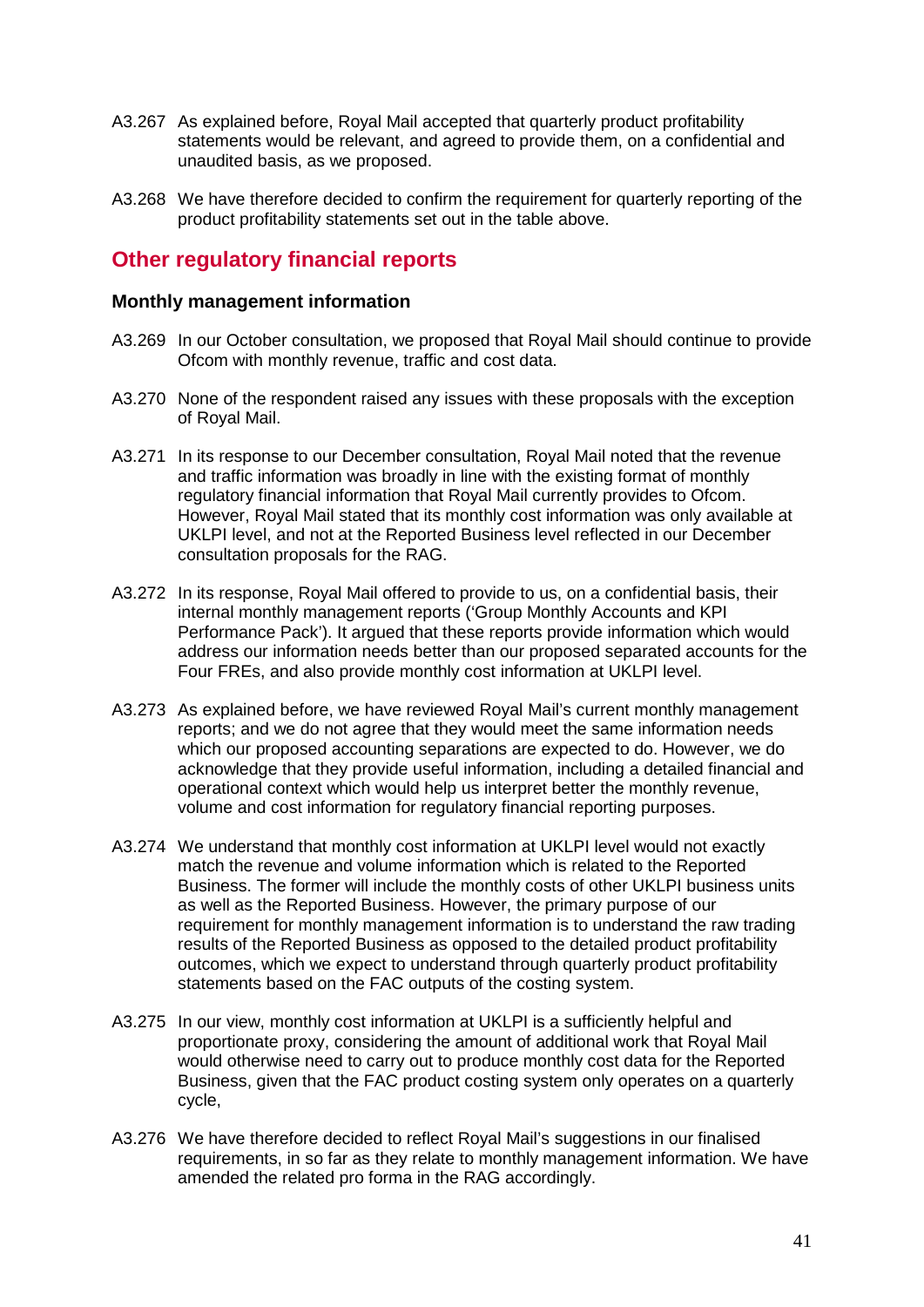#### **Accounting Methodology Manual**

- A3.277 In our October consultation, we proposed that Royal Mail should prepare an Accounting Methodology Manual (in conjunction with the existing Costing Manual) to document the methodology it uses to produce its regulatory financial reports in compliance with our USP Accounting condition and RAG, and set out fully the basis on which these reports have been prepared and audited.
- A3.278 None of the respondents raised any issues with these proposals with the exception of Royal Mail, which had concerns over our proposed implementation timetable for the Accounting Methodology Manual.
- A3.279 We proposed that a copy of the competed Accounting Methodology Manual to be provided to us by 23 June 2012. Royal Mail responded that this timing was not practicable, because Ofcom's decision would not be made available until March 2012. The preparation of the Accounting Methodology Manual would therefore coincide with the normal year end process which occupies all existing accounting resources in the period following year end, leaving minimal resource available.
- A3.280 Royal Mail therefore proposed to provide Ofcom with a first draft of the Accounting Methodology Manual covering the quarterly reports by 31 August 2012,as the first quarterly reports are not due until 30 September 2012. Royal Mail also proposed to provide Ofcom with further drafts during 2012-13 encompassing the full reporting requirement as they become due.
- A3.281 We acknowledge the practical difficulties of preparing the Accounting Methodology Manual in the period immediately following the year-end. However, a period of a month for Ofcom to review a draft, provide comments, and for Royal Mail to address these as required, also does not appear to be practical.
- A3.282 We have therefore decided that Royal Mail is to provide us with a first draft of the Accounting Methodology Manual covering quarterly reports earlier, by 31 July 2012. This is to be followed by the final version of the quarterly reports Manual which complies fully with the RAG, by 30 September 2012 (when the first quarterly reports covered by the methodology documented in the Manual fall due).
- A3.283 This timing would provide sufficient time to Royal Mail to prepare first draft and to Ofcom to review the Manual and have sufficient confidence that the final version to be produced by 30 September is compliant with the RAG.
- A3.284 We have also decided that Royal Mail should provide to Ofcom the first full draft of the Accounting Methodology Manual, including the preparation of the annual audited information and statements such as capital employed and cash flow statements, by 31 December 2012. This is to be followed by the final full version of the Accounting Methodology Manual by 31 May 2013.
- A3.285 The above timetable would allow the opportunity for the content to be fully discussed and agreed with Royal Mail's auditors under the tri-partite assurance process before processing of year-end data gets underway.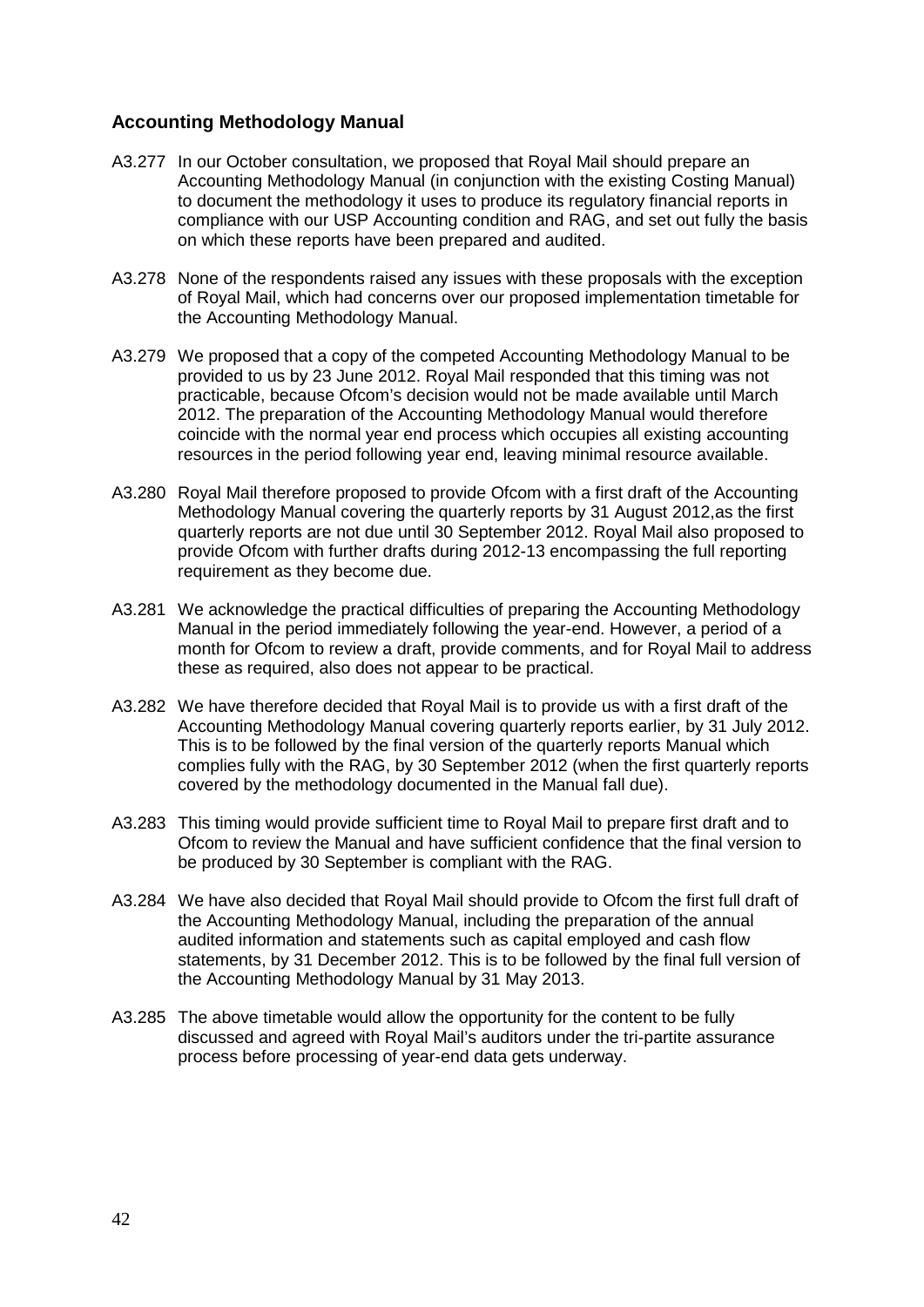# **Audit**

### **Scope**

#### *Our consultation proposals*

A3.286 In our October consultation we proposed that, in order to gain adequate assurance about the accuracy and appropriateness of the regulatory financial information provided to us by Royal Mail, external audit opinion should be obtained for the annual regulatory financial statements for the Relevant Group, Reported Business and the Four FREs, along with the separated income statements for universal service products, other Mails products and non-Mails products as set out below:

#### **Table 5: Audit requirements**

| <b>Entity</b>                    | <b>Requirement</b>                                                                                            |
|----------------------------------|---------------------------------------------------------------------------------------------------------------|
| <b>Relevant Group</b>            | Consolidated income statement                                                                                 |
|                                  | Consolidated balance sheet statement                                                                          |
|                                  | Consolidated cash flow statement                                                                              |
|                                  | Reconciliation of all of the above statements to consolidated<br>accounts of RMH plc                          |
| <b>Reported Business</b>         | Annual Income statement                                                                                       |
|                                  | Annual reconciliation of income statement with the equivalent<br>information for the Relevant Group           |
|                                  | Annual capital employed statement                                                                             |
|                                  | Annual reconciliation of capital employed statement with the<br>equivalent information for the Relevant Group |
|                                  | Annual cash flow sheet statement                                                                              |
|                                  | Annual reconciliation of cash flow sheet statement with the<br>equivalent information for the Relevant Group  |
| Reported Business -<br>Separated | Annual Income statements                                                                                      |
|                                  | Annual Income statement for USO, non-USO and non-Mails                                                        |
|                                  | Annual capital employed statements                                                                            |
|                                  | Annual cash flow sheet statements                                                                             |
|                                  | Annual product profitability statements                                                                       |

- A3.287 In the October consultation, we also proposed that Royal Mail should notify Ofcom, in advance, of any material changes made to its Costing Manual and Accounting Methodology Manual.
- A3.288 Additionally, in the proposed USP Accounting condition in our December consultation, we reflected the existing regulatory requirement that Royal Mail should secure a statement by the external auditor setting out whether or not Royal Mail has complied with the pre-notification requirements of the USP accounting condition.
- A3.289 This compliance audit would allow Ofcom to continue to assess, in a timely fashion whether Royal Mail's regulatory accounting methodology continues to be in compliance with the USP Accounting condition and the RAG.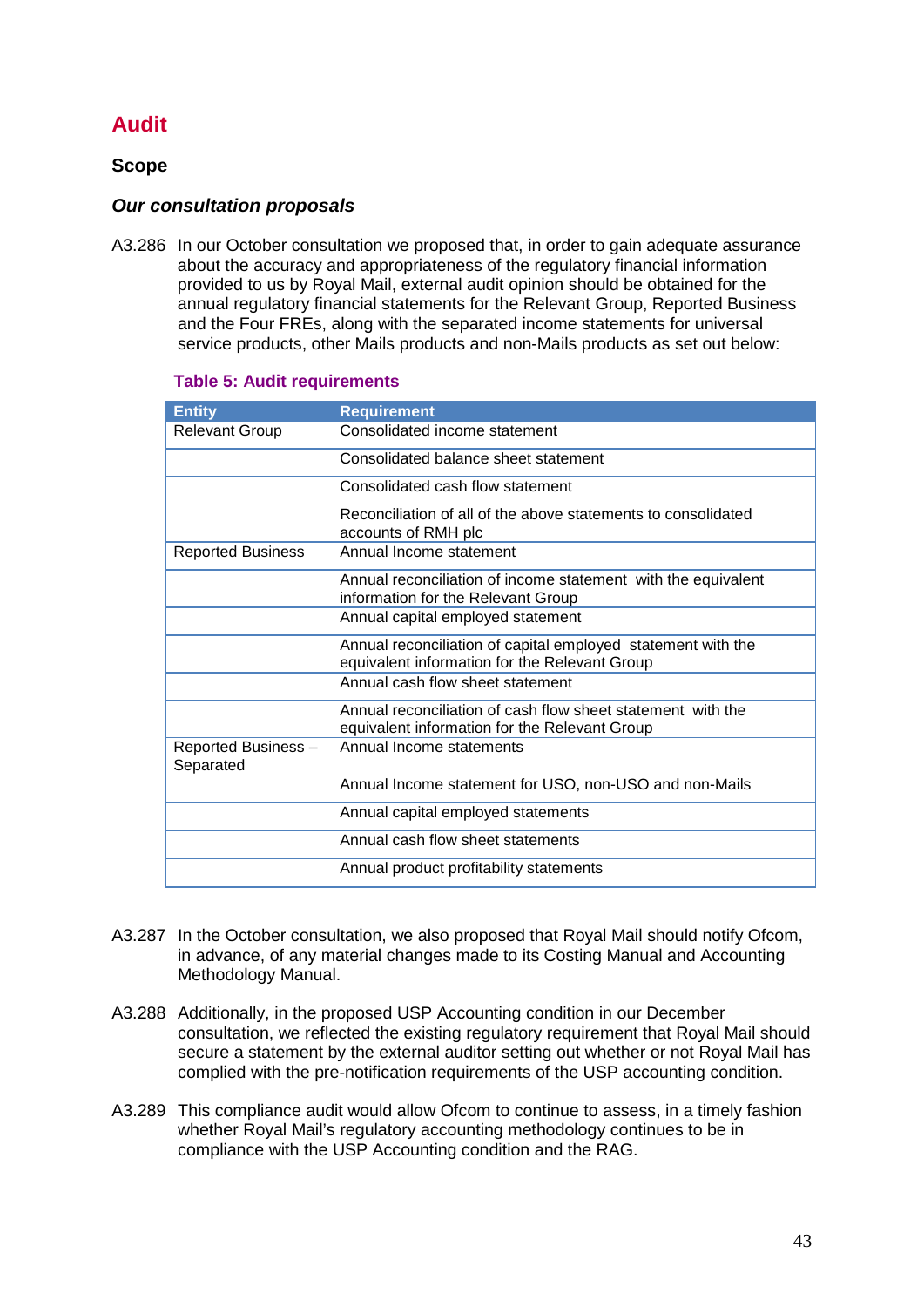#### *Consultation responses*

- A3.290 A key theme of the consultation responses was that the market should have confidence in the quality of regulatory financial reporting information used by Ofcom, and most respondents, including Royal Mail, agreed to the proposed statements and reports being subject to external audit.
- A3.291 In response to the December consultation, Royal Mail raised concerns regarding the compliance audit for material changes, both in relation to its timing and its potential impact on the work relating to the quarterly financial statements and reports. Royal Mail stated that the work required for the compliance audit would jeopardise its ability to deliver the quarterly financial statements and reports within the 90 days proposed by Ofcom.

#### *Further analysis*

- A3.292 To address Royal Mail's concerns in relation to the compliance audit, we clarify that this audit is to be done on an annual basis, as part of the annual audit of the regulatory financial reports. The compliance audit and its scope are only intended to apply to changes in the Accounting Methodology (to be documented in the Costing and Accounting Methodology Manuals) which would result in material changes in the regulatory financial statements and information.
- A3.293 The objective of the compliance audit is to provide assurance that Royal Mail has complied with its obligation to notify Ofcom of any material changes in the methodologies set out in these manuals.
- A3.294 The compliance audit is therefore not expected to be related to, or interfere with the preparation work related to the quarterly financial statements and reports. In practice, except for the implementation of previously agreed compliance undertakings, there has only been a handful of costing methodology changes that have been pre-notified to the regulator to date in 2011-12.

#### *Our decision*

- A3.295 As confirmed by the general theme of the consultation responses, we believe that an external audit opinion greatly assists us in meeting our regulatory reporting objectives, and that it enhances market confidence in the underlying information. The level of assurance and quality of information should be constantly under review in order to improve the quality of the information, and our understanding of it.
- A3.296 Based on the consultation responses and our further analysis, we have decided to confirm the requirement for an external audit of the regulatory financial statements and information as set out in the October consultation and summarised in Table 5 above.
- A3.297 We have also decided to retain the annual compliance audit requirement to notify Ofcom of material changes to the Costing Manual and the Accounting Methodology Manual.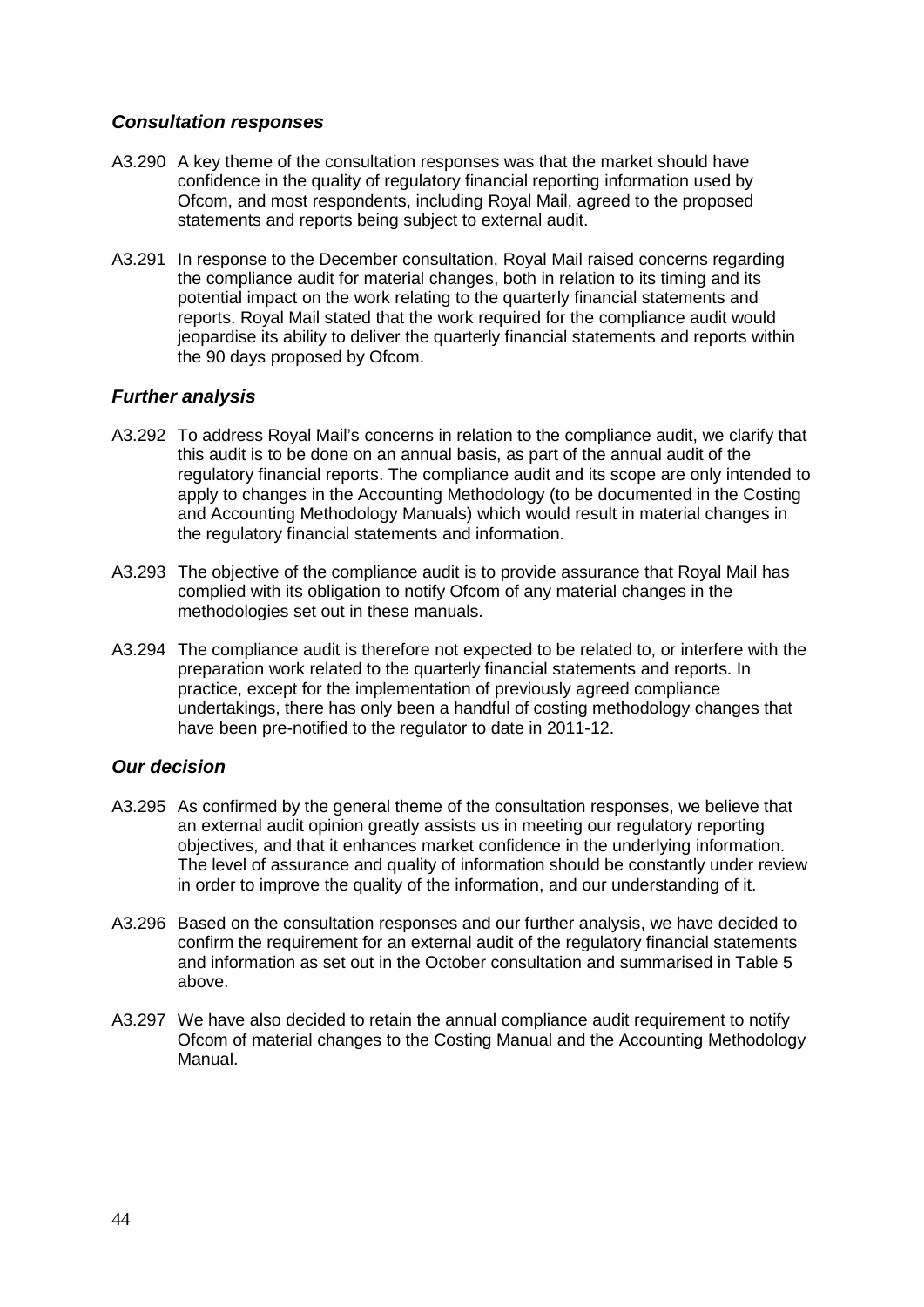# **Audit Opinion**

#### *Our consultation proposals*

- A3.298 In our October consultation, we proposed that, with respect to the 2012-13 financial year, the audit opinion should address whether the accounts have been 'properly prepared' in accordance with the RAG.
- A3.299 To enhance the level of assurance, we also proposed that the underlying external audit should then move to a 'fairly presents' audit opinion on a phased basis, starting with the key reports, in 2013-14.This represents a similar opinion to that provided by the auditors of BT's regulatory accounts, as this requires the auditors to review and opine on the methodology underlying the regulatory financial statements and information prepared by Royal Mail, as well as whether the rules in the RAG have been followed.

#### *Consultation responses*

- A3.300 As noted in the previous section, a general theme of the consultation responses was that it is *"essential"* that the regulator and the market have confidence in the financial information that Royal Mail provides. No respondents raised any issue with our proposals relating to audit opinion, except for Royal Mail.
- A3.301 Royal Mail responded that their auditors had significant concerns over a move to a 'fairly presents' audit opinion. The auditors had concerns about the current status of data quality, especially at the disaggregated level of the Four FREs, and that such a form of opinion would significantly increase the external audit workload.
- A3.302 In addition, the requirement of this form of opinion, that the auditors should review the appropriateness or 'fairness' of the RAG, would in practice be likely to lead to audit opinion qualifications which would defeat the purpose of the external assurance.
- A3.303 Royal Mail also stated that Ofcom's proposals for the RAG already represented a far more detailed level of guidance for a documented methodology compared to the existing documentation prepared by Royal Mail. Royal Mail argued that it was unclear why it was necessary to move to a 'fairly presents' audit when the more detailed methodology documented in accordance with Ofcom's RAG could support any 'properly prepared' opinion.
- A3.304 Royal Mail also believed that, to address the data integrity issues necessary to obtain a 'fairly presents' audit opinion in relation to the Four FREs, additional resource information based on the Four FREs' definitions. This would lead to "*increased bureaucracy in the operations and slowing down the processing of mail*". Royal Mail also stated that it would require the automated data capture raising HR issues and requiring the need to introduce new IT systems.

#### *Further analysis*

A3.305 The accounting rules set out in the RAG are intended to provide a clear framework of regulatory rules within which Royal Mail can develop its methodology to implement our regulatory financial reporting requirements, and improve the underlying data quality to meet these obligations where necessary. However, we acknowledge that any such data quality improvements would be expected to incur additional resources.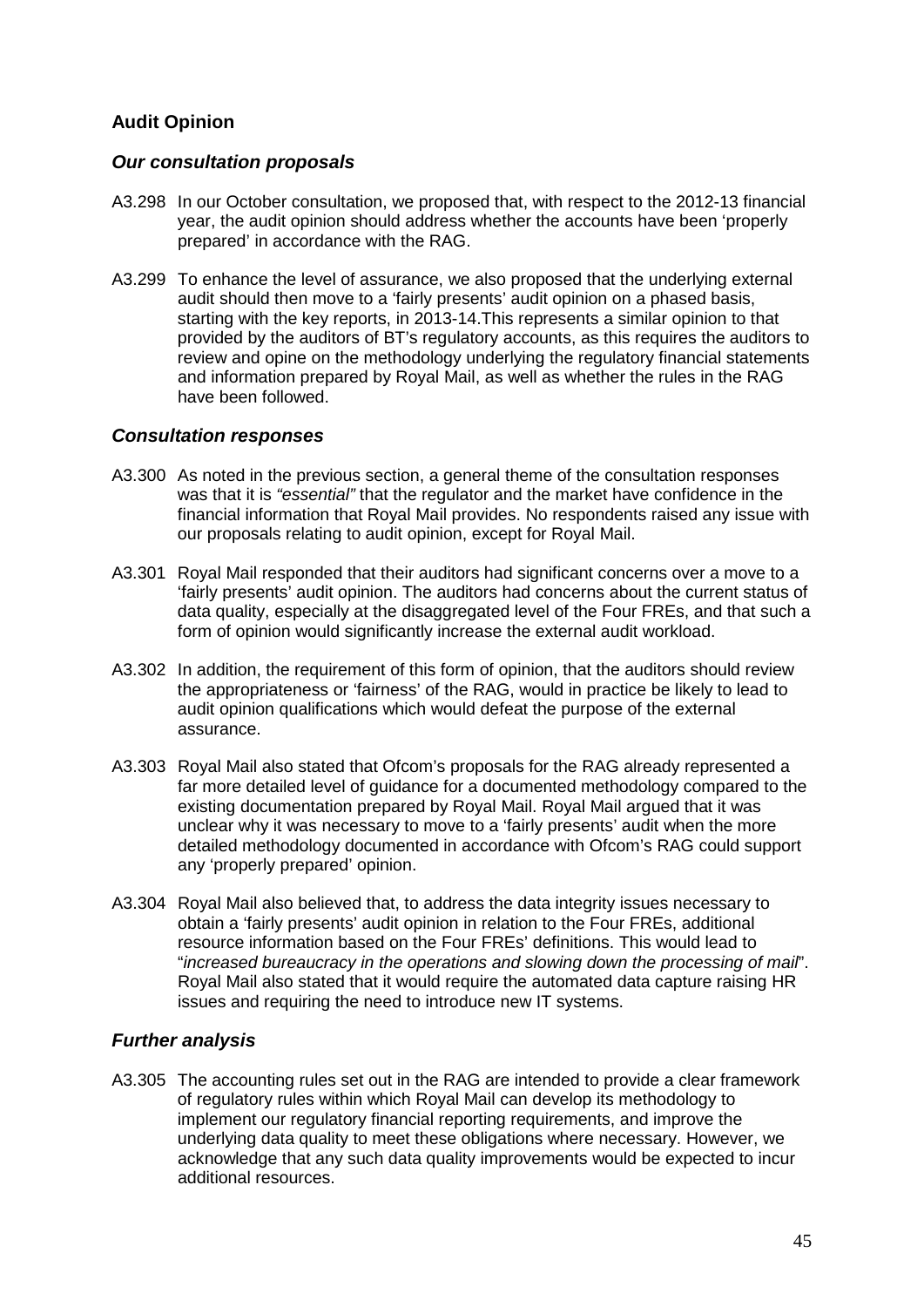- A3.306 However, we do not believe that the inadequate data quality alone is a sufficient reason to keep the audit as a 'properly prepared' opinion indefinitely. Royal Mail should seek to improve the quality of the underlying information, where and when it is proportionate.
- A3.307 This is why, in our October consultation, we proposed that the initial audit opinion for 2012-13 should be a 'properly prepared' opinion, and that any move towards the higher threshold of a "fairly presents" opinion could be gradual – starting for example with the aggregate reports for the Relevant Group and Reported Business, where Royal Mail saw fewer issues with data quality.

#### *Our decision*

A3.308 We have decided to confirm our October consultation proposal for a 'properly prepared' opinion for 2012-13. We appreciate that an early move to the higher audit standard of 'fairly presents' would be challenging for Royal Mail, and we therefore propose to keep the preparedness of Royal Mail for such a move under review. We will review the form and scope of the audit opinion regularly as part of the tri-partite meetings (see following section) between Ofcom, Royal Mail and the external auditor.

#### **Audit agreement**

#### *Our consultation proposals*

- A3.309 Currently Royal Mail appoints the external auditors of its regulatory financial statements, who then report to Royal Mail in accordance with the regulatory obligations set out in Ofcom's initial conditions.
- A3.310 In our October consultation, we proposed and invited responses on two options regarding the addressees of the audit report – Royal Mail alone or Royal Mail and Ofcom jointly. The latter option is similar to the tri-partite arrangement that exists between Ofcom, BT and the auditors.
- A3.311 Under the first option, auditor's duty of care relating to their audit report would be to Royal Mail only. Under the second option, i.e. a tri-partite audit arrangement, the duty of care would like be to Royal Mail and Ofcom jointly.
- A3.312 We also proposed that Royal Mail should select, and appoint the auditors of the regulatory financial reports, and meet the costs of the audit. However, Royal Mail should agree the terms of the engagement with us, and we should have the right to approve the selected auditors based on an assessment of their ability to undertake the work concerned.

#### *Consultation responses and further analysis*

- A3.313 No respondents responded specifically to our proposals relating to audit agreement.
- A3.314 Given the lack of any concerns over these proposals in the responses, Ofcom believes that the tri-partite option would give Ofcom and the market more confidence in the regulatory financial statements, by giving it more control over the scope, the nature of the opinion (as explained in the previous section), and the methodology of the audit, and also potentially enhance legal recourse in the event of any issues with the audit.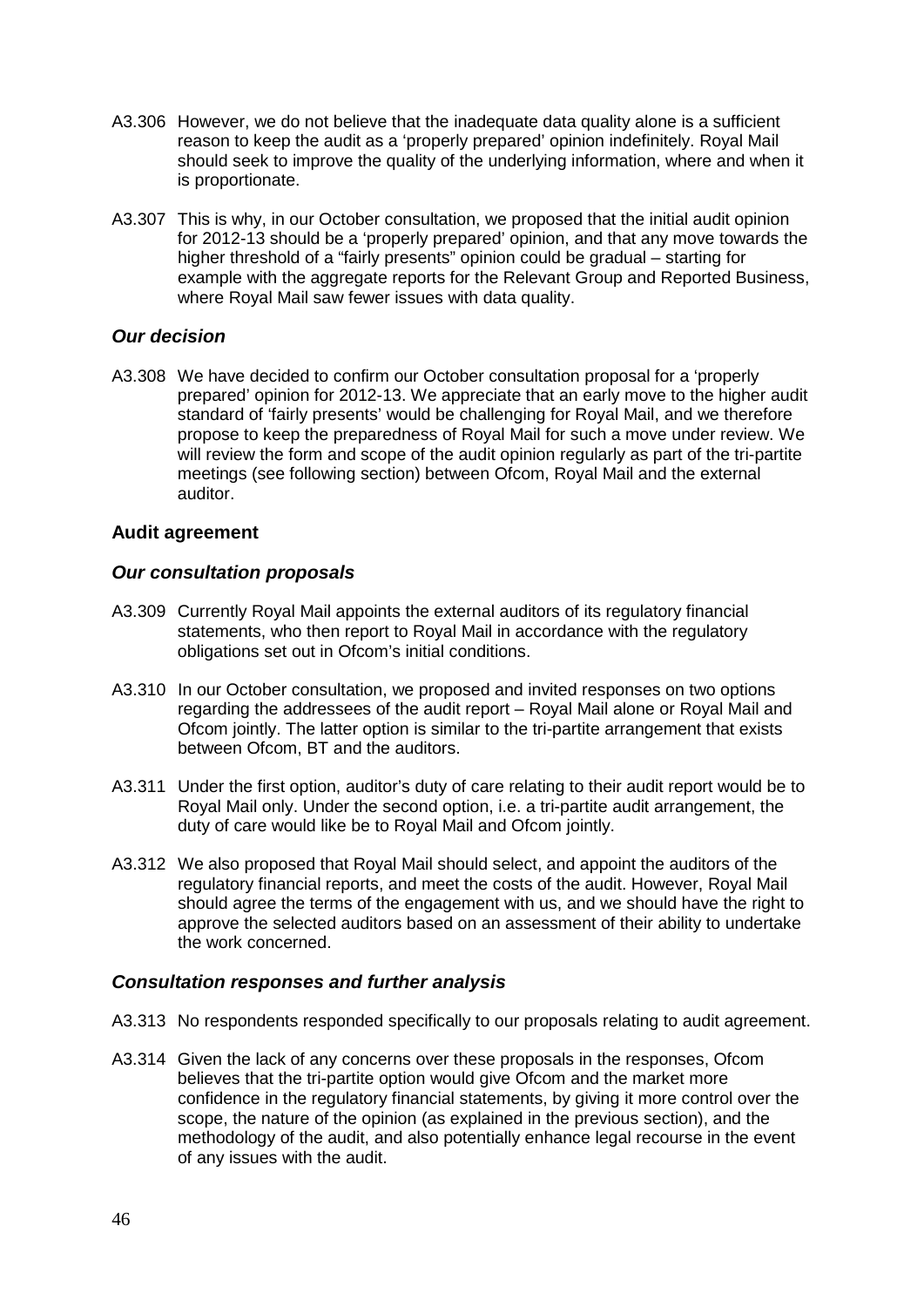- A3.315 Under a tri-partite audit arrangement, Ofcom can address its regulatory reporting issues and concerns directly with the auditors as well as receiving an independent view of the challenges that Royal Mail may face in meeting its reporting requirements.
- A3.316 We believe that this will lead to a more productive audit relationship that would help address issues, such as data quality and the appropriate audit opinion standard, in a more efficient and expedient way.

#### *Our decision*

A3.317 In light of the above, we have decided to confirm our consultation proposals for a tripartite audit requirement. We have also decided that Royal Mail should select and appoint the auditors with our approval, and meet the costs of the audit.

# **Materiality**

#### **Criteria**

#### *Our consultation proposals*

- A3.318 In our October consultation, we proposed a further definition of materiality to complement the definition which has been in place for:
	- assessing the compliance of the national FAC product costing methodology with the regulatory principles in the existing USP accounting condition, and
	- pre-notifying Ofcom of material changes to this FAC product costing methodology.
- A3.319 The additional definition of materiality would apply for both compliance and change control purposes to the remainder of Royal Mail's regulatory financial reporting methodology, as set out in the Accounting Methodology Manual in compliance with the RAG.
- A3.320 Among other things, the Accounting Methodology Manual is to set out the detailed accounting rules for revenues, assets and liabilities, and cash flows. The FAC product costing methodology itself, documented in the Costing Manual, will continue to be subject to the existing materiality definition.

#### *Consultation responses*

- A3.321 Respondents to the October consultation broadly agreed that the continuity of the current cost transparency regime was important in underpinning confidence in the new regulatory regime.
- A3.322 Royal Mail raised a concern regarding how the new proposed materiality criteria would work in practice. It also stated that the proposal seemed at odds with the current audit practice "*where a materiality threshold would more likely be set at the EBIT line*."
- A3.323 Royal Mail questioned the need for applying a compliance threshold for any number in the published information, and claimed that it would require a detailed modelling exercise for every costing change to understand whether the materiality threshold has been reached.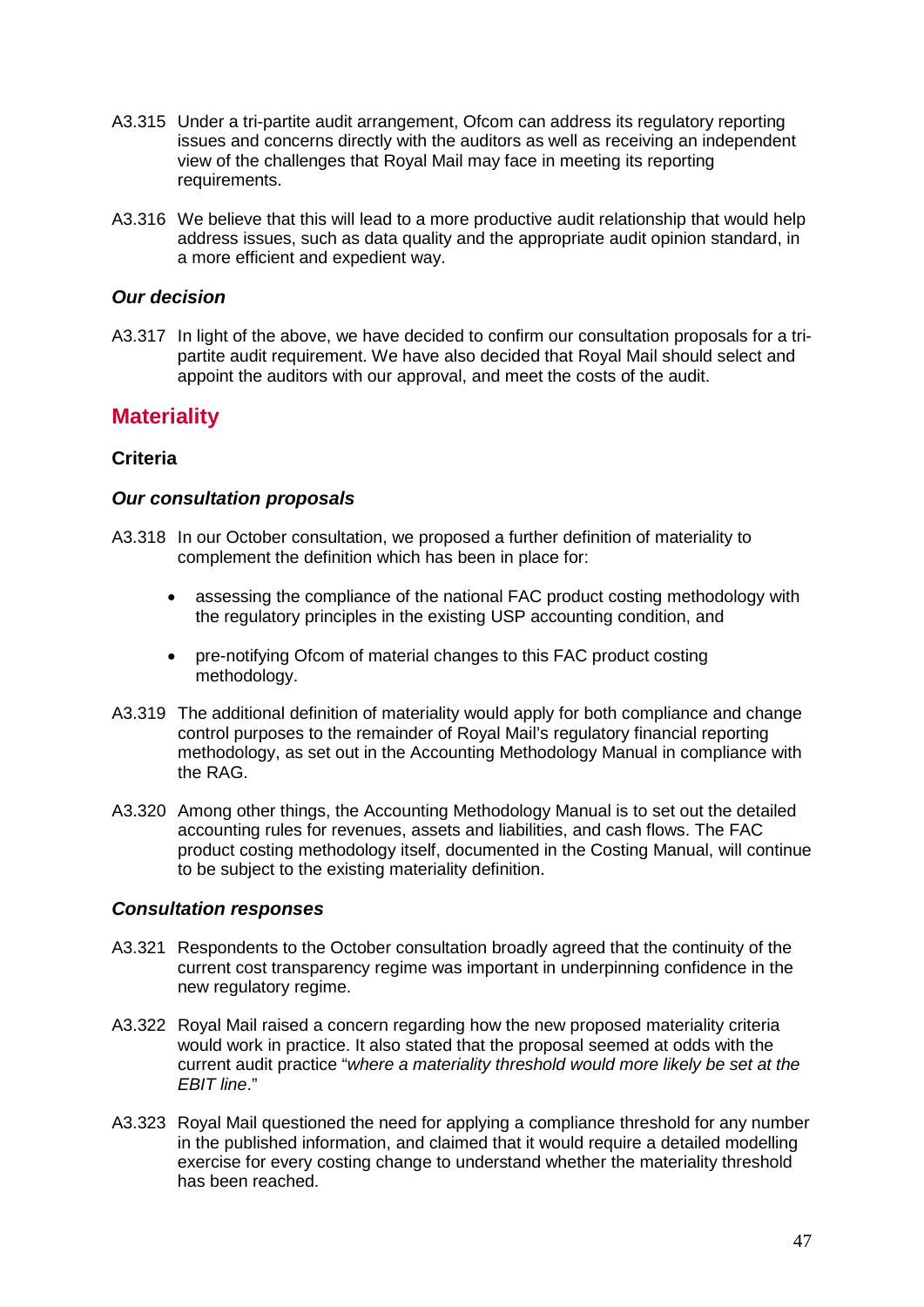A3.324 Royal Mail also stated that items can be material by virtue of their scope or nature, as well as their size. It proposed that materiality often involves judgement and is best determined by annual discussions on what is material for each part of the statements produced.

#### *Further analysis*

- A3.325 We emphasise that the new materiality definition is intended to complement, and not replace, the existing materiality concept for FAC product costing. The latter has worked well to date, striking a balance between the level of compliance and the prenotification achieved, and the work required from Royal Mail. We therefore proposed to preserve it within the new definition.
- A3.326 We do not believe that leaving the assessment of materiality for all items other than costs to an annual discussion is appropriate. Royal Mail's proposed approach would not provide Ofcom with sufficient ongoing transparency as to whether Royal Mail has met its regulatory reporting obligations, particularly in the environment of a quarterly reporting cycle. It will also fail to provide Royal Mail itself with clear guidance and certainty on whether it has met its regulatory reporting obligations. As a result, the approach will not provide the market with sufficient confidence that the regulatory reporting requirements have been met.
- A3.327 While there will always be some items that are important in scope and nature but fall below the materiality threshold set, these items are expected to be identified and discussed as part of the direct engagement with auditors under the tri-partite audit arrangement.
- A3.328 In addressing Royal Mails concerns about how the new materiality definition would work, we clarify that the new materiality definition and the related threshold should operate in the same way as the existing definition for the product costing, but simply to be applied to other elements of the Accounting Methodology used for regulatory financial reporting (which will be covered in the Accounting Methodology Manual).
- A3.329 Finally, we emphasise that these definitions of materiality would apply to both compliance with the rules set out in the RAG, and the pre-notification to Ofcom of material changes to the Costing and Accounting Methodology Manuals respectively.

#### *Our decision*

- A3.330 In light of the above, we have decided to confirm our proposals set out in the October consultation for a new additional materiality definition encompassing all regulatory reporting items addressed in the RAG, in addition to the existing threshold for FAC product costing.
- A3.331 We have also decided that Royal Mail must pre-notify material changes to its FAC product costing methodology and regulatory accounting methodology seven days before making those changes. This will enable us to review the changes, and if necessary commence a statutory consultation to deal with the regulatory implications of the changes. We consider a longer notice period to be disproportionate, given the amount of time Royal Mail typically requires to develop, pre-notify and implement changes to its systems.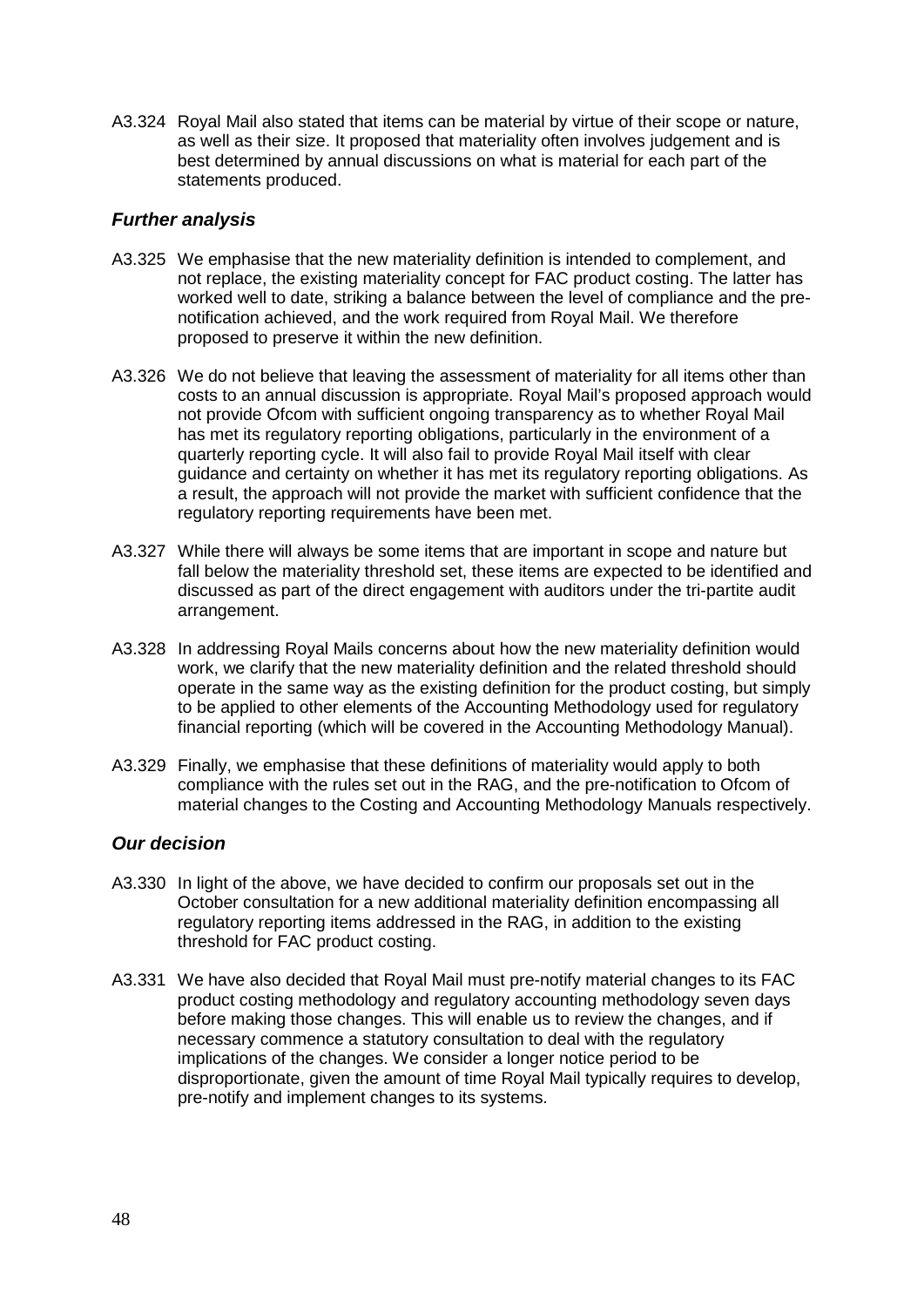# **Thresholds**

### *Our consultation proposals*

- A3.332 In our October consultation, we proposed that the existing materiality threshold of 1% for FAC product costing should be retained. We also proposed a higher materiality threshold of 3% for the remaining regulatory financial information covered by the Accounting Methodology Manual (including revenues, assets and liabilities, and cash flows). This was to be applied in the same way as the 1% threshold for the purposes of both compliance with the RAG and pre-notification of material changes.
- A3.333 The higher threshold of 3% was proposed because:
	- the need for full consistency with the regulatory principles for product costing is more fundamental than that required for other wider reporting obligations contained in the RAG; and
	- a lower threshold could disproportionately increase the burden of the audit beyond that typically expected for statutory auditing purposes.
- A3.334 In our October consultation, we also explained that the 3% threshold was a compromise between the threshold that is currently adopted for BT's regulatory financial reporting (5%), and the 1% used for FAC product costing. We welcomed respondents' views on whether we had struck the appropriate balance.

### *Consultation responses*

- A3.335 As mentioned above, the respondents broadly agreed that continuity of the current cost transparency regime (which uses a 1% threshold) was important in underpinning confidence in the new regulatory regime. However, no specific responses were made about the appropriateness of 3%, apart from the response from Royal Mail.
- A3.336 Royal Mail responded that the proposed 3% materiality threshold was too low, and that typically a starting point for this type of materiality would be 5% of pre-tax profit (and where profit is not the most appropriate basis, a materiality threshold based on revenue in the range between 0.5% and 1% could be used).

# *Further analysis*

- A3.337 As mentioned in our October consultation, our proposed 3% threshold was a compromise on which we sought views from respondents.
- A3.338 Given we have had no specific responses apart from Royal Mail's concerns over the 3% threshold being too low and potentially disproportionate, we considered the alternative of a 5% threshold.
- A3.339 It is not possible to assess with confidence what the difference in workload associated with a 3% versus 5% threshold for Royal Mail would be. It is also impossible to assess with certainty how much more accuracy and assurance a 3% threshold over 5% threshold would provide. These assessments can only be made with sufficient confidence once we have put the new reporting framework in place and have observed it in action. However, there is still a need for an appropriate starting point.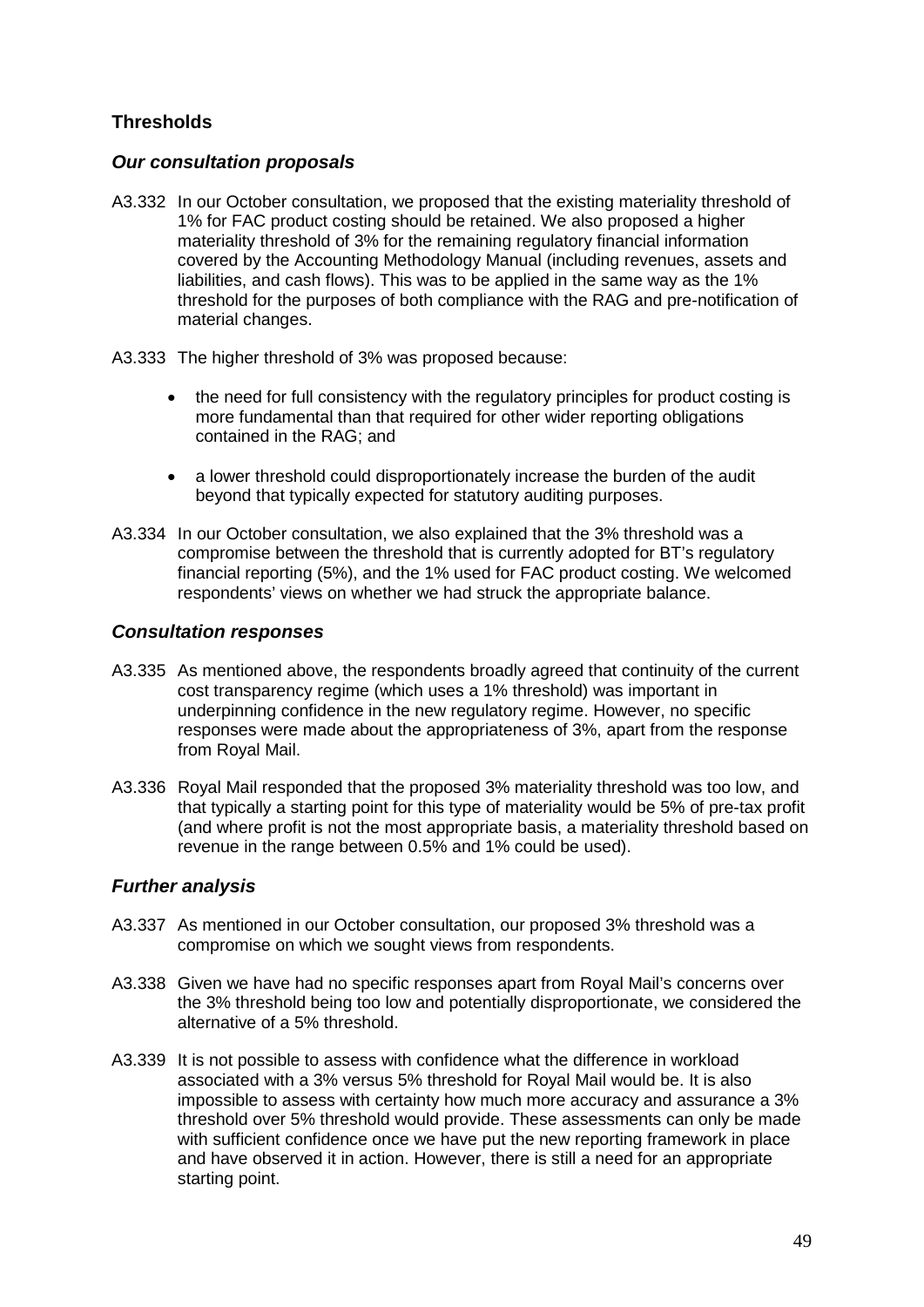A3.340 The 5% threshold is consistent with the current practice established by BT's regulatory reporting framework. Given Royal Mail's concerns over disproportionality, and as long as we keep the threshold under close review (particularly as part of the ongoing tri-partite audit meetings),the 5% threshold appears to represent a more appropriate starting point which mitigates the risks identified by Royal Mail.

#### *Our decision*

A3.341 In light of above, we have decided to set at 5% the materiality threshold for all items in the regulatory financial statements and information (including revenues, assets and liabilities, and cash flows) excluding product costing. We will keep this threshold under close review to assess any need to change.

# **Publication and disclosure**

#### **Criteria for publication**

- A3.342 In our October consultation we noted that there was a distinction between the information which we need to ensure our duties are discharged, and the information that the market is entitled to in relation to Royal Mail's performance and financial position, and the effect of regulation on it.
- A3.343 Publication of some information could adversely affect Royal Mail's commercial interests and risk affecting the level playing field needed for effective competition, and in consequence could adversely affect its ability to provide the universal service in a financially sustainable and efficient manner.
- A3.344 Hence, in general terms, there is a balance to be struck between the benefits and potential risks and costs of publishing information, which will typically result in only a sub-set of the information we require being published.
- A3.345 In striking this balance, the specific nature of the information needs to be assessed. In previous sections we have set out the full set of regulatory financial reporting information we have decided that Royal Mail should make available to us.
- A3.346 In the remainder of this section we assess each of the major components against a series of criteria for publication. These criteria reflect the broader regulatory objectives for regulatory financial reporting we set out in our October consultation.
- A3.347 In relation to potential benefits from publication we need to assess whether it helps to:
	- Demonstrate that we have met our relevant duties, in particular in relation to:
		- o The financial sustainability of universal service provision
		- o The efficiency and returns associated with universal service provision
		- o Furthering consumer and citizen interests, by promoting competition where appropriate
	- Enable other stakeholders to provide informed inputs to support effective regulation;
	- Improve Royal Mail's accountability for the information provided.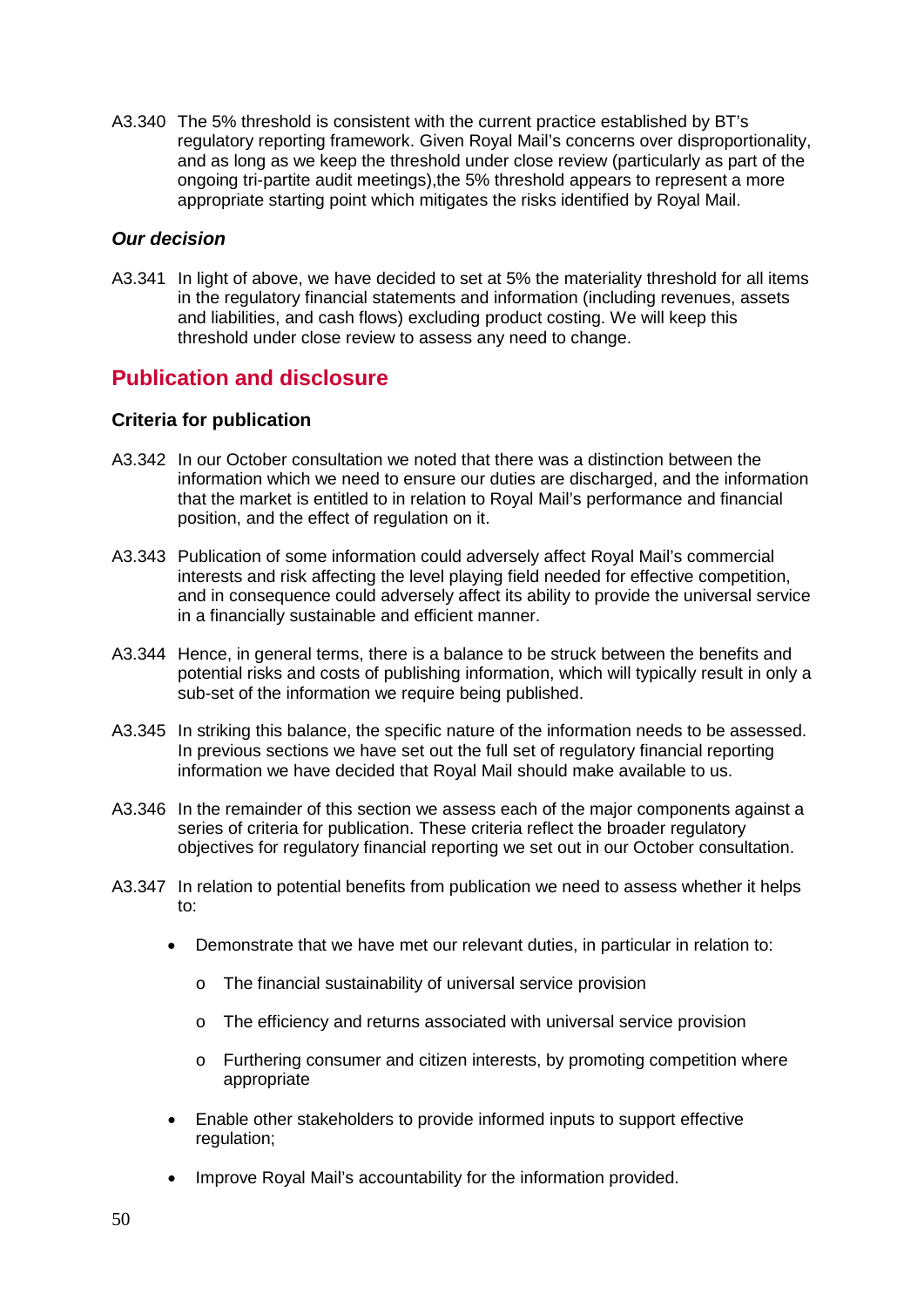- A3.348 However these potential benefits need to be weighed against the risks of harm from publication including:
	- The risks of harm to Roval Mail for example from unfair competition arising from disclosure of commercially confidential data – and associated with that the financially sustainable and efficient provision of the universal service;
	- The risks of harm to consumers and citizens more widely for example through misleading information creating incorrect signals for investment and other market activity.

#### **Our consultation proposals**

A3.349 In our proposal we proposed to strike this broad balance by requiring the following information to be published:

- Audited annual financial statements relating to the Relevant Group as a whole;
- Annual audited and quarterly unaudited financial statements related to the Reported Business both as a whole, and for the four FREs;
- Annual audited and quarterly unaudited income statements for universal service and non-Mails products;
- Annual audited and quarterly unaudited product profitability statements for access, Relay, and PAF; and
- Front part of the Costing Manual, including any relevant quarterly updates.
- A3.350 In addition we sought views on whether additional product profitability information for universal service products should be published, in the context of our wider proposals for a monitoring framework.

#### **Consultation responses**

- A3.351 Although some respondents (such as Consumer Focus and the MCF) did not provide particular views, those respondents addressing the issue generally supported some financial reporting information being published, though different views were offered on the extent of publication which would be appropriate.
- A3.352 Some respondents suggested there should be at least the level of disclosure we proposed. For example, UK Mail suggested that radical deregulation that we were proposing in other areas increased the case for more disclosure.
- A3.353 Individual respondents sought disclosure in particular areas. Intellect argued for more granular disclosure, and considered that publication of the contributions from stamp and business mail was fundamental to our achieving our primary duty. Standard Life proposed that more details of the Costing Methodology should be published, while City Link suggested that complementary non-financial performance metrics also needed to be published. The PAF Advisory Board agreed that both quarterly and annual profitability information on PAF should be published, while the DX Group supported our proposals in relation to PAF and Relay, and also proposed that the profitability of International Bulk Mail should also continue to be published.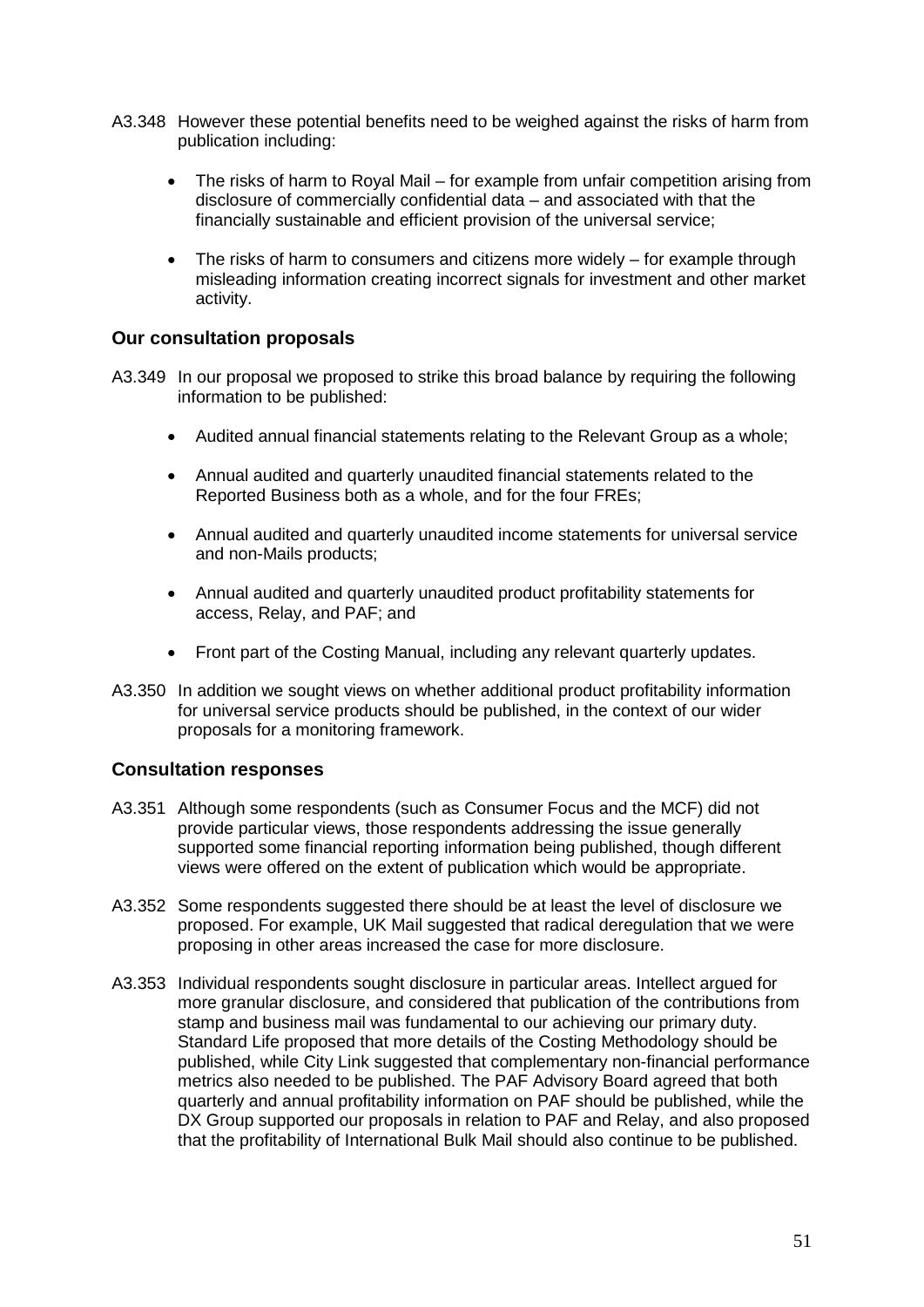- A3.354 Some respondents, such as One Post, Laithwaites and the DMA, sought further detail more generally on the level of information that would be in the public domain and the types of reports Ofcom would be publishing.
- A3.355 Other respondents accepted that a balance had to be struck between improving wider confidence and safeguarding Royal Mail's commercial interests. For example, while Postaf suggested that a historic lack of trust needed to be addressed via the maximum disclosure possible, there were nevertheless commercial limits to this. The MUA, while supporting the Intellect proposal for a split of profitability between stamped and business mail as a minimum, considered the other details of disclosure should be for Ofcom to determine. In striking the balance, the CWU put forward the general principle that Royal Mail should not be required to publish information at a greater level of detail than its competitors.
- A3.356 Royal Mail considered that we had got the balance wrong in our proposals in a number of specific areas. In particular, while Royal Mail agreed with our proposals in relation to the publication of the existing detail on the Costing Manual, the audited annual financial statements of the Relevant Group and Reported Business as a whole, and the separation of the Reported Business EBIT between the universal service and other products, it strongly disagreed with our other proposals to publish:
	- Quarterly unaudited financial information;
	- Separated audited annual accounts for the four  $\text{FREs}^{17}$  $\text{FREs}^{17}$  $\text{FREs}^{17}$ ; and
	- Separated audited annual product profitability statements for PAF, Relay and access.
- A3.357 In relation to the unaudited quarterly information, Royal Mail provided further evidence to illustrate that the nature of its business made such figures volatile and difficult for third parties to interpret. Volumes and revenues were subject to seasonal and market fluctuations, while quarterly costs were liable to within-year restatement. These issues were exacerbated where disaggregated reports were concerned. It noted there was no regulatory precedent for companies being required to publish quarterly financial performance information.
- A3.358 Royal Mail strongly objected to publishing information on the separated financial performance its universal service network activities. It considered that, as these activities were integrated for operational and business management purposes, published information would only reflect the results of arbitrary regulatory separation rules in relation to the allocation of shared costs and assets, and therefore would not provide the market with useful, comparable or reliable information.
- A3.359 On the contrary, it argued that publication would provide a misleading picture of the relative profitability of elements of the Reported Business. This could lead to significant risks of harm to its business and the sustainable and efficient provision of the universal service. There were risks of inefficient investment and market entry decisions from "cherry picking", as other service providers would recover shared costs in different ways. These risks were, Royal Mail argued, heightened during its modernisation programme, when its historic results would not provide a reliable indication of the sustainable costs of service provision.

<span id="page-51-0"></span><sup>17</sup> As Royal Mail did not propose to retain non-mails the scope of the Reported Business, the issue of publishing separate non-Mails profitability information was not specifically addressed.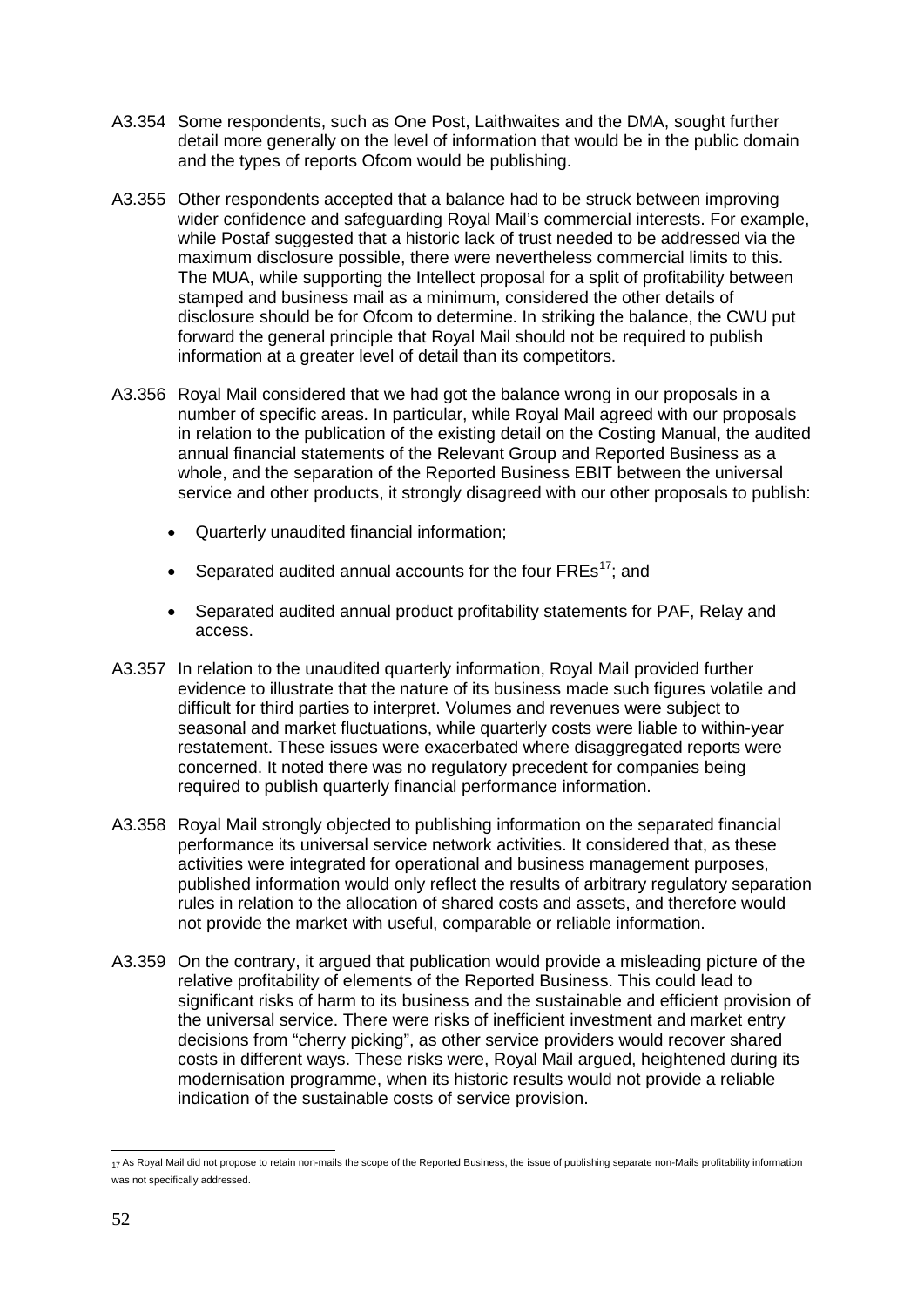A3.360 In addition, Royal Mail argued that being required to publish separated financial information in this way, which was of commercial value, would undermine its position in competitive markets and would not promote a level playing field, as other operators did not face similar publication obligations.

#### **Further analysis**

#### *Quarterly reports*

- A3.361 In our October consultation we acknowledged that our proposal for Royal Mail to prepare and publish unaudited quarterly financial profit information for the different parts of its Reported Business represented a new regulatory requirement and that there was a need to interpret such information with care. In consequence, we suggested that publication of at least some of the information should be deferred.
- A3.362 With the exception of Royal Mail, there was little specific comment from respondents on either the market need for the information or the attendant risks. Assessed against our evaluation criteria, there are relatively limited benefits to the market to be derived from historic quarterly profitability information without the supporting details to understand the causes of fluctuations. We proposed in October that such details would need to remain commercially confidential, and respondents generally accepted that there were limits to disclosure in this area.
- A3.363 Accordingly financially sustainable and efficient provision of the universal service is more effectively assessed with the aid of annual reporting, by taking one quarter with another. As Royal Mail noted, this is the conventional frequency of published regulatory reporting, and has been the previous basis of its own regulatory financial reporting.
- A3.364 Against these limited benefits, Royal Mail provided additional evidence to underline its view that there were significant risks from publishing quarterly profitability information. Recent history suggests that the performance of different parts of its business remains very volatile, with the relative impacts of different factors difficult to interpret without a variety of supporting information.
- A3.365 In terms of our evaluation criteria therefore, the risks of publication may well outweigh the benefits in this area, and as we suggested in our October consultation there is a need to proceed with caution in defining how new forms of information are presented and interpreted in the public domain. We therefore consider there is a need to keep the quarterly reports confidential, at least for 2012-13, while we give further consideration to the presentational details of the wider monitoring framework.
- A3.366 However we should emphasise that quarterly financial reporting of both the historic profitability of the Reported Business and the contributions of its component elements, and the projected overall cash position of the Relevant Group - will remain an important element of our own monitoring framework.
- A3.367 Further, as the scope of the Reported Business, and hence the published audited regulatory financial statements, will continue to be defined by the costing system, we consider it is important to alert the market to material changes in this costing system if they occur within the year. Accordingly we will continue to require Royal Mail to publish quarterly updates to its Costing Manual in the event of any such changes.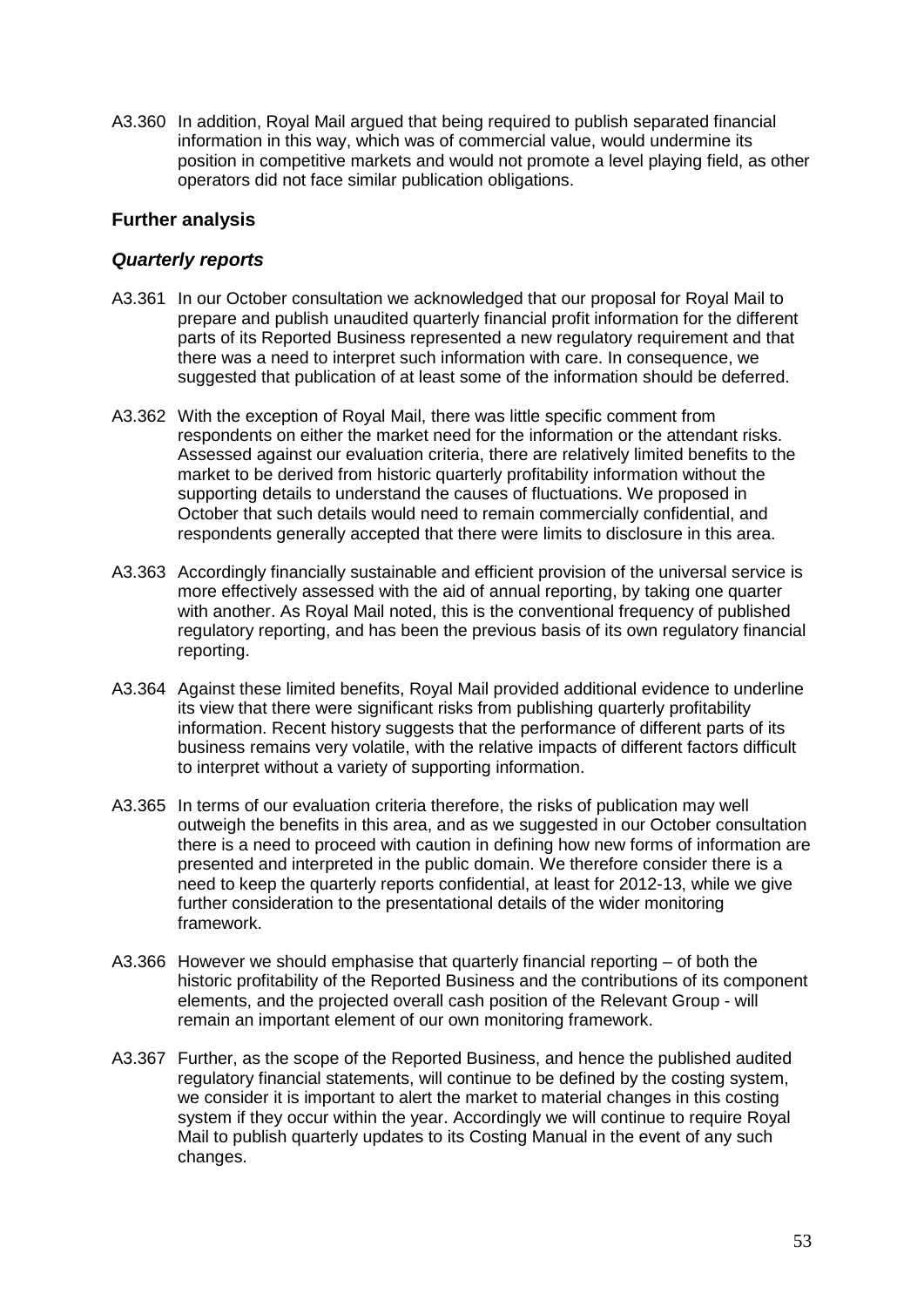#### *Relevant Group, Reported Business, and Universal Service profitability*

- A3.368 Royal Mail and other respondents agreed with our October consultation proposals to publish annual audited financial statements (and supporting information) on the financial performance of the Relevant Group and Reported Business as a whole, although a number of respondents sought further details on how this would fit with our own annual report under the monitoring framework. We address this issue in Section 11 of this statement.
- A3.369 Assessed against our evaluation criteria, we continue to consider that publication of these statements would provide the market with important complementary information of Royal Mail's progress in relation to the overall financial sustainability and efficiency of universal service provision, with additional assurance being provided by the enhanced audit arrangements we have decided to implement.
- A3.370 Because the information will be aggregated across the range of different markets served by the integrated business, comparable to the public reporting of other service providers, we think there are limited risks from this form of disclosure, which is comparable to the information that Royal Mail has previously published for some time.
- A3.371 In contrast, we continue to consider it to be inappropriate to require Royal Mail to publish details of its Strategic Business Plan covering projected future business initiatives and financial performance, as such information is typically commercially confidential and disclosure would present significant risks to the competitive position of the business.
- A3.372 Royal Mail and other respondents also supported our October consultation proposal to require the continued publication of a split in the respective profitability of universal service (subject to specific regulatory requirements including in relation to the geographical uniformity and cost orientation of prices) and other products of the Reported Business. As noted, some respondents such as Intellect and the MUA suggested that disclosure of such a basic profitability split was essential to assuring the market of the performance of our primary duty.
- A3.373 Although such a split can only be undertaken though allocations of shared costs in line with regulatory rules, we have decided to continue to specify these rules for the costing system, and to require Royal Mail to publish how they are being applied via the Costing Manual. Where costs are shared between universal service and other products, the basis of allocation needs to be transparent and reflected in separated accounting, in line with the Postal Services Directive.
- A3.374 We therefore consider that the risks to the market of requiring Royal Mail to continue publishing this basic split on comparable lines are limited and outweighed by the benefits to stakeholders.

#### *The Four FREs and non-Mails*

A3.375 In contrast to the split of universal service and other products' profitability, mainly using the existing FAC outputs of the costing system, the scope of all the four FREs within the Reported Business is defined by the upstream/downstream split that we have proposed to be implemented across the core universal service network for the first time. In turn this split depends on the bases of transfer pricing used for Royal Mail's horizontally integrated downstream services.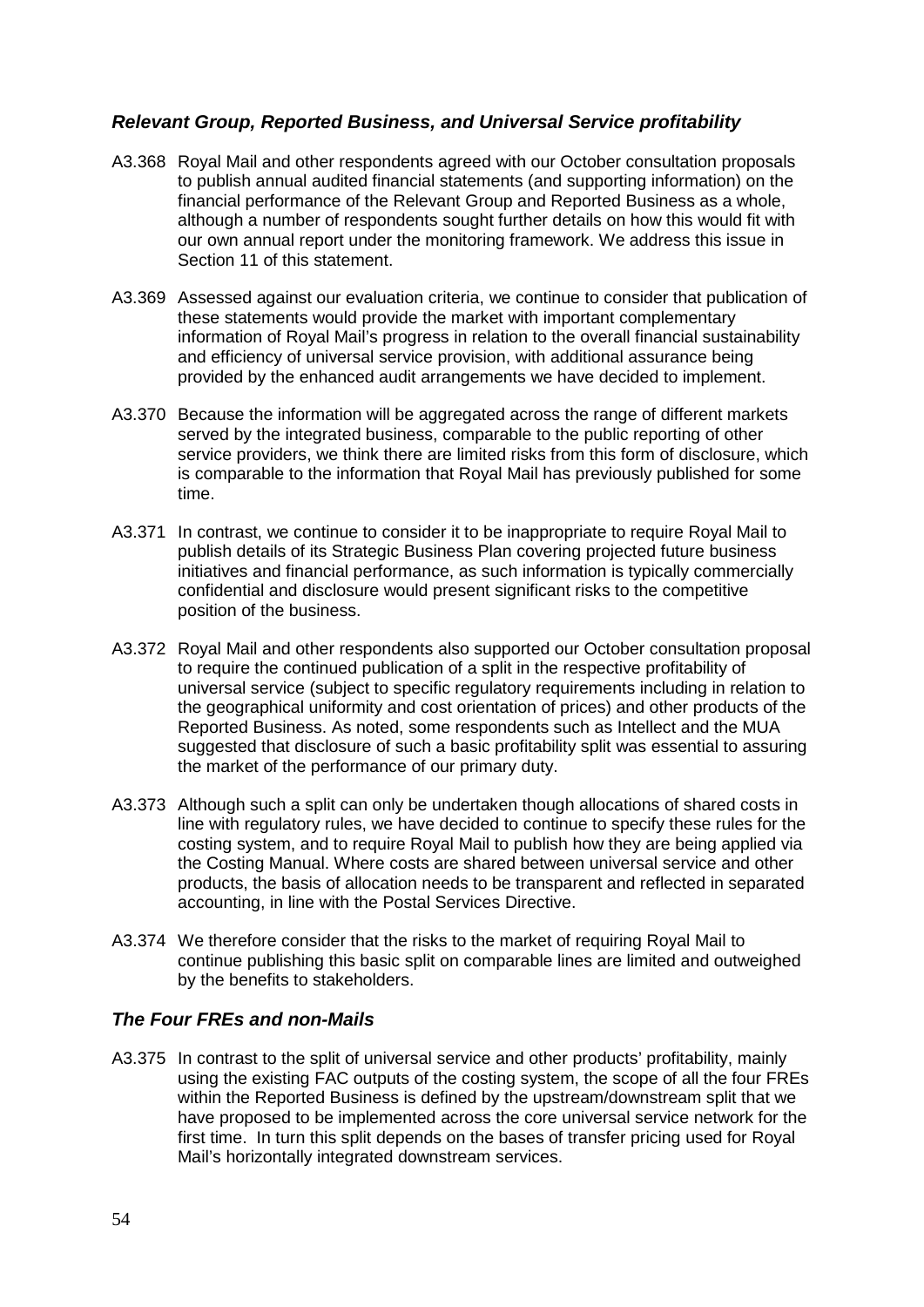- A3.376 As discussed in previous sections, in our decision relating to transfer pricing across Line B, we have decided that these transfer prices should be implemented along the lines proposed by Royal Mail and the MCF, but acknowledge Royal Mail's contention that this will require some judgment and that the accounting splits that result will be a new regulatory requirement, that will not be directly replicated in its own ongoing operational business management activity.
- A3.377 While we consider the resulting financial reporting information to be a key component of our monitoring regime requirements, and it will be subject both to regulatory rules and an enhanced external audit framework, it is less clear that the benefits of early publication of these results outweigh the potential risks identified by Royal Mail.
- A3.378 In respect of our evaluation criteria, there was little comment from respondents on how the availability of aggregated FRE information would provide market assurance in relation to the overall financial sustainability and efficiency of universal provision. Further, while information on the profitability of products in specific markets may in principle improve confidence in the effectiveness of regulation in those markets, the information aggregated to FRE level covers products in a diverse range of markets, which therefore limits the usefulness of publication for this purpose.
- A3.379 In contrast, Royal Mail provided persuasive arguments in respect of the attendant risks of publication. As with quarterly information, the separated profitability information would be new to the market and would at minimum require careful interpretation and explanation, to avoid the risks of inefficient decisions being taken. In general, such interpretation can only be provided at the detailed level with the supporting publication of commercially confidential details (such as the relative levels of prices for different products outside of the universal service) which we have decided Royal Mail should not be required to publish.
- A3.380 As a number of respondents such as City Link pointed out, understanding the context for specific financial performance outcomes also requires the publication of supporting information on non-financial performance (such as quality of service, general market trends, and operational efficiency). These are areas where respondents sought further detail on the published information available from our wider monitoring framework, including our own annual report.
- A3.381 As set out in Section 11 of this statement, we will be giving further consideration to these issues before our first annual report in 2013. We will be considering the risks of requiring early publication of separated financial performance information for the FREs are great enough to require us to exercise caution in the intervening period. We therefore will not require such publication at this stage.
- A3.382 In the meantime however, we propose to focus on reviewing the new separated financial information for 2012-13 with Royal Mail and its auditors, prepared on the basis of the rules set out in the RAG and Royal Mail's accounting methodology manual.
- A3.383 The publication of separated profitability information for the non-Mails products within the 'End to end only products' entity (one of the Four FREs) needs to be considered in this light. As with the wider FRE concerned, these products have widely different costs and are provided in very different markets, such that aggregation of their profitability may provide relatively limited value to the market in isolation from the rest of the Reported Business. Rather, the benefits of publication of profitability information may be better achieved via a more targeted approach to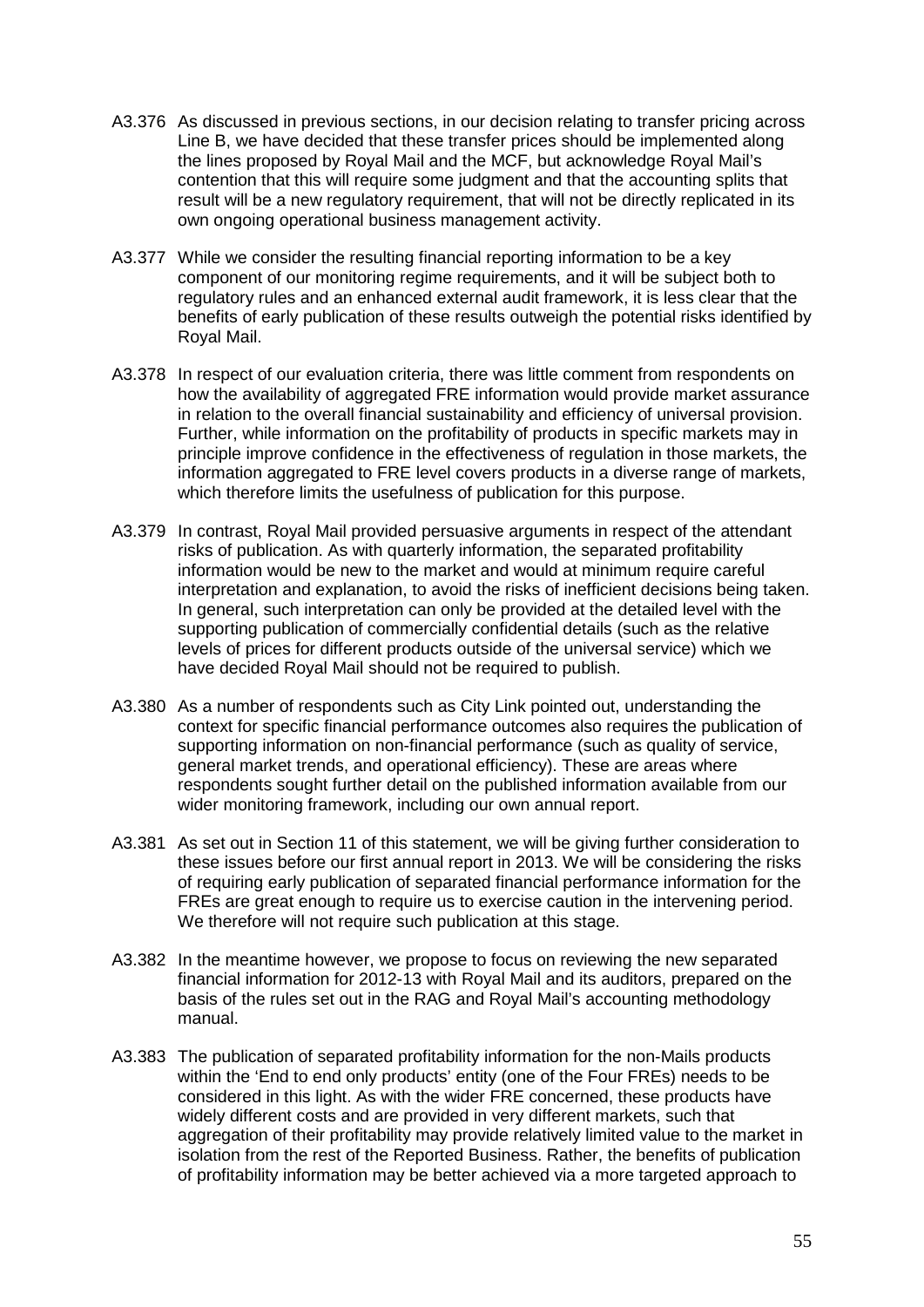individual products and services, as discussed below. We will therefore not be requiring publication of the separate total non-Mails profitability statement at this stage.

#### *Product profitability statements*

- A3.384 We proposed that Royal Mail should provide most of the product profitability statements (exceptions are discussed below) on a confidential basis. We considered that confidentiality was necessary due to the risk that this information could adversely prejudice Royal Mail's commercial interests and the development of effective competition(given that a range of the relevant markets served by the products concerned are increasingly competitive and such detailed profitability information is typically commercially confidential).
- A3.385 However, we proposed that product profitability statements in the following three specific areas, which are required to be published for the 2011-12 results due later this year under Ofcom's initial conditions, should continue to published for the 2012- 13 results next year:
	- Access
	- Relay (formerly Branch Direct and Parts Express)
	- Postcode Address File ('PAF')
- A3.386 We considered that the access profitability information would help the market to make its assessment of the overall relationship between revenues and costs for access products. It will also help the market understand the relative contribution made by access products to the profitability and financeability of the Reported Business as a whole.
- A3.387 We proposed continued publication of Relay profitability, because it continued to provide the market with needed transparency in an area which had been subject to this form of regulatory remedy for a number of years.
- A3.388 We also proposed continued publication of PAF profitability, because we considered there was a continuing need to allow the market to see PAF's performance against its agreed target operating margin, given the external governance arrangements relevant to PAF.
- A3.389 We proposed not to continue to require the publication of International Contract Bulk product profitability results, because available market study evidence indicated that Royal Mail does not have sufficient power in that market to warrant continued publication.
- A3.390 No respondent has raised any issues with these proposals. While Royal Mail did not raise any specific issues with these proposals, it disagreed with publication of any information below the Reported Business level. We have discussed Royal Mail's arguments in previous sections, and we have summarised above our specific reasons for the publication of access, Relay, and PAF.
- A3.391 We have therefore decided to confirm our proposals with regard to the confidential provision of the product profitability statements (including International Contract Bulk), except for those relating to access, Relay, and PAF products which we have decided that Royal Mail should continue to publish.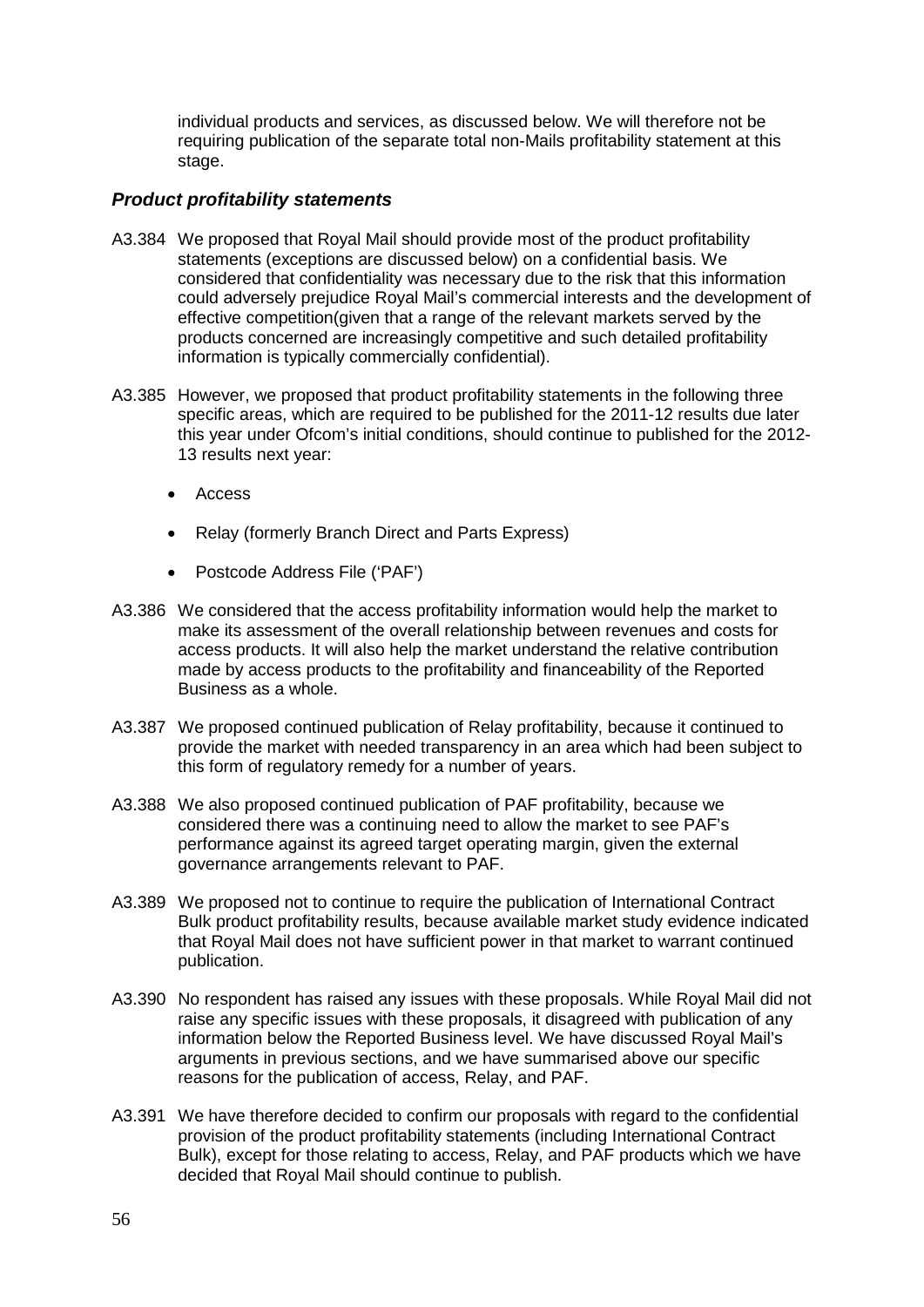### *Other reports*

#### *Costing and Accounting Methodology Manuals*

- A3.392 We proposed that Royal Mail should continue to publish the front part of the Costing Manual. The front part describes the basis on which FAC product costing outputs are derived, and these outputs then provide key inputs for a range of specific regulatory remedies (e.g. margin squeeze controls on headroom) and all the regulatory reports and statements used for monitoring purposes. Therefore, the publication of the methodology used to derive these FAC product costs was necessary to provide cost transparency to the market.
- A3.393 We also proposed that Royal Mail should continue to provide Ofcom with the Technical Appendices for the Costing Manual so that Ofcom has a complete picture of how Royal Mail does its product costing. However, we proposed that this information should continue to be provided on a confidential basis, for the same reasons that the information is currently confidential, because publication could adversely prejudice Royal Mail's commercial interests and the development of effective competition.
- A3.394 We also proposed not to require the publication of the new Accounting Methodology Manual, because the RAG should provide the market with sufficiently detailed information about the relevant principles which are being applied in the production of regulatory financial reports and statements.
- A3.395 No respondent raised any issues with our proposals. Royal Mail stated its continued commitment to the existing cost transparency measures, including the publication of the front part of the Costing Manual.
- A3.396 We have therefore decided to preserve the existing publication requirement for the front part of the Costing Manual, and confirm our proposals for the confidential provision to us of the Accounting Methodology Manual.

#### *Monthly management information*

- A3.397 We proposed that Royal Mail should continue to provide confidential monthly management information to Ofcom to enable ongoing and timely monitoring of market trends. We considered that confidentiality was necessary due to the risk that this information could adversely prejudice Royal Mail's commercial interests and the development of effective competition.
- A3.398 Royal Mail agreed with our proposal, and no respondent has raised any issues with it. We have therefore decided to confirm our proposals for the confidential provision of the monthly management information.

#### **Our decisions**

- A3.399 Based on our review of the responses to our October and (where relevant) December consultations, and the further analysis set out above, we have decided to implement our October proposals to require Royal Mail to publish:
	- Annual audited financial statements and supporting information for the Relevant Group and (as now) the Reported Business;